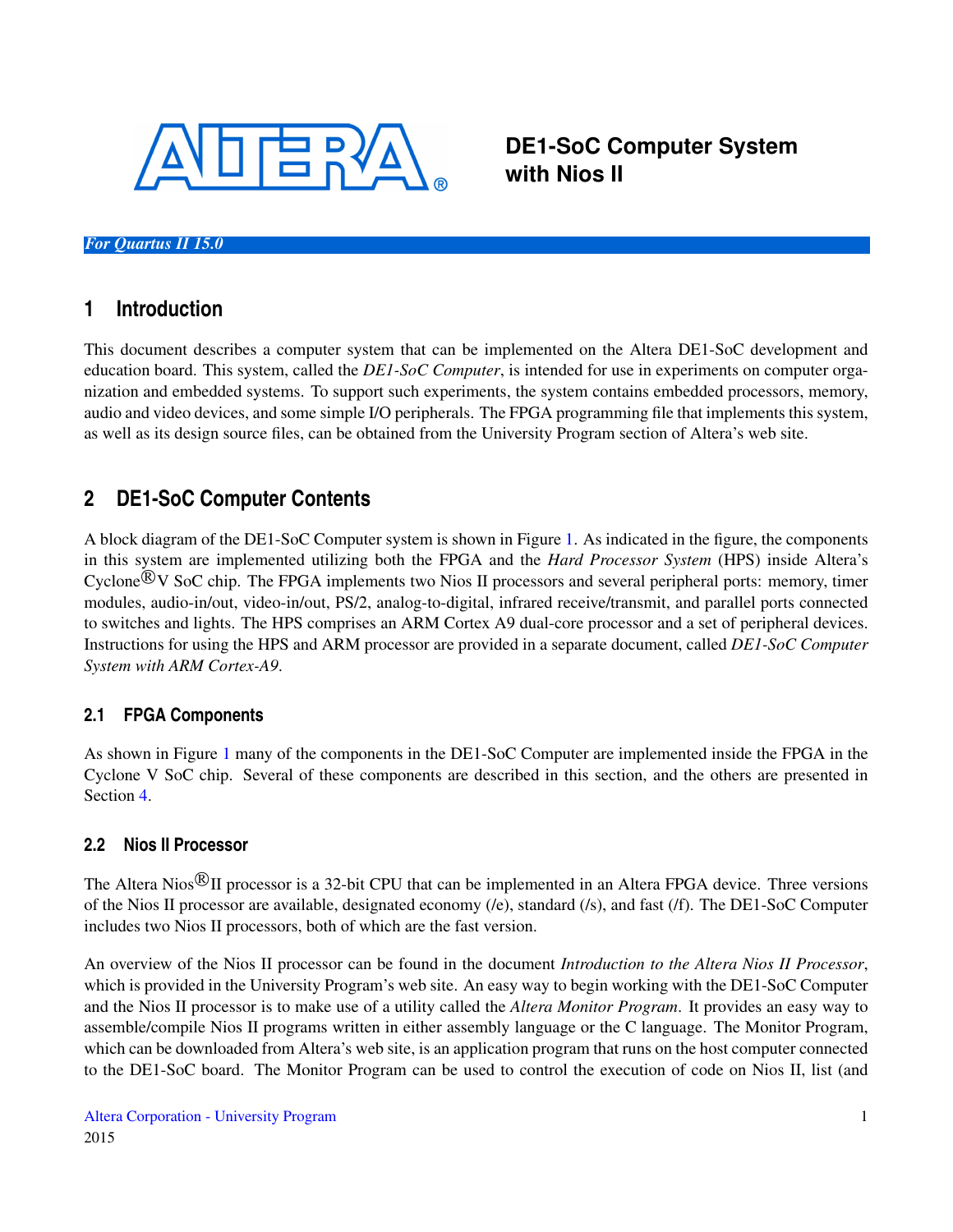<span id="page-1-0"></span>

Figure 1. Block diagram of the DE1-SoC Computer.

edit) the contents of processor registers, display/edit the contents of memory on the DE1-SoC board, and similar operations. The Monitor Program includes the DE1-SoC Computer as a predesigned system that can be downloaded onto the DE1-SoC board, as well as several sample programs in assembly language and C that show how to use the DE1-SoC Computer's peripherals. Some images that show how the DE1-SoC Computer is integrated with the Monitor Program are described in Section [8.](#page-42-0) An overview of the Monitor Program is available in the document *Altera Monitor Program Tutorial*, which is provided in the University Program web site.

All of the I/O peripherals in the DE1-SoC Computer are accessible by the processor as memory mapped devices, using the address ranges that are given in the following subsections.

#### **2.3 Memory Components**

The DE1-SoC Computer has DDR3 and SDRAM ports, as well as two memory modules implemented using the on-chip memory inside the FPGA. These memories are described below.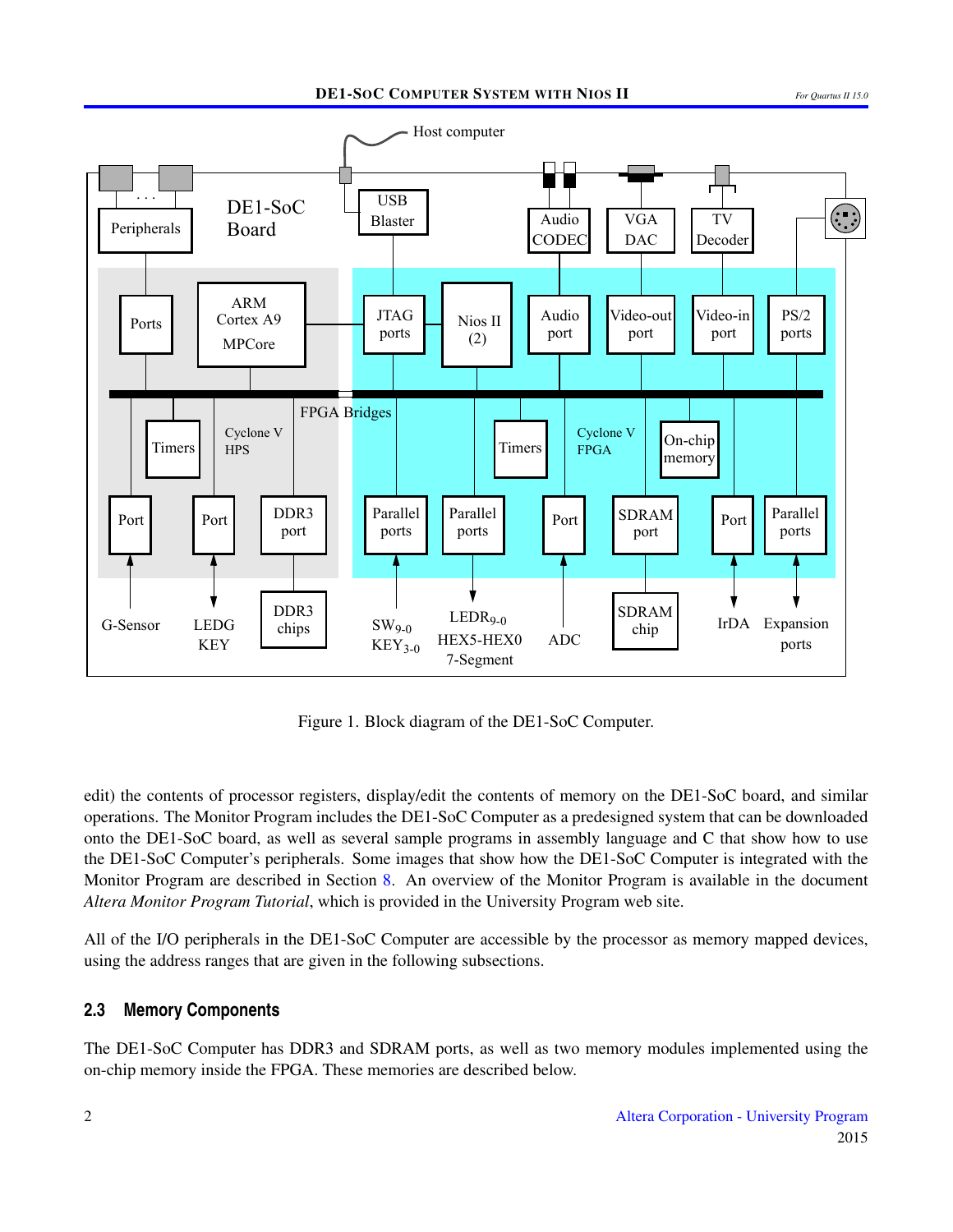#### **2.3.1 SDRAM**

An SDRAM Controller in the FPGA provides an interface to the 64 MB synchronous dynamic RAM (SDRAM) on the DE1-SoC board, which is organized as 32M x 16 bits. It is accessible by the Nios II processor using word (32-bit), halfword (16-bit), or byte operations, and is mapped to the address space 0x00000000 to 0x03FFFFFF.

#### **2.3.2 DDR3 Memory**

The DE1-SoC Computer includes a 1 GB DDR3 memory that is connected to the HPS part of the Cyclone V SoC chip. The memory is organized as 256M x 32-bits, and is accessible using word accesses (32 bits), halfwords, and bytes. The Nios II processor can access the DDR3 memory through the FPGA bridge, using the addresses space 0x40000000 to 0x7FFFFFFFF.

#### **2.3.3 On-Chip Memory**

The DE1-SoC Computer includes a 256-Kbyte memory that is implemented inside the FPGA. This memory is organized as 64K x 32 bits, and spans addresses in the range 0x08000000 to 0x0803FFFF. The memory is used as a pixel buffer for the video-out and video-in ports.

#### **2.3.4 On-Chip Memory Character Buffer**

The DE1-SoC Computer includes an 8-Kbyte memory implemented inside the FPGA that is used as a character buffer for the video-out port, which is described in Section [4.2.](#page-31-0) The character buffer memory is organized as 8K x 8 bits, and spans the address range 0x09000000 to 0x09001FFF.

## **2.4 Parallel Ports**

There are several parallel ports implemented in the FPGA that support input, output, and bidirectional transfers of data between the Nios II processor and I/O peripherals. As illustrated in Figure [2,](#page-2-0) each parallel port is assigned a *Base* address and contains up to four 32-bit registers. Ports that have output capability include a writable *Data* register, and ports with input capability have a readable *Data* register. Bidirectional parallel ports also include a *Direction* register that has the same bit-width as the *Data* register. Each bit in the *Data* register can be configured as an input by setting the corresponding bit in the *Direction* register to 0, or as an output by setting this bit position to 1. The *Direction* register is assigned the address *Base* + 4.

<span id="page-2-0"></span>

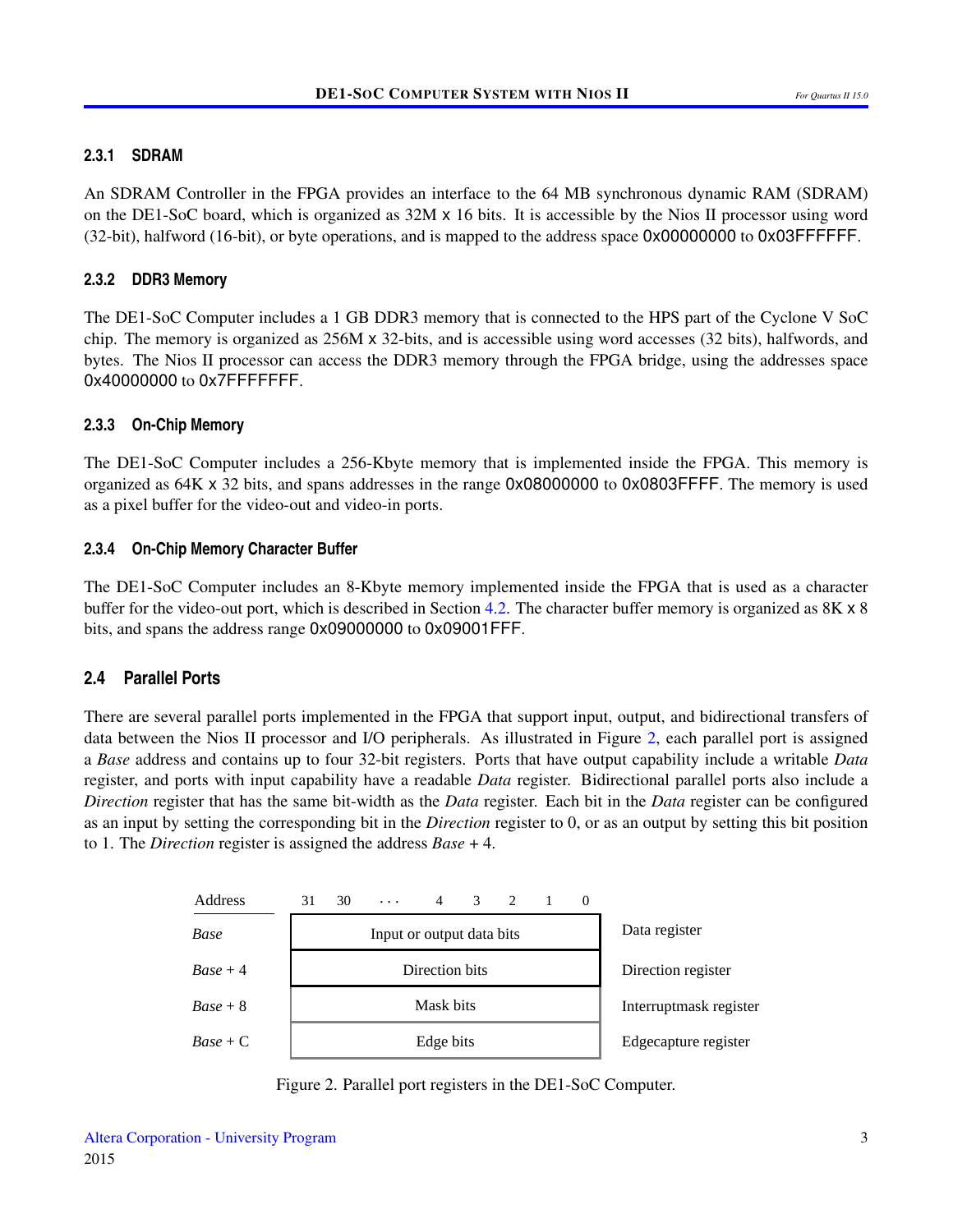Some of the parallel ports in the DE1-SoC Computer have registers at addresses *Base* + 8 and *Base* + C, as indicated in Figure [2.](#page-2-0) These registers are discussed in Section [3.](#page-13-0)

#### **2.4.1 Red LED Parallel Port**

<span id="page-3-0"></span>The red lights *LEDR*<sub>9−0</sub> on the DE1-SoC board are driven by an output parallel port, as illustrated in Figure [3.](#page-3-0) The port contains a 10-bit write-only *Data* register, which has the address 0xFF200000. This register can be written using word accesses, and the upper bits not used in the registers are ignored.



Figure 3. Output parallel port for *LEDR*.

## **2.4.2 7-Segment Displays Parallel Port**

There are two parallel ports connected to the 7-segment displays on the DE1-SoC board, each of which comprises a 32-bit write-only *Data* register. As indicated in Figure [4,](#page-3-1) the register at address 0xFF200020 drives digits *HEX3* to *HEX0*, and the register at address 0xFF200030 drives digits *HEX5* and *HEX4*. Data can be written into these two registers by using word operations. This data directly controls the segments of each display, according to the bit locations given in Figure [4.](#page-3-1) The locations of segments 6 to 0 in each seven-segment display on the DE1-SoC board is illustrated on the right side of the figure.

<span id="page-3-1"></span>

Figure 4. Bit locations for the 7-segment displays parallel ports.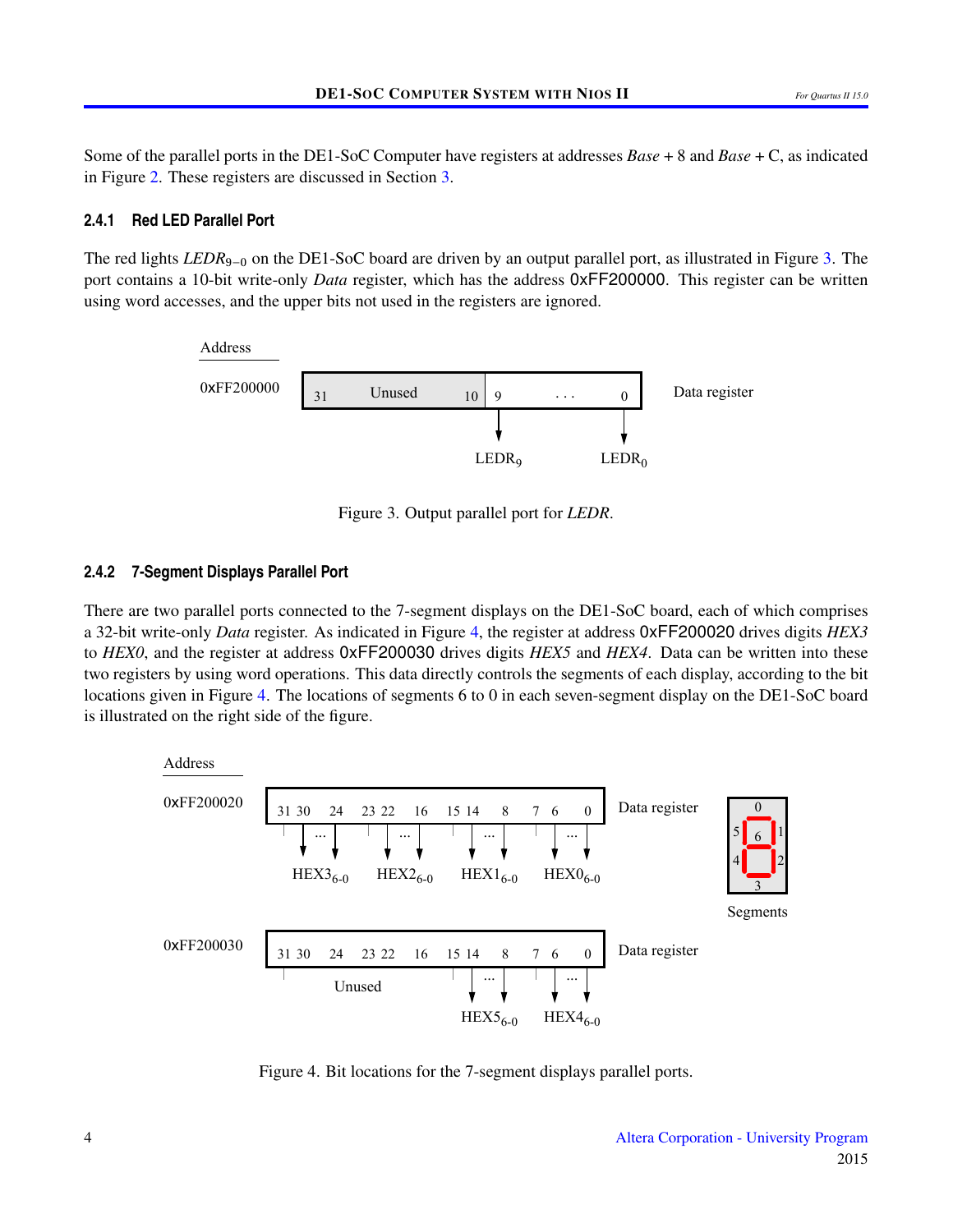#### **2.4.3 Slider Switch Parallel Port**

<span id="page-4-0"></span>The *SW*<sub>9−0</sub> slider switches on the DE1-SoC board are connected to an input parallel port. As illustrated in Figure [5,](#page-4-0) this port comprises a 10-bit read-only *Data* register, which is mapped to address 0xFF200040.



Figure 5. *Data* register in the slider switch parallel port.

## **2.4.4 Pushbutton Key Parallel Port**

The parallel port connected to the *KEY*3−<sup>0</sup> pushbutton switches on the DE1-SoC board comprises three 4-bit registers, as shown in Figure [6.](#page-4-1) These registers have the base address 0xFF200050 and can be accessed using word operations. The read-only *Data* register provides the values of the switches *KEY*3−0. The other two registers shown in Figure [6,](#page-4-1) at addresses 0xFF200058 and 0xFF20005C, are discussed in Section [3.](#page-13-0)

<span id="page-4-1"></span>

Figure 6. Registers used in the pushbutton parallel port.

#### **2.4.5 Expansion Parallel Port**

The DE1-SoC Computer includes two bidirectional parallel ports that are connected to the *JP1* and *JP2* 40-pin headers on the DE1-SoC board. These parallel ports include the four 32-bit registers that were described previously for Figure [2.](#page-2-0) The base address of the port for JP1 is 0xFF200060, and for JP2 is 0xFF200070. Figure [7](#page-5-0) gives a diagram of the 40-pin connectors on the DE1-SoC board, and shows how the respective parallel port *Data* register bits, *D*<sub>31−0</sub>, are assigned to the pins on the connector. The figure shows that bit *D*<sub>0</sub> of the parallel port is assigned to the pin at the top right corner of the connector, bit  $D_1$  is assigned below this, and so on. Note that some of the pins on the 40-pin header are not usable as input/output connections, and are therefore not used by the parallel ports. Also, only 32 of the 36 data pins that appear on each connector can be used.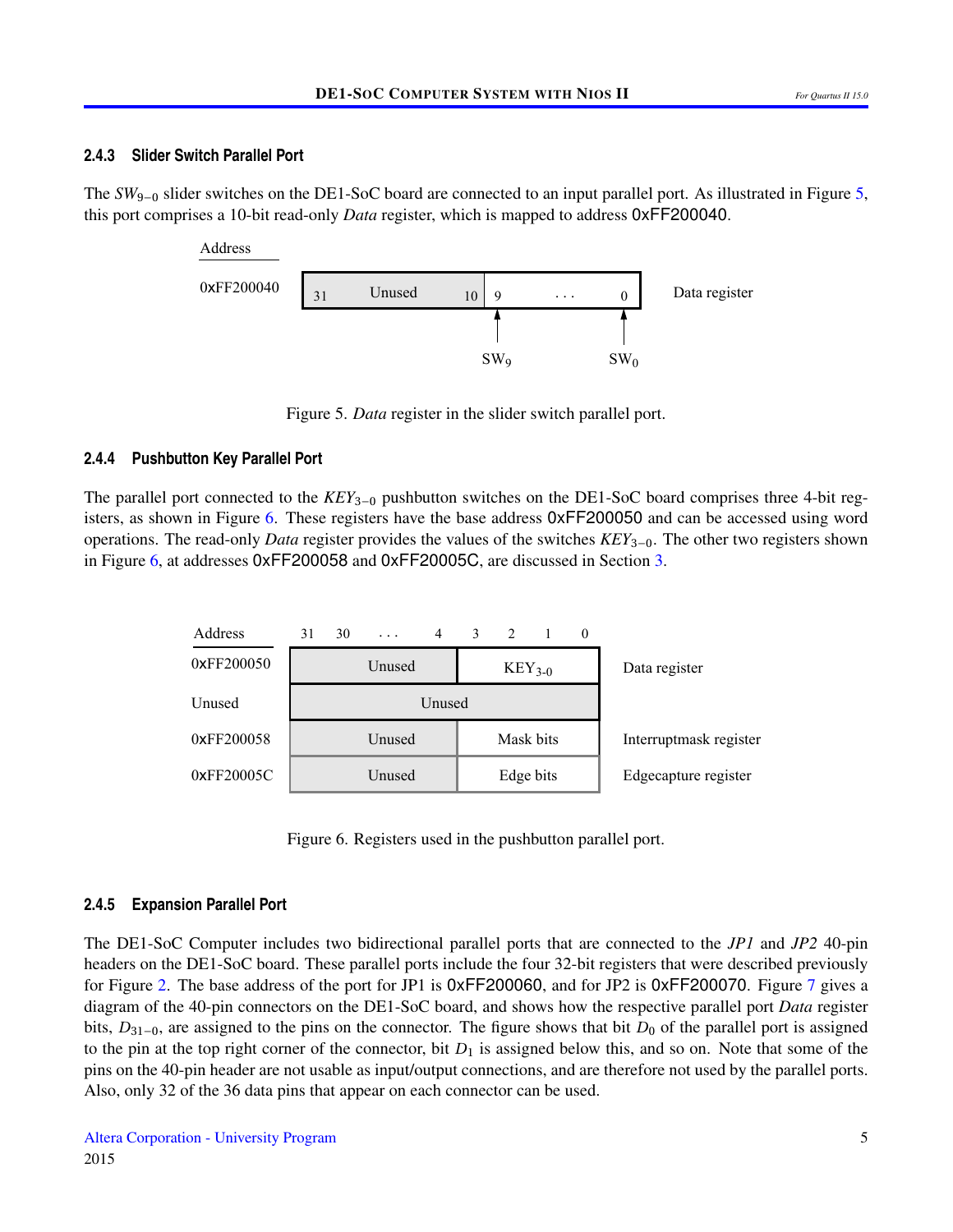<span id="page-5-0"></span>

|       | JP1               | JP <sub>2</sub> |       |             |                   |        |
|-------|-------------------|-----------------|-------|-------------|-------------------|--------|
| Pin 1 | $D_0$             |                 | Pin 1 |             | $D_0$             |        |
|       | $D_1$             |                 |       |             | $D_1$             |        |
|       | $D_2$ $D_3$       |                 |       | $D_2$       | $D_3$             |        |
|       | $D_4$ $D_5$       |                 |       | $D_4$ $D_5$ |                   |        |
|       | $D_6$ $D_7$       |                 |       | $D_6$ $D_7$ |                   |        |
|       | Unused            |                 |       |             | Unused            |        |
|       | $D_8$ $D_9$       |                 |       | $D_8$ $D_9$ |                   |        |
|       | $D_{10}$ $D_{11}$ |                 |       |             | $D_{10}$ $D_{11}$ |        |
|       | $D_{12}$ $D_{13}$ |                 |       |             | $D_{12}$ $D_{13}$ |        |
|       | $\mathrm{D}_{14}$ |                 |       |             | $D_{14}$          |        |
|       | $D_{15}$          |                 |       |             | $D_{15}$          |        |
|       | $D_{16}$ $D_{17}$ |                 |       |             | $D_{16}$ $D_{17}$ |        |
|       | $D_{18}$ $D_{19}$ |                 |       |             | $D_{18}$ $D_{19}$ |        |
|       | $D_{20}$ $D_{21}$ |                 |       |             | $D_{20}$ $D_{21}$ |        |
|       | Unused            |                 |       | Unused      |                   |        |
|       | $D_{22}$ $D_{23}$ |                 |       |             | $D_{22}$ $D_{23}$ |        |
|       | $D_{24}$ $D_{25}$ |                 |       |             | $D_{24}$ $D_{25}$ |        |
|       | $D_{26}$ $D_{27}$ |                 |       |             | $D_{26}$ $D_{27}$ |        |
|       | $D_{28}$ $D_{29}$ |                 |       |             | $D_{28}$ $D_{29}$ |        |
|       | $D_{30}$ $D_{31}$ | Pin 40          |       |             | $D_{30}$ $D_{31}$ | Pin 40 |
|       |                   |                 |       |             |                   |        |

Figure 7. Assignment of parallel port bits to pins on *JP1* and *JP2*.

#### **2.4.6 Using the Parallel Ports with Assembly Language Code and C Code**

The DE1-SoC Computer provides a convenient platform for experimenting with Nios II assembly language code, or C code. A simple example of such code is provided in Figures [8](#page-6-0) and [9.](#page-7-0) Both programs perform the same operations, and illustrate the use of parallel ports by using either assembly language or C code.

The code in the figures displays the values of the SW switches on the red lights *LEDR*. It also displays a rotating pattern on 7-segment displays *HEX3*, ..., *HEX0*. This pattern is rotated to the left by using a Nios II *rotate* instruction, and a delay loop is used to make the shifting slow enough to observe. The pattern on the HEX displays can be changed to the values of the SW switches by pressing any of pushbuttons *KEY*3−0. When a pushbutton key is pressed, the program waits in a loop until the key is released.

The source code files shown in Figures [8](#page-6-0) and [9](#page-7-0) are distributed as part of the Altera Monitor Program. The files can be found under the heading *sample programs*, and are identified by the name *Getting Started*.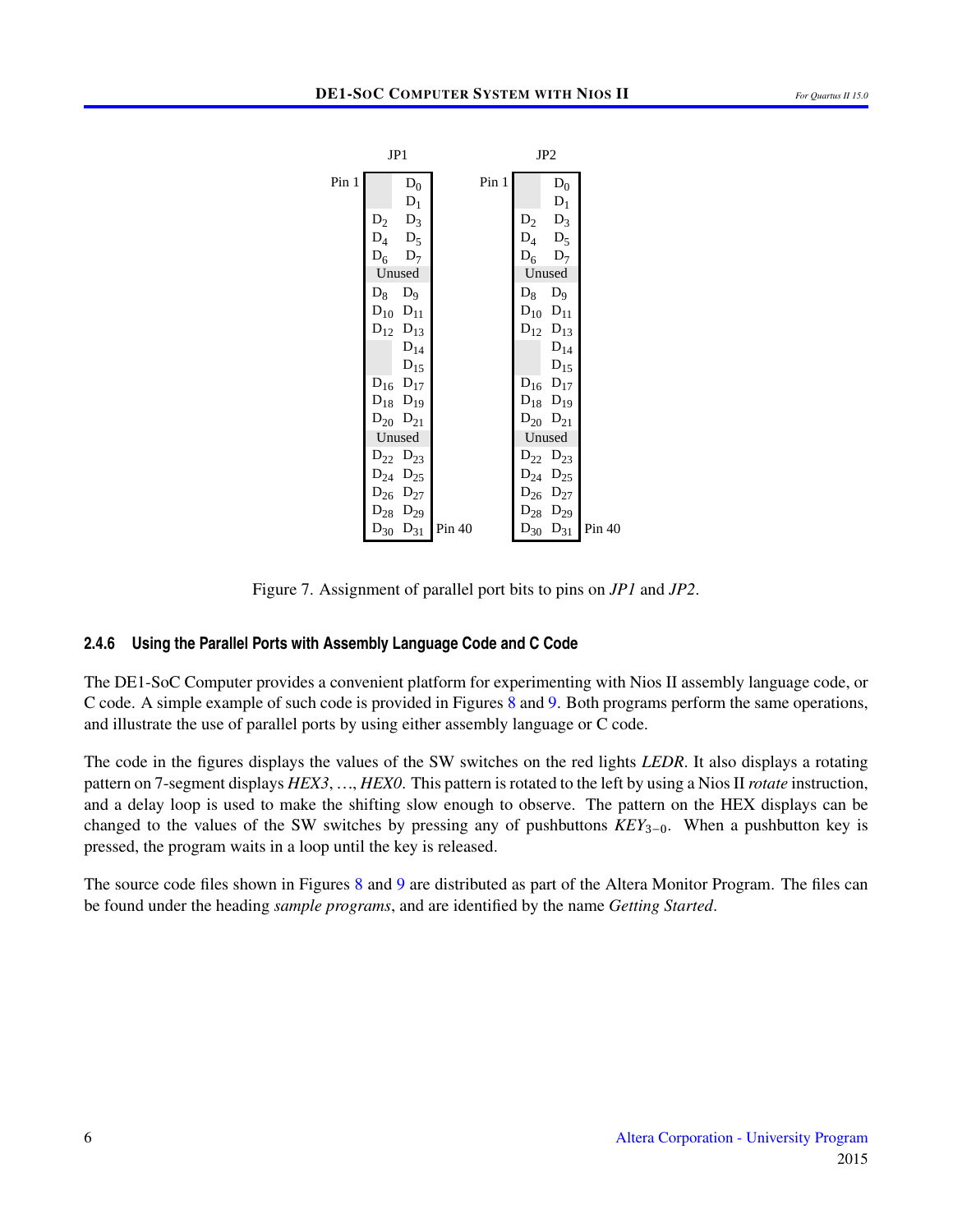<span id="page-6-0"></span>\* This program demonstrates the use of parallel ports in the DE1-SoC Computer:  $\ast$ 1. displays the SW switch values on the red LEDR  $\ast$ 2. displays a rotating pattern on the HEX displays  $\ast$ 3. if KEY[3..0] is pressed, uses the SW switches as the pattern .text /\* executable code follows \*/ .global start \_start: /\* initialize base addresses of parallel ports \*/ r15, 0xFF200040 movia /\* SW slider switch base address \*/ movia r16, 0xFF200000 /\* red LED base address \*/ movia /\* pushbutton KEY base address \*/ r17, 0xFF200050 movia r20, 0xFF200020 /\* HEX3 HEX0 base address \*/ movia r19, HEX bits **Idwio**  $r6, 0(r19)$ /\* load pattern for HEX displays \*/ DO\_DISPLAY: **Idwio**  $r4, 0(r15)$ /\* load input from slider switches \*/ stwio  $r4, 0(r16)$  $/*$  write to red LEDs  $*/$ **ldwio**  $r5, 0(r17)$  $/*$  load input from pushbuttons  $*/$ beq r5, r0, NO\_BUTTON /\* copy SW switch values onto HEX displays \*/ mov  $r6, r4$ WAIT: **Idwio**  $r5, 0(r17)$ /\* load input from pushbuttons \*/  $/*$  wait for button release  $*/$ hne  $r5$ ,  $r0$ , WAIT NO BUTTON:  $/*$  store to HEX3 ... HEX0  $*/$ stwio r<sub>6</sub>.  $0(r20)$ /\* rotate the displayed pattern \*/ roli  $r6, r6, 1$ movia r7,500000 /\* delay counter \*/ DELAY· subi  $r7, r7, 1$ hne r7, r0, DELAY br DO DISPLAY /\* data follows \*/ .data HEX\_bits: .word 0x0000000F end

Figure 8. An example of assembly language code that uses parallel ports.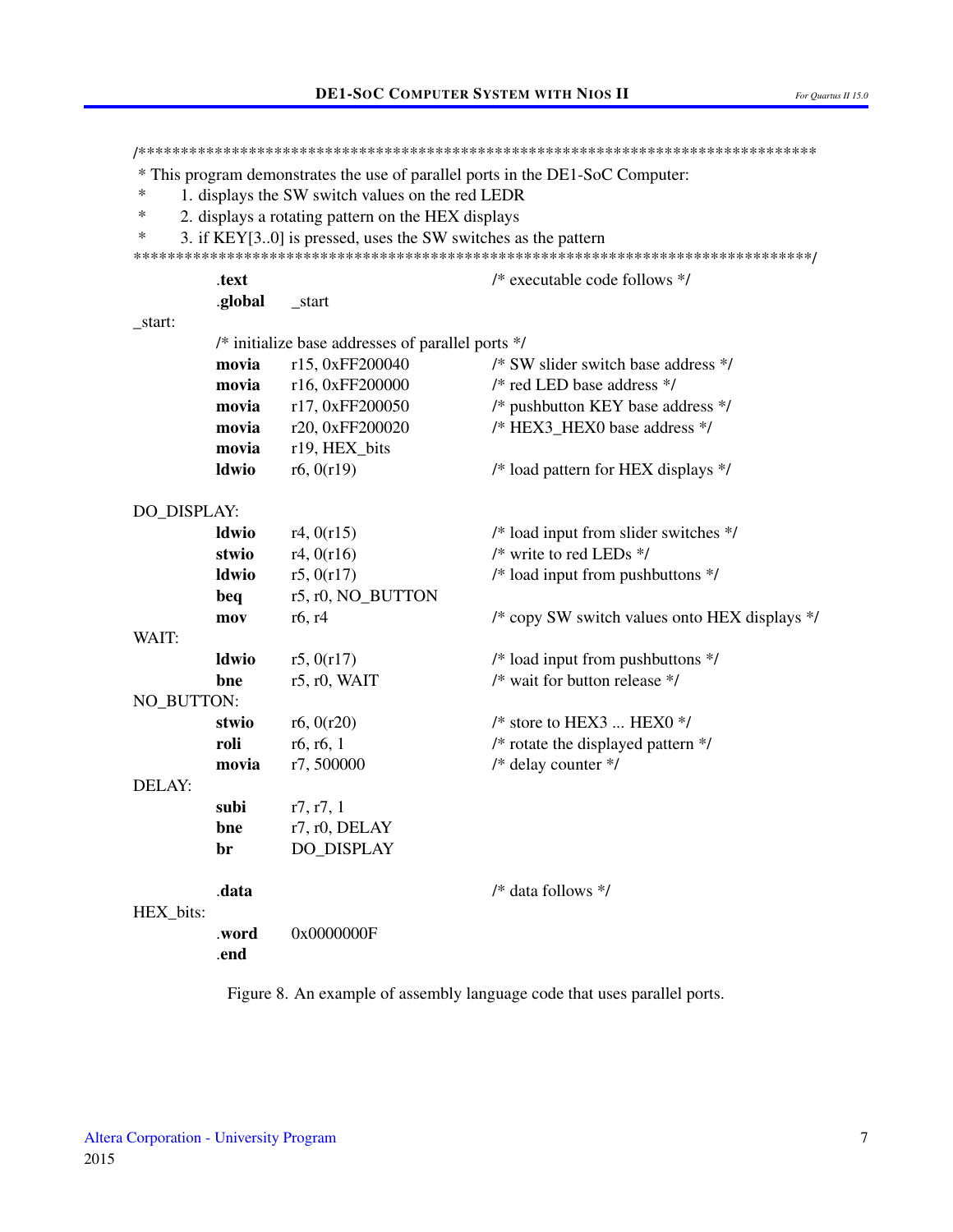```
* This program demonstrates the use of parallel ports in the DE1-SoC Computer
* It performs the following:
\ast1. displays the SW switch values on the red lights LEDR
\ast2. displays a rotating pattern on the HEX displays
\ast3. if KEY[3..0] is pressed, uses the SW switches as the pattern
int main(void)
\{/* Declare volatile pointers to I/O registers (volatile means that the locations will not be cached,
   * even in registers) */
  volatile int * LED ptr
                               = (int *) 0xFF200000;
                                                       // red LED address
  volatile int * HEX3 HEX0 ptr = (int * ) 0xFF200020;
                                                       // HEX3 HEX0 addressvolatile int * SW_switch_ptr
                                                       // SW slider switch address
                               = (int *) 0xFF200040;
  volatile int * KEY ptr
                               = (int *) 0xFF200050;
                                                       // pushbutton KEY address
  int HEX bits = 0x0000000F;
                                              // initial pattern for HEX displays
  int SW value;
  volatile int delay count:
                                              // volatile so C compiler does not remove loop
  while (1)\{SW value = *(SW switch ptr);
                                              // read the SW slider switch values
      *(LED_ptr) = SW_value;// light up the red LEDs
      if (*KEY ptr != 0)// check if any KEY was pressed
      \{HEX bits = SW value;
                                              // set pattern using SW values
                                              // wait for pushbutton KEY release
          while (*KEY\_ptr != 0);*(HEX3_HEX0_ptr) = HEX_bits;// display pattern on HEX3 ... HEX0
      /* rotate the pattern shown on the HEX displays */if (HEX bits \& 0x80000000)
          HEX\_bits = (HEX\_bits << 1) | 1;else
          HEX_bits = HEX_bits << 1;for (delay count = 100000; delay count != 0; - -delay count);
                                                                 // delay loop
  \left\{ \right\}\mathcal{E}
```
Figure 9. An example of C code that uses parallel ports.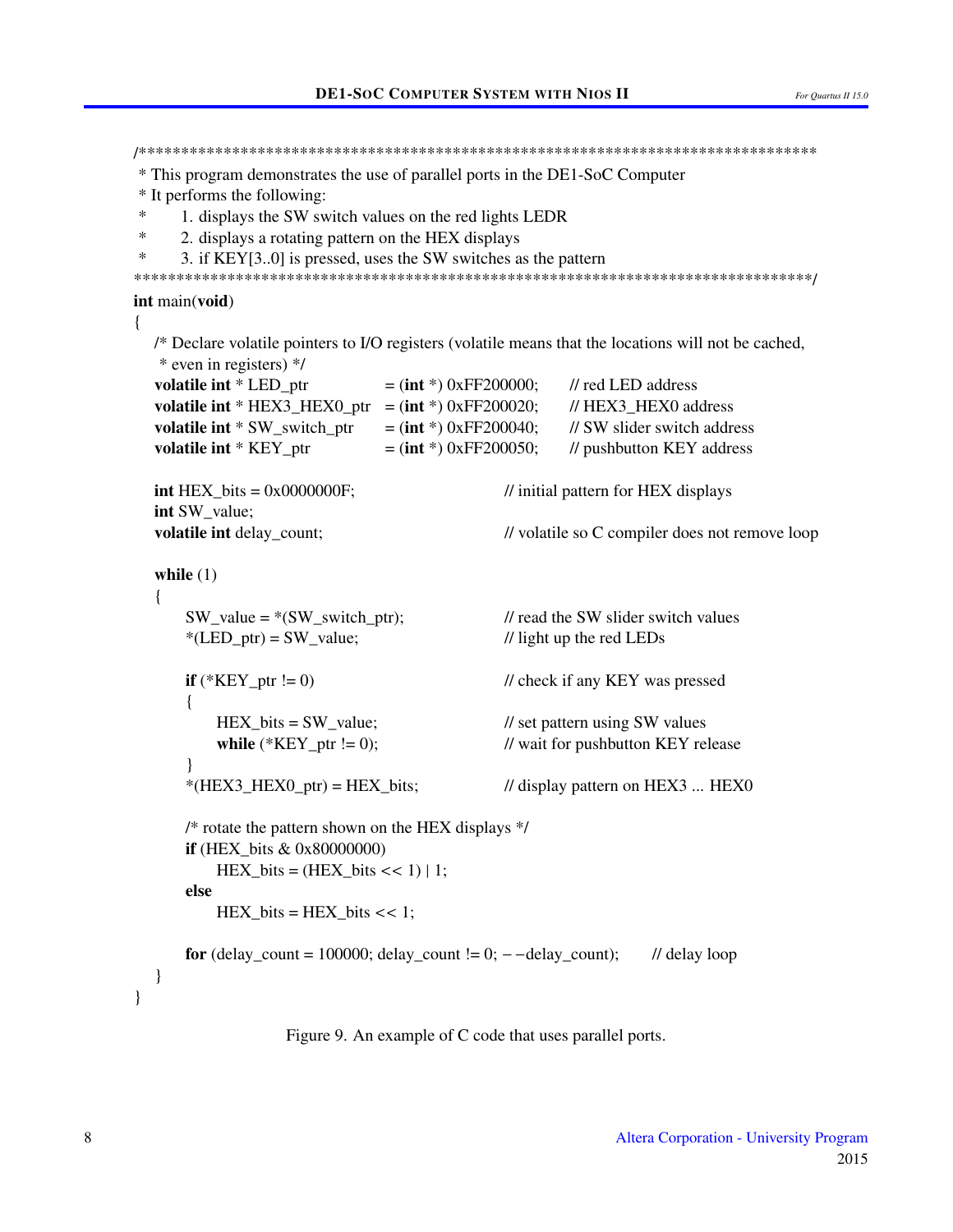## <span id="page-8-1"></span>**2.5 JTAG Port**

The JTAG port implements a communication link between the DE1-SoC board and its host computer. This link can be used by the Altera Quartus II software to transfer FPGA programming files into the DE1-SoC board, and by the Altera Monitor Program, discussed in Section [8.](#page-42-0) The JTAG port also includes a UART, which can be used to transfer character data between the host computer and programs that are executing on the Nios II processor. If the Altera Monitor Program is used on the host computer, then this character data is sent and received through its *Terminal Window*. The programming interface of the JTAG UART consists of two 32-bit registers, as shown in Figure [10.](#page-8-0) The register mapped to address 0xFF201000 is called the *Data* register and the register mapped to address 0xFF201004 is called the *Control* register.

<span id="page-8-0"></span>

| Address    | 31            | 15            |        |          | $1411$ 10 9 8 7 $\ldots$ 1 0 |                  |
|------------|---------------|---------------|--------|----------|------------------------------|------------------|
| 0xFF201000 | <b>RAVAIL</b> | <b>RVALID</b> |        | Unused   | <b>DATA</b>                  | Data register    |
| 0xFF201004 | <b>WSPACE</b> |               | Unused | AC WI RI | <b>WE RE</b>                 | Control register |

Figure 10. JTAG UART registers.

When character data from the host computer is received by the JTAG UART it is stored in a 64-character FIFO. The number of characters currently stored in this FIFO is indicated in the field *RAVAIL*, which are bits 31−16 of the *Data* register. If the receive FIFO overflows, then additional data is lost. When data is present in the receive FIFO, then the value of *RAVAIL* will be greater than 0 and the value of bit 15, *RVALID*, will be 1. Reading the character at the head of the FIFO, which is provided in bits 7 − 0, decrements the value of *RAVAIL* by one and returns this decremented value as part of the read operation. If no data is present in the receive FIFO, then *RVALID* will be set to 0 and the data in bits 7−0 is undefined.

The JTAG UART also includes a 64-character FIFO that stores data waiting to be transmitted to the host computer. Character data is loaded into this FIFO by performing a write to bits 7−0 of the *Data* register in Figure [10.](#page-8-0) Note that writing into this register has no effect on received data. The amount of space, *WSPACE*, currently available in the transmit FIFO is provided in bits 31−16 of the *Control* register. If the transmit FIFO is full, then any characters written to the *Data* register will be lost.

Bit 10 in the *Control* register, called *AC*, has the value 1 if the JTAG UART has been accessed by the host computer. This bit can be used to check if a working connection to the host computer has been established. The *AC* bit can be cleared to 0 by writing a 1 into it.

The *Control* register bits *RE*, *WE*, *RI*, and *WI* are described in Section [3.](#page-13-0)

## **2.5.1 Using the JTAG UART with Assembly Language Code and C Code**

Figures [11](#page-9-0) and [13](#page-12-0) give simple examples of assembly language and C code, respectively, that use the JTAG UART. Both versions of the code perform the same function, which is to first send an ASCII string to the JTAG UART, and then enter an endless loop. In the loop, the code reads character data that has been received by the JTAG UART, and echoes this data back to the UART for transmission. If the program is executed by using the Altera Monitor Program, then any keyboard character that is typed into the *Terminal Window* of the Monitor Program will be echoed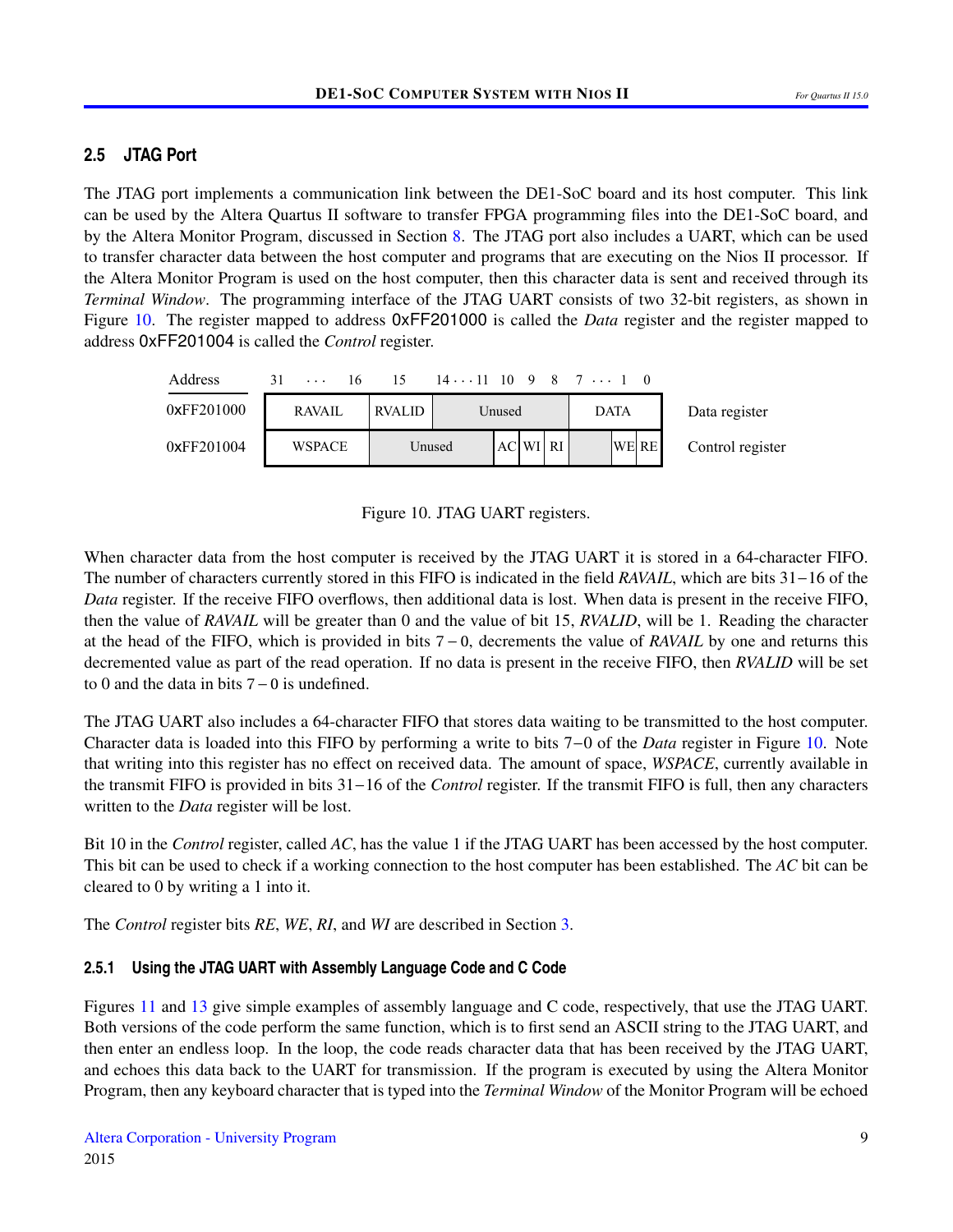back, causing the character to appear in the *Terminal Window*.

The source code files shown in Figures 11 and 13 are made available as part of the Altera Monitor Program. The files can be found under the heading *sample programs*, and are identified by the name *JTAG UART*.

<span id="page-9-0"></span>\* This program demonstrates use of the JTAG UART port in the DE1-SoC Computer  $\ast$ \* It performs the following:  $\ast$ 1. sends a text string to the JTAG UART  $\ast$ 2. reads character data from the JTAG UART  $\star$ 3. echos the character data back to the JTAG UART  $/*$  executable code follows  $*/$ text .global start \_start:  $/*$  set up stack pointer  $*/$ movia sp, 0x03FFFFFC /\* put stack at top of SDRAM \*/ /\* JTAG UART base address \*/ movia r6, 0xFF201000  $/*$  print a text string  $*/$ movia r8, TEXT STRING LOOP: ldb  $r5, 0(r8)$ beq r5, zero, GET JTAG  $/*$  string is null-terminated  $*/$ call PUT JTAG ibba r8, r8, 1 **LOOP** hr  $/*$  read and echo characters  $*/$ GET\_JTAG: /\* read the JTAG UART Data register \*/ **ldwio**  $r4, 0(r6)$ andi r8, r4, 0x8000 /\* check if there is new data  $*/$ r8, r0, GET JTAG  $/*$  if no data, wait  $*/$ beq andi  $r5, r4, 0x00ff$ /\* the data is in the least significant byte  $\frac{*}{ }$  $/*$  echo character  $*/$ call **PUT JTAG** br **GET JTAG** .end

Figure 11. An example of assembly language code that uses the JTAG UART (Part *a*).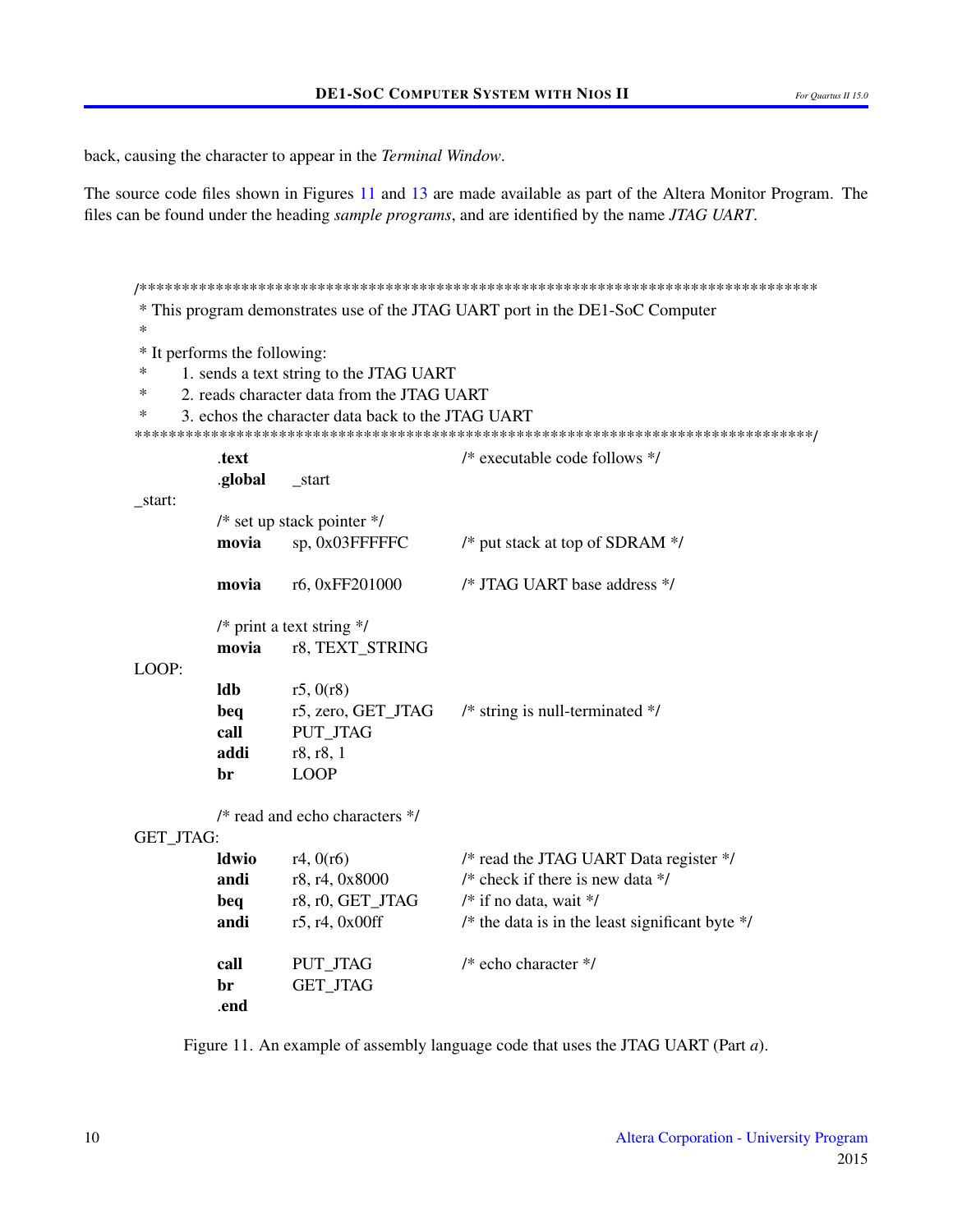```
* Subroutine to send a character to the JTAG UART
\astr5 = character to send
\astr6 = JTAG UART base address
.global
                PUT_JTAG
PUT_JTAG:
        /* save any modified registers */
                                   /* reserve space on the stack */subi
                sp, sp, 4/* save register */stw
                r4, 0(sp)ldwio
                r4, 4(r6)/* read the JTAG UART Control register */
        andhi
                r4, r4, 0xffff
                                   /* check for write space */
                r4, r0, END PUT
                                   /* if no space, ignore the character */beq
                r5, 0(r6)/* send the character */stwio
END_PUT:
        /* restore registers */\mathbf{ldw}r4, 0(sp)addi
                sp, sp, 4ret
        .data
                                   /* data follows */
TEXT_STRING:
        .asciz "\nJTAG UART example code\n>"
        .end
```
Figure 11. An example of assembly language code that uses the JTAG UART (Part b).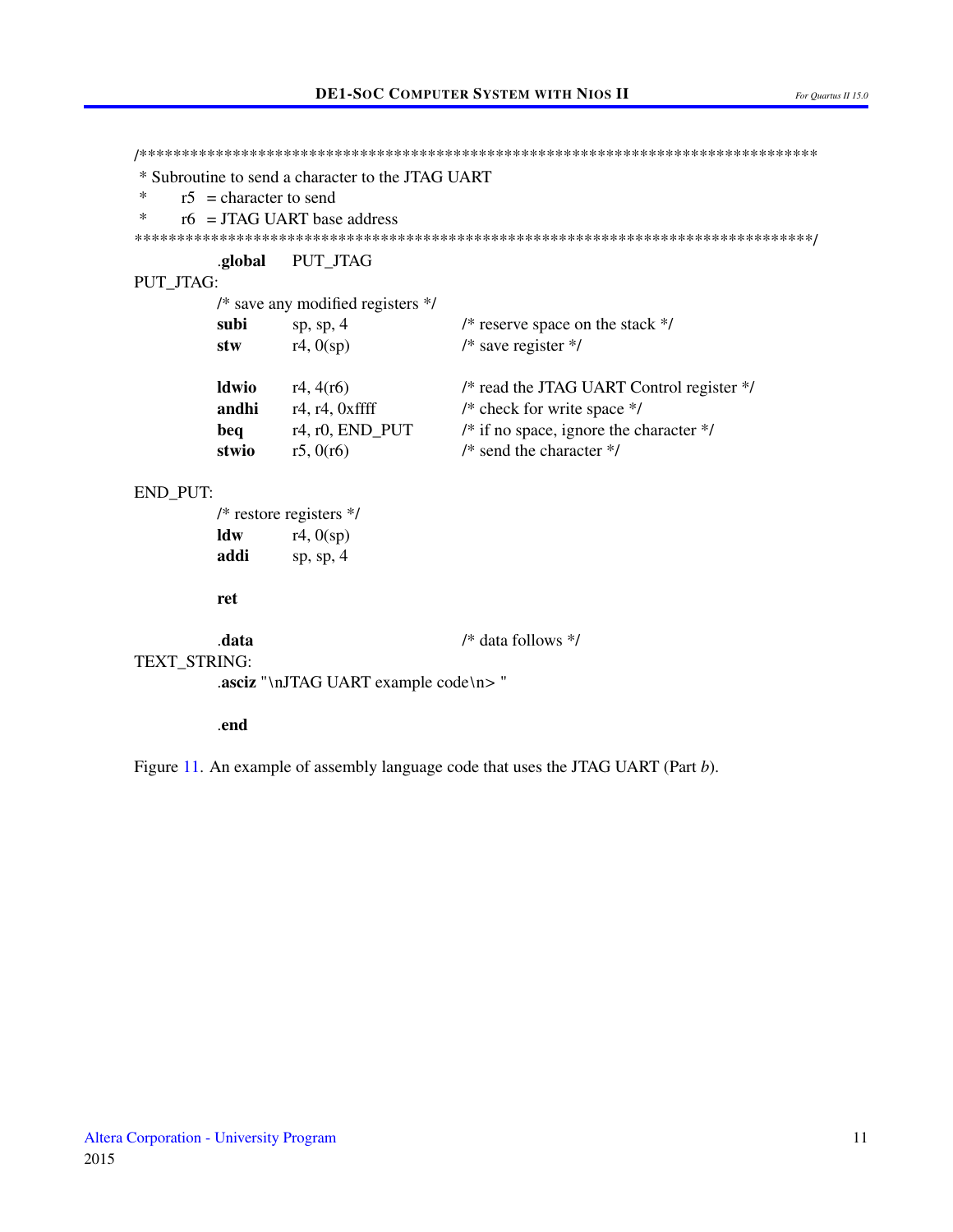```
/* function prototypes */void put_jtag(char);
char get_jtag(void);
* This program demonstrates use of the JTAG UART port in the DE1-SoC Computer
* It performs the following:
\ast1. sends a text string to the JTAG UART
\ast2. reads and echos character data from/to the JTAG UART
int main(void)
\{char text_string[] = "\nJTAG UART example code\n> \0";
  char *str. c:
 /* print a text string */for (str = text\_string; *str != 0; ++str)put jtag (*str);
 /* read and echo characters */
  while (1)\{c = get\_jtag();
    if (c := '0')put_jtag(c);
  \mathcal{E}\mathcal{E}* Subroutine to send a character to the JTAG UART
void put_jtag( char c)
\{volatile int * JTAG_UART_ptr = (int * ) 0xFF201000; // JTAG UART address
 int control:
  control = *(JTAG UART ptr + 1); // read the JTAG UART control register
 if (control \& 0xFFFF0000)
                            // if space, echo character, else ignore
     *(JTAG_UART_ptr) = c;\mathcal{L}
```
Figure 12. An example of C code that uses the JTAG UART (Part  $a$ ).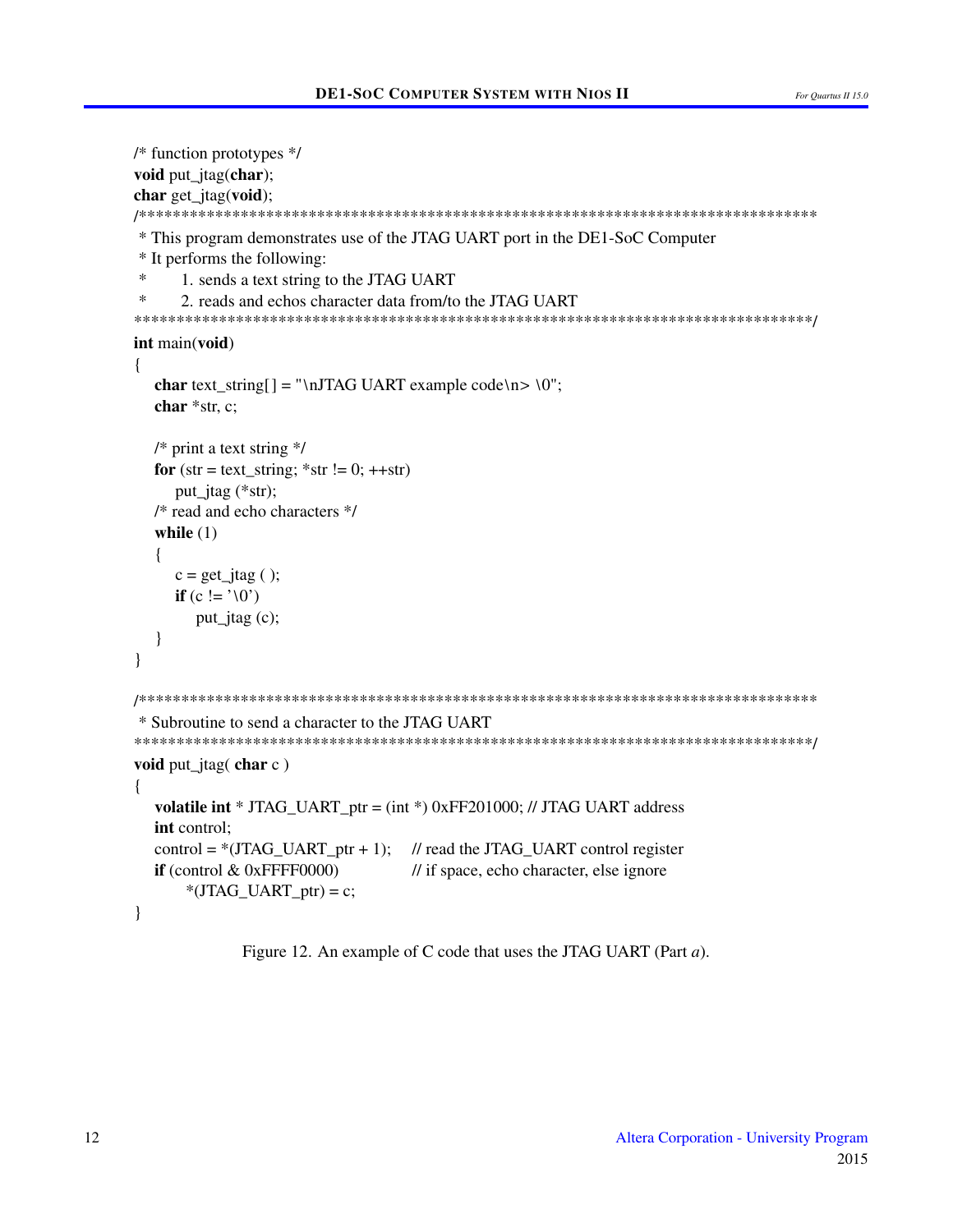```
* Subroutine to read a character from the JTAG UART
* Returns \0 if no character, otherwise returns the character
char get\_jtag(void)\mathbf{I}volatile int * JTAG_UART_ptr = (int * ) 0xFF201000; // JTAG UART address
  int data:
  data = *(JTAG_UART\_ptr);// read the JTAG_UART data register
                            // check RVALID to see if there is new data
  if (data & 0x00008000)return ((char) data \& 0xFF);
  else
     return ('0');\mathcal{E}Figure 13. An example of C code that uses the JTAG UART (Part b).
```
#### <span id="page-12-1"></span>**Interval Timers**  $2.6$

The DE1-SoC Computer includes a timer module implemented in the FPGA that can be used by the Nios II processor. This timer can be loaded with a preset value, and then counts down to zero using a 100-MHz clock. The programming interface for the timer includes six 16-bit registers, as illustrated in Figure 14. The 16-bit register at address 0xFF202000 provides status information about the timer, and the register at address 0xFF202004 allows control settings to be made. The bit fields in these registers are described below:

- TO provides a timeout signal which is set to 1 by the timer when it has reached a count value of zero. The TO bit can be reset by writing a 0 into it.
- RUN is set to 1 by the timer whenever it is currently counting.
- *ITO* is used for generating interrupts, which are discussed in section 3.
- CONT affects the continuous operation of the timer. When the timer reaches a count value of zero it automatically reloads the specified starting count value. If CONT is set to 1, then the timer will continue counting down automatically. But if  $CONT = 0$ , then the timer will stop after it has reached a count value of 0.
- (*START/STOP*) is used to commence/suspend the operation of the timer by writing a 1 into the respective bit.

The two 16-bit registers at addresses 0xFF202008 and 0xFF20200C allow the period of the timer to be changed by setting the starting count value. The default setting provided in the DE1-SoC Computer gives a timer period of 125 msec. To achieve this period, the starting value of the count is 100 MHz  $\times$  125 msec = 12.5  $\times$  10<sup>6</sup>. It is possible to capture a snapshot of the counter value at any time by performing a write to address 0xFF202010. This write operation causes the current 32-bit counter value to be stored into the two 16-bit timer registers at addresses OxFF202010 and OxFF202014. These registers can then be read to obtain the count value.

A second interval timer, which has an identical interface to the one described above, is also available in the FPGA, starting at the base address 0xFF202020. Each Nios II processor has exclusive access to two interval timers.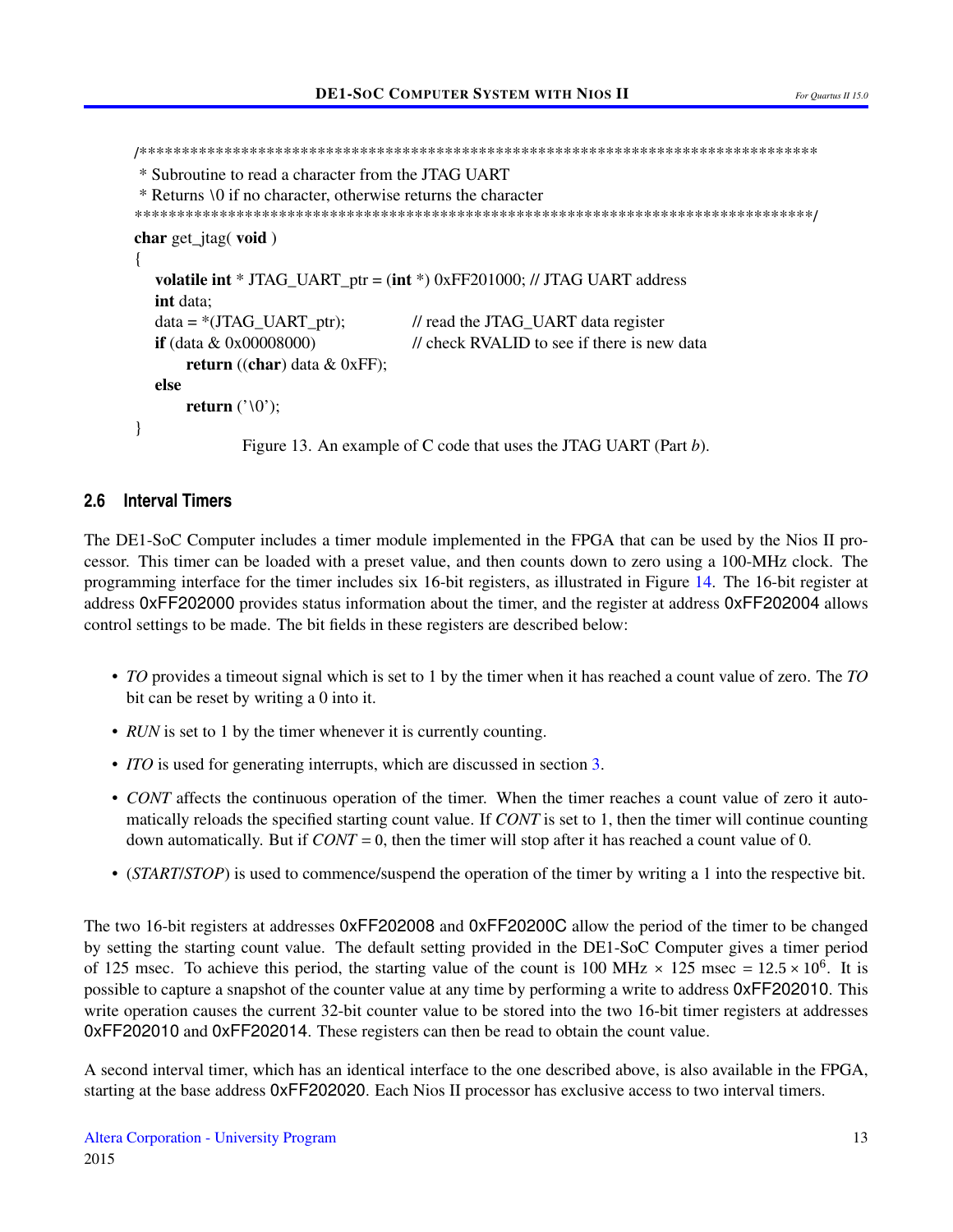<span id="page-13-1"></span>

Figure 14. Interval timer registers.

#### **2.7 G-Sensor**

The DE1-SoC Computer includes a 3D accelerometer (G-sensor) that is connected to the HPS. The Nios II processor can access this device via an I2C serial interface at the base address 0xFFC04000. More details can be found in the tutorial *Using the DE1-SoC Accelerometer with Nios II*, available from Altera's University Program website.

## <span id="page-13-0"></span>**3 Exceptions and Interrupts**

<span id="page-13-2"></span>The reset address of the Nios II processor in the DE1-SoC Computer is set to 0x00000000. The address used for all other general exceptions, such as divide by zero, and hardware IRQ interrupts is 0x00000020. Since the Nios II processor uses the same address for general exceptions and hardware IRQ interrupts, the Exception Handler software must determine the source of the exception by examining the appropriate processor status register. Table [1](#page-13-2) gives the assignment of IRQ numbers to each of the I/O peripherals in the DE1-SoC Computer. The rest of this section describes the interrupt behavior associated with the interval timer, parallel ports, and serial ports in the DE1-SoC Computer. Interrupts for other devices listed in Table [1](#page-13-2) are discussed in section [4.](#page-30-0)

| <b>I/O Peripheral</b>           | IRO# |
|---------------------------------|------|
| Interval timer                  |      |
| Pushbutton switch parallel port |      |
| Second Interval timer           | 2    |
| Audio port                      | 6    |
| PS/2 port                       |      |
| JTAG port                       | 8    |
| Serial port                     | 10   |
| JP1 Expansion parallel port     | 11   |
| JP2 Expansion parallel port     | 12   |

Table 1. Hardware IRQ interrupt assignment for the DE1-SoC Computer.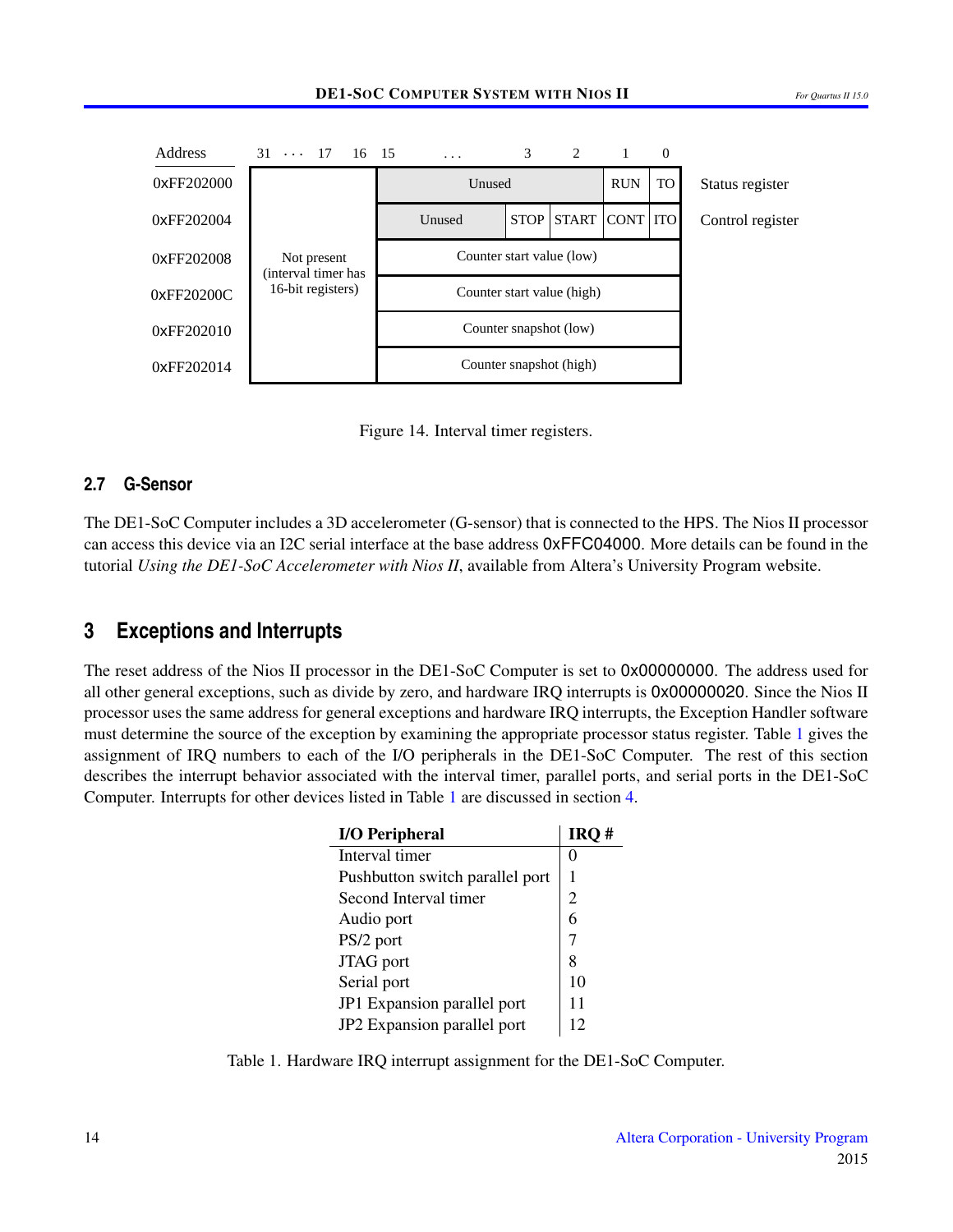#### **3.1 Interrupts from Parallel Ports**

Parallel ports implemented in the FPGA in the DE1-SoC Computer were illustrated in Figure [2,](#page-2-0) which is reproduced as Figure [15.](#page-14-0) As the figure shows, parallel ports that support interrupts include two related registers at the addresses *Base* + 8 and *Base* + C. The *Interruptmask* register, which has the address *Base* + 8, specifies whether or not an interrupt signal should be sent to the processor when the data present at an input port changes value. Setting a bit location in this register to 1 allows interrupts to be generated, while setting the bit to 0 prevents interrupts. Finally, the parallel port may contain an *Edgecapture* register at address *Base* + C. Each bit in this register has the value 1 if the corresponding bit location in the parallel port has changed its value from 0 to 1 since it was last read. Performing a write operation to the *Edgecapture* register sets all bits in the register to 0, and clears any associated interrupts.

<span id="page-14-0"></span>

Figure 15. Registers used for interrupts from the parallel ports.

#### **3.1.1 Interrupts from the Pushbutton Switches**

Figure [6](#page-4-1) showed the registers associated with the pushbutton parallel port. The *Interruptmask* register allows interrupts to be generated when a key is pressed. Each bit in the *Edgecapture* register is set to 1 by the parallel port when the corresponding key is pressed. An interrupt service routine can read this register to determine which key has been pressed. Writing any value to the *Edgecapture* register deasserts the interrupt signal being sent to the processor and sets all bits of the *Edgecapture* register to zero.

## **3.2 Interrupts from the JTAG UART**

Figure [10](#page-8-0) showed the data and *Control* registers of the JTAG UART. As we said in Section [2.5,](#page-8-1) *RAVAIL* in the *Data* register gives the number of characters that are stored in the receive FIFO, and *WSPACE* gives the amount of unused space that is available in the transmit FIFO. The *RE* and *WE* bits in Figure [10](#page-8-0) are used to enable processor interrupts associated with the receive and transmit FIFOs. When enabled, interrupts are generated when *RAVAIL* for the receive FIFO, or *WSPACE* for the transmit FIFO, exceeds 7. Pending interrupts are indicated in the Control register's *RI* and *WI* bits, and can be cleared by writing or reading data to/from the JTAG UART.

## **3.3 Interrupts from the FPGA Interval Timer**

Figure [14,](#page-13-1) in Section [2.6,](#page-12-1) shows six registers that are associated with the interval timer. As we said in Section 2.6, the *TO* bit in the *Status* register is set to 1 when the timer reaches a count value of 0. It is possible to generate an interrupt when this occurs, by using the *ITO* bit in the *Control* register. Setting the *ITO* bit to 1 causes an interrupt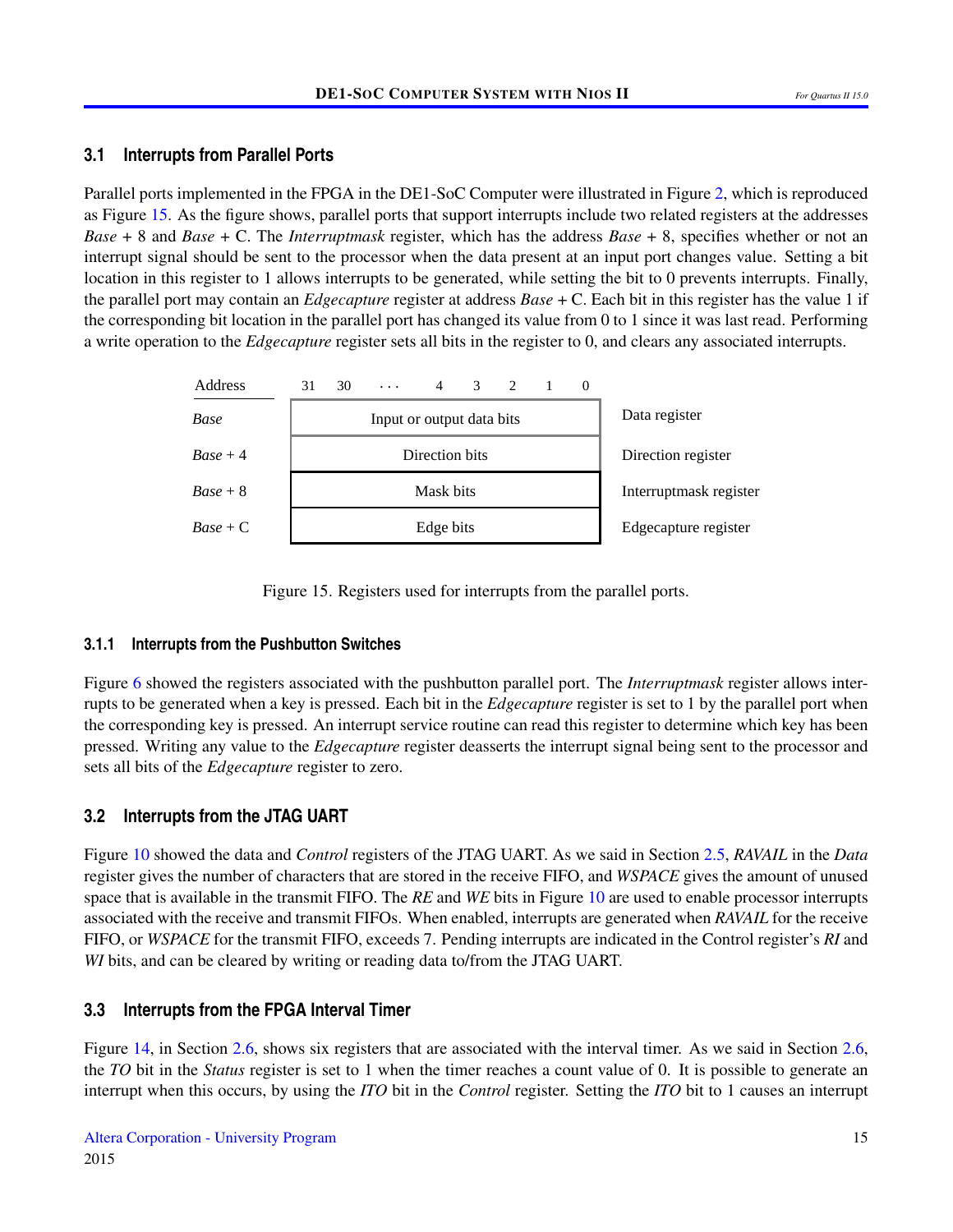request to be sent to the processor whenever *TO* becomes 1. After an interrupt occurs, it can be cleared by writing any value into the *Status* register.

#### **3.4 Using Interrupts with Assembly Language Code**

An example of assembly language code for the DE1-SoC Computer that uses interrupts is shown in Figure [16.](#page-15-0) When this code is executed on the DE1-SoC board it displays a rotating pattern on the HEX 7-segment displays. The pattern rotates to the right if pushbutton *KEY*<sub>1</sub> is pressed, and to the left if *KEY*<sub>2</sub> is pressed. Pressing *KEY*<sub>3</sub> causes the pattern to be set using the SW switch values. Two types of interrupts are used in the code. The HEX displays are controlled by an interrupt service routine for the interval timer, and another interrupt service routine is used to handle the pushbutton keys. The speed at which the HEX displays are rotated is set in the main program, by using a counter value in the interval timer that causes an interrupt to occur every 33 msec.

```
.equ KEY2, 1
/********************************************************************************
* This program demonstrates use of interrupts in the DE1-SoC Computer. It first starts the
* interval timer with 33 msec timeouts, and then enables interrupts from the interval timer
* and pushbutton KEYs
*
* The interrupt service routine for the Altera interval timer displays a pattern on the HEX3-0
* displays, and rotates this pattern either left or right:
* KEY[0]: loads a new pattern from the SW switches
* KEY[1]: rotates the displayed pattern to the right
* KEY[2]: rotates the displayed pattern to the left
* KEY[3]: stops the rotation
********************************************************************************/
  .text /* executable code follows */
  .global start
_start:
  /* set up stack pointer */
  movia sp, 0x03FFFFFC /* stack starts from highest memory address in SDRAM */
  movia r16, 0xFF202000 /* internal timer base address */
  /* set the interval timer period for scrolling the HEX displays */
  movia r12, 5000000 /* 1/(100 \text{ MHz}) \times (5000000) = 50 \text{ msec} */
  sthio r12, 8(r16) /* store the low halfword of counter start value \frac{*}{s}srli r12, r12, 16
  sthio r12, 0xC(r16) /* high halfword of counter start value */
```
Figure 16. An example of assembly language code that uses interrupts (Part *a*).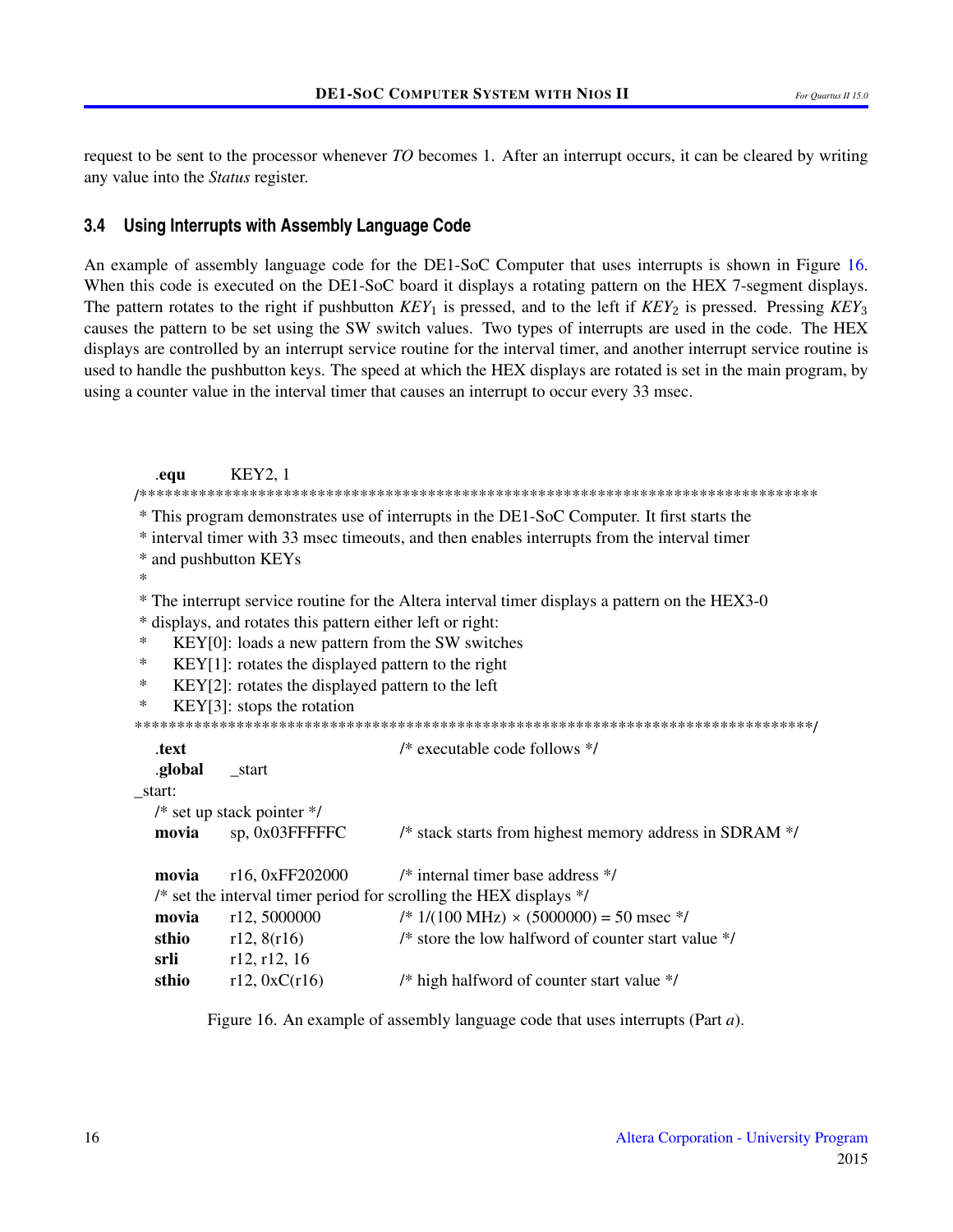|                     | $/*$ start interval timer, enable its interrupts $*/$ |                                                                                            |
|---------------------|-------------------------------------------------------|--------------------------------------------------------------------------------------------|
| movi                | r15,0b0111                                            | /* START = 1, CONT = 1, ITO = $1$ */                                                       |
| sthio               | r15, 4(r16)                                           |                                                                                            |
|                     |                                                       | /* write to the pushbutton port interrupt mask register */                                 |
| movia               |                                                       | r15, 0xFF200050 $\frac{\text{#} \times \text{#}}{\text{#}}$ pushbutton key base address */ |
|                     | <b>movi</b> r7, 0b1111                                | $/*$ set interrupt mask bits $*/$                                                          |
|                     | <b>stwio</b> $r7, 8(r15)$                             | /* interrupt mask register is (base + 8) $*/$                                              |
|                     | /* enable Nios II processor interrupts */             |                                                                                            |
| movi                | r7, 0b011                                             | /* set interrupt mask bits for levels 0 (interval $*/$                                     |
| wrctl               | ienable, r7                                           | /* timer) and level 1 (pushbuttons) $\frac{*}{ }$                                          |
| $\text{movi}$ r7, 1 |                                                       |                                                                                            |
| wrctl               | status, $r7$                                          | /* turn on Nios II interrupt processing */                                                 |
| IDLE:               |                                                       |                                                                                            |
| br                  | IDLE.                                                 | $/*$ main program simply idles $*/$                                                        |

#### .data

/\* The global variables used by the interrupt service routines for the interval timer and the \* pushbutton keys are declared below \*/

| .global<br>PATTERN:            | <b>PATTERN</b>     |                                                       |
|--------------------------------|--------------------|-------------------------------------------------------|
| .word                          | 0x0000000F         | /* pattern to show on the HEX displays $\frac{*}{s}$  |
| .global<br><b>KEY PRESSED:</b> | <b>KEY PRESSED</b> |                                                       |
| .word                          | KEY <sub>2</sub>   | /* stores code representing pushbutton key pressed */ |
| .global<br><b>SHIFT DIR:</b>   | <b>SHIFT DIR</b>   |                                                       |
| .word                          | 2                  | /* default shift direction $(2 == right)$ */          |
| .end                           |                    |                                                       |

Figure [16.](#page-15-0) An example of assembly language code that uses interrupts (Part *b*).

The reset and exception handlers for the main program in Figure [16](#page-15-0) are given in Figure [17.](#page-17-0) The reset handler simply jumps to the *\_start* symbol in the main program. The exception handler first checks if the exception that has occurred is an external interrupt or an internal one. In the case of an internal exception, such as an illegal instruction opcode or a trap instruction, the handler simply exits, because it does not handle these cases. For external exceptions, it calls either the interval timer interrupt service routine, for a level 0 interrupt, or the pushbutton key interrupt service routine for level 1. These routines are shown in Figures [18](#page-18-0) and [19,](#page-21-0) respectively.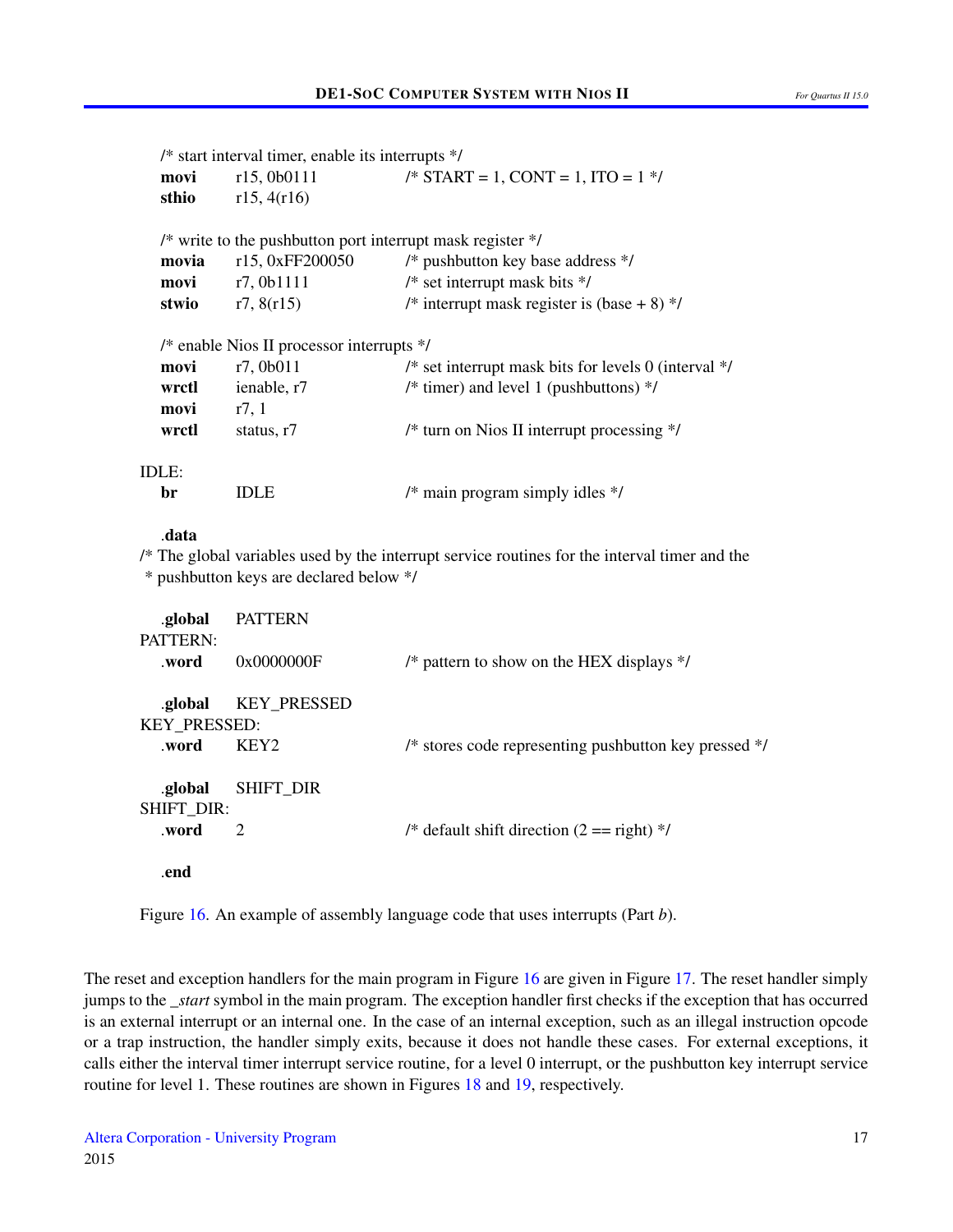```
* RESET SECTION
* The Monitor Program automatically places the ".reset" section at the reset location
* specified in the CPU settings in Qsys.
* Note: "ax" is REQUIRED to designate the section as allocatable and executable.
*/
  .section
           .reset, "ax"
  movia
           r2, start
           r2/* branch to main program */jmp
* EXCEPTIONS SECTION
* The Monitor Program automatically places the ".exceptions" section at the
* exception location specified in the CPU settings in Qsys.
* Note: "ax" is REQUIRED to designate the section as allocatable and executable.
*.section
           .exceptions, "ax"
  .global
           EXCEPTION HANDLER
EXCEPTION HANDLER:
  subi
           sp, sp, 16
                                     /* make room on the stack */stw
           et, 0(sp)rdctl
           et, ctl4
           et, r0, SKIP_EA_DEC
                                     /* interrupt is not external */beq
                                     /* must decrement ea by one instruction */subi
           ea, ea, 4
                                     /* for external interrupts, so that the *//* interrupted instruction will be run after eret */SKIP EA DEC:
  stw
           ea, 4(sp)/* save all used registers on the Stack *//* needed if call inst is used */ra, 8(sp)stw
  stw
           r22, 12(sp)rdctl
           et. ctl4
  bne
           et, r0, CHECK_LEVEL_0
                                     /* exception is an external interrupt */NOT_EI:
                                     /* exception must be unimplemented instruction or TRAP *//* instruction. This code does not handle those cases */br
           END ISR
```
Figure 17. Reset and exception handler assembly language code (Part *a*).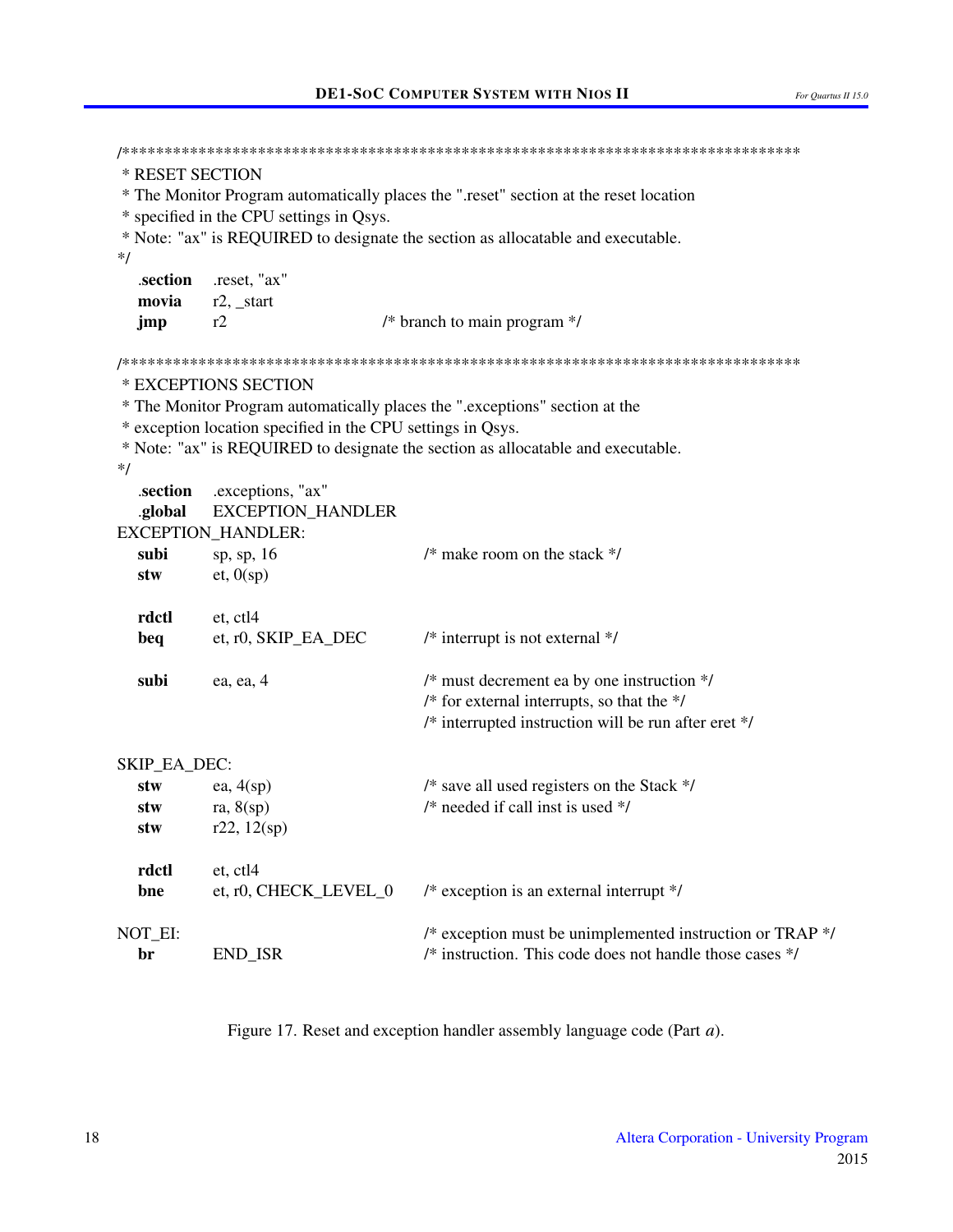| For Ouartus II 15.0 |  |
|---------------------|--|
|---------------------|--|

| CHECK_LEVEL_0: |                              | /* interval timer is interrupt level $0$ */                          |
|----------------|------------------------------|----------------------------------------------------------------------|
| andi           | r22, et, 0b1                 |                                                                      |
| beq            | r22, r0, CHECK_LEVEL_1       |                                                                      |
| call           | INTERVAL_TIMER_ISR           |                                                                      |
| br             | END_ISR                      |                                                                      |
| CHECK_LEVEL_1: |                              | /* pushbutton port is interrupt level $1$ */                         |
|                | <b>andi</b> $r22$ , et, 0b10 |                                                                      |
|                | $beg$ $r22, r0, END\_ISR$    | /* other interrupt levels are not handled in this code $\frac{*}{s}$ |
| call           | PUSHBUTTON_ISR               |                                                                      |
| END_ISR:       |                              |                                                                      |
| ldw            | et, 0(sp)                    | /* restore all used register to previous values $*/$                 |
| ldw            | ea, $4(sp)$                  |                                                                      |
| ldw            | ra, $8(sp)$                  | /* needed if call inst is used $*/$                                  |
| ldw            | r22, 12(sp)                  |                                                                      |
| addi           | sp, sp, 16                   |                                                                      |
| eret           |                              |                                                                      |
| .end           |                              |                                                                      |

Figure 17. Reset and exception handler assembly language code (Part b).

<span id="page-18-0"></span>

| .include | "key codes.s"      | /* includes .equ for KEY0, KEY1,  */   |
|----------|--------------------|----------------------------------------|
| .extern  | PATTERN            | $/*$ externally defined variables $*/$ |
| .extern  | <b>KEY PRESSED</b> |                                        |
| .extern  | SHIFT DIR          |                                        |
|          |                    |                                        |

\* Interval timer interrupt service routine

 $\ast$ 

\* Shifts a PATTERN being displayed on the HEX displays. The shift direction

\* is determined by the external variable KEY\_PRESSED.

.global INTERVAL\_TIMER\_ISR

|      | <b>INTERVAL TIMER ISR:</b> |                                    |
|------|----------------------------|------------------------------------|
| subi | sp, sp, $40$               | /* reserve space on the stack $*/$ |
| stw  | ra, $0(sp)$                | $/*$ save registers $*/$           |
| stw  | r4, 4(sp)                  |                                    |
| stw  | r5, 8(sp)                  |                                    |
| stw  | r6, $12(sp)$               |                                    |
|      |                            |                                    |

Figure 18. Interrupt service routine for the interval timer (Part  $a$ ).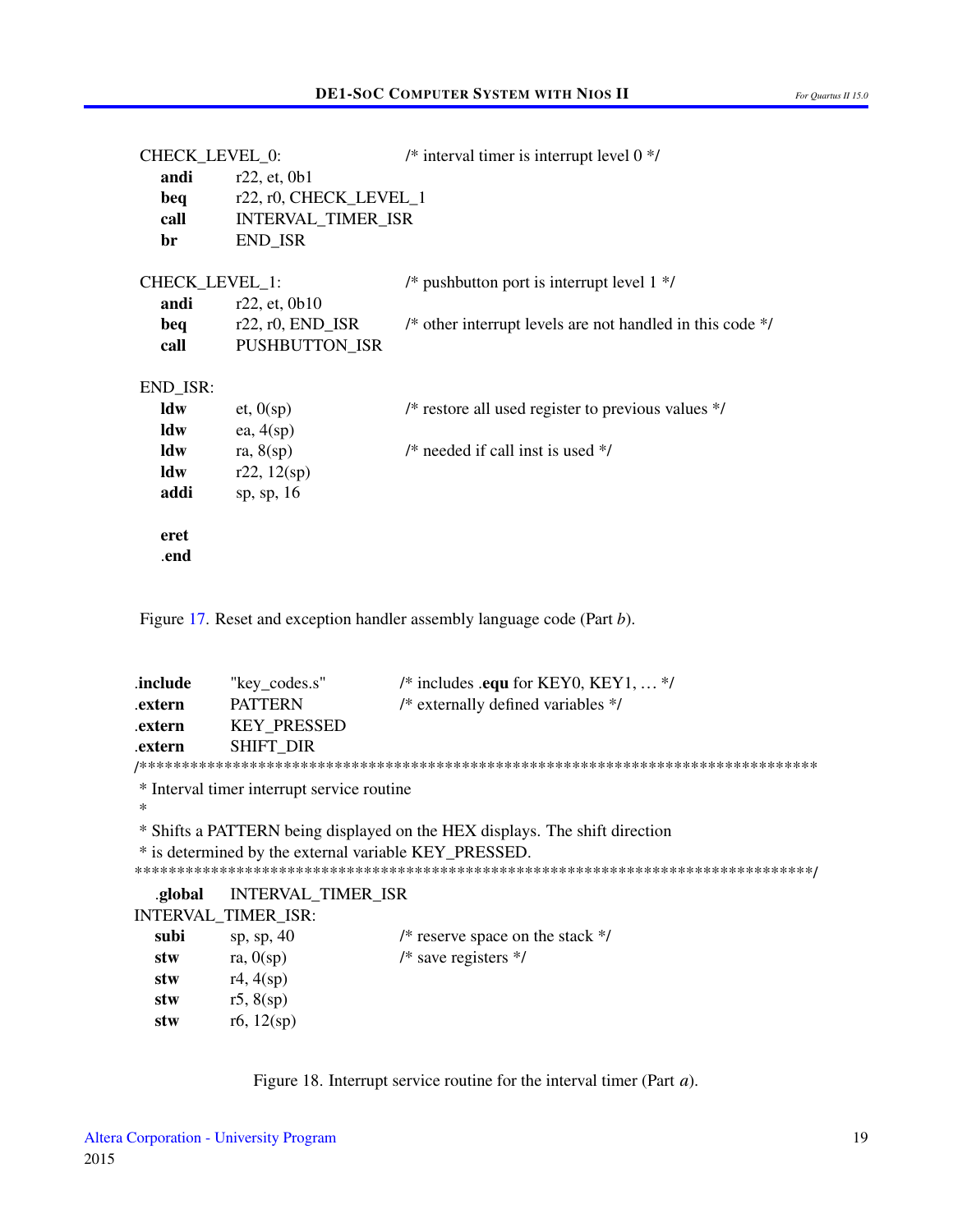| stw       | r8, 16(sp)              |                                                          |
|-----------|-------------------------|----------------------------------------------------------|
| stw       | r10, 20(sp)             |                                                          |
| stw       | r20, 24(sp)             |                                                          |
| stw       | r21, 28(sp)             |                                                          |
| stw       | r22, 32(sp)             |                                                          |
| stw       | r23, 36(sp)             |                                                          |
| movia     | r10, 0xFF202000         | /* interval timer base address */                        |
| sthio     | r0, 0(r10)              | $/*$ clear the interrupt $*$ /                           |
| movia     | r20, 0xFF200020         | /* HEX3_HEX0 base address */                             |
| movia     | r21, PATTERN            | /* set up a pointer to the pattern for HEX displays */   |
| movia     | r22, KEY_PRESSED        | /* set up a pointer to the key pressed */                |
| movia     | r23, SHIFT_DIR          | /* set up a pointer to the shift direction variable $*/$ |
| ldw       | r6, 0(r21)              | /* load pattern for HEX displays */                      |
| stwio     | r6, 0(r20)              | $/*$ store to HEX3  HEX0 $*/$                            |
| ldw       | r4, 0(r22)              | /* check which key has been pressed */                   |
| CHK_KEY0: |                         |                                                          |
| movi      | r8, KEY0                | /* code to check for KEY1 */                             |
| bne       | r4, r8, CHK_KEY1        |                                                          |
| movia     | r20, SLIDER_SWITCH_BASE |                                                          |
| ldw       | r6, 0(r20)              | /* load a new pattern from the SW switches */            |
| br        | <b>SHIFT</b>            |                                                          |
| CHK_KEY1: |                         |                                                          |
| movi      | r8, KEY1                | /* code to check for KEY1 $*/$                           |
| bne       | r4, r8, CHK_KEY2        |                                                          |
| movi      | r5, RIGHT               | /* KEY1 sets rotation direction to the right */          |
| stw       | r5, 0(r23)              |                                                          |
| br        | <b>SHIFT</b>            |                                                          |
| CHK_KEY2: |                         |                                                          |
| movi      | r8, KEY2                | /* code to check for KEY2 */                             |
| bne       | r4, r8, CHK_KEY3        |                                                          |
| movi      | r5, LEFT                | /* KEY2 sets rotation direction to the left */           |
| stw       | r5, 0(r23)              |                                                          |
| br        | <b>SHIFT</b>            |                                                          |

Figure [18.](#page-18-0) Interrupt service routine for the interval timer (Part *b*).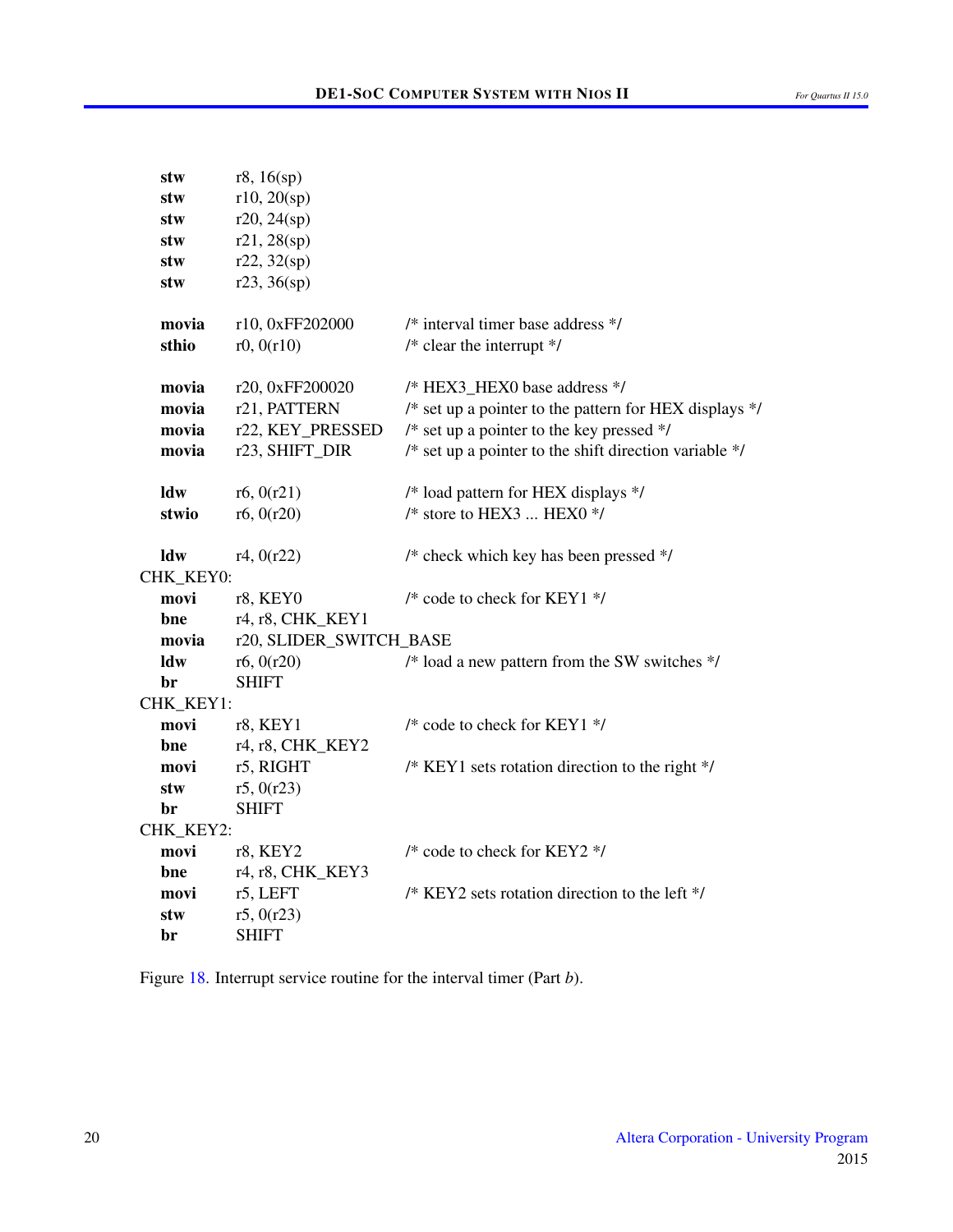```
CHK_KEY3:
  movi r8, KEY3 /* code to check for KEY3 */
  bne r4, r8, SHIFT
  movi r5, NONE /* KEY3 sets rotation to no rotation */
  stw r5, 0(r23)SHIFT:
  movi r5, NONE
  stw r5, 0(r22) /* key press handled, so clear */
  ldw r5, 0(r23) /* get shift direction */
  movi r8, RIGHT
  bne r5, r8, SHIFT_L
  movi r5, 1 \frac{1}{2} r5 to the constant value 1 \frac{1}{2}ror r6, r6, r5 /* rotate the displayed pattern right */
  br END_INTERVAL_TIMER_ISR
SHIFT_L:
  movi r8, LEFT
  bne r5, r8, END_INTERVAL_TIMER_ISR
  movi r5, 1 \frac{1}{2} \frac{1}{2} \frac{1}{2} \frac{1}{2} \frac{1}{2} \frac{1}{2} \frac{1}{2} \frac{1}{2} \frac{1}{2} \frac{1}{2} \frac{1}{2} \frac{1}{2} \frac{1}{2} \frac{1}{2} \frac{1}{2} \frac{1}{2} \frac{1}{2} \frac{1}{2} \frac{1}{2} \frac{1}{2} \frac{1}{2}rol r6, r6, r5 \frac{\pi}{3} /* shift left */
END_INTERVAL_TIMER_ISR:
  stw r6, 0(r21) /* store HEX display pattern */
  ldw ra, 0(sp) /* Restore registers */
  ldw r4, 4(sp)ldw r5, 8(sp)ldw r6, 12(sp)ldw r8, 16(sp)ldw r10, 20(sp)
  ldw r20, 24(sp)ldw r21, 28(sp)
  ldw r22, 32(sp)ldw r23, 36(sp)addi sp, sp, 40 \frac{1}{2} release the reserved space on the stack \frac{k}{2}ret
```
.end

Figure [18.](#page-18-0) Interrupt service routine for the interval timer (Part *c*).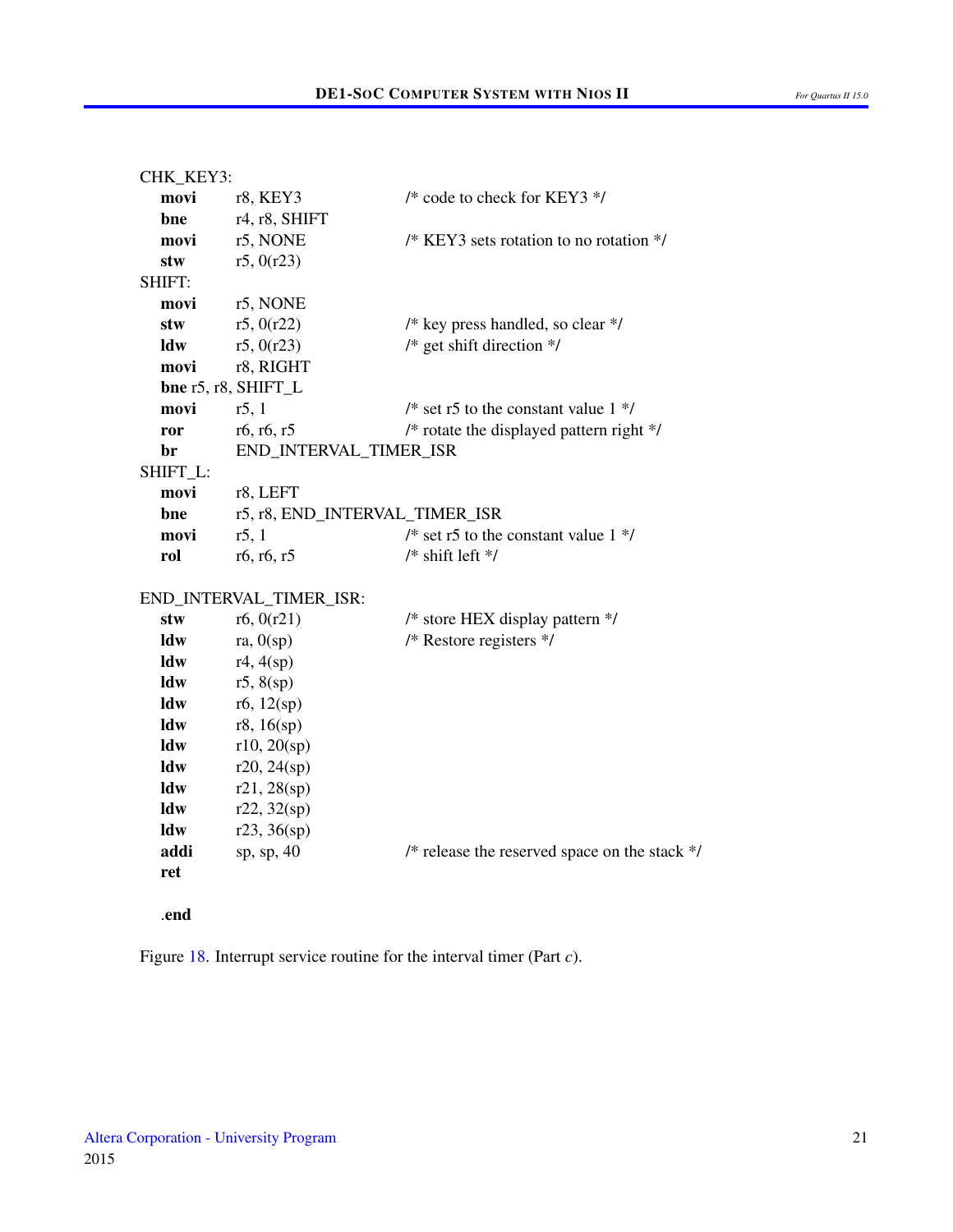```
.include
           "key_codes.s"
                              /* includes .equ for KEY0, KEY1, ... */
                              /* externally defined variables */
.extern
          PATTERN
.extern
          KEY PRESSED
* Pushbutton - Interrupt Service Routine
\ast* This routine checks which KEY has been pressed. It writes this value to the global
* variable KEY PRESSED.
.global
          PUSHBUTTON ISR
PUSHBUTTON ISR:
                              /* reserve space on the stack */subi
          sp, sp, 20stw
          ra, 0(sp)stw
          r10, 4(sp)stw
          r11, 8(sp)stw
          r12, 12(sp)r13, 16(sp)stw
                              /* base address of pushbutton KEY parallel port */
  movia
          r10, 0xFF200050
  ldwio
          r11, 0xC(r10)/* read edge capture register *//* clear the interrupt */stwio
          r0, 0xC(r10)movia
          r10, KEY PRESSED
                              /* global variable to return the result */CHECK KEY0:
  andi
          r13, r11, 0b0001
                              /* check KEY0 */
  bea
          r13, zero, CHECK KEY1
  movi
          r12, KEY0
  stw
          r12, 0(r10)/* return KEY0 value */
  br
          END_PUSHBUTTON_ISR
CHECK KEY1:
          r13, r11, 0b0010
                              /* check KEY1 */andi
  beq
          r13, zero, CHECK_KEY2
  movi
          r12, KEY1
  stw
          r12, 0(r10)/* return KEY1 value */br
          END_PUSHBUTTON_ISR
CHECK_KEY2:
  andi
          r13, r11, 0b0100
                              /* check KEY2 */beq
          r13, zero, DO_KEY3
  movi
          r12, KEY2
                              /* return KEY2 value */
  stw
          r12, 0(r10)END PUSHBUTTON ISR
  br
```
Figure 19. Interrupt service routine for the pushbutton keys (Part  $a$ ).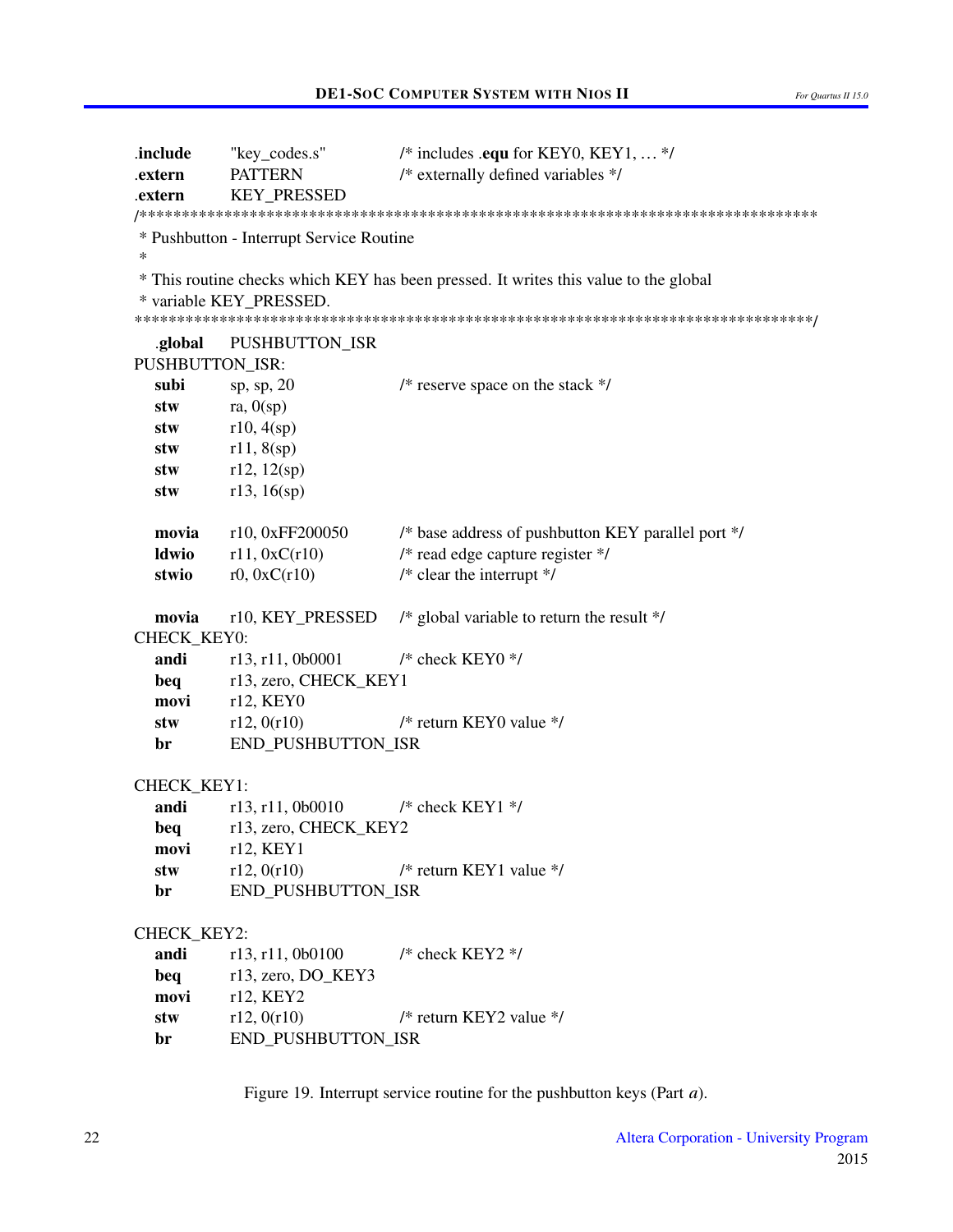```
DO_KEY3:
  movi r12, KEY3
  stw r12, 0(r10) /* return KEY3 value */
END_PUSHBUTTON_ISR:
  ldw ra, 0(sp) /* Restore all used register to previous values */
  \text{ldw} r10, 4(sp)
  ldw r11, 8(sp)\text{ldw} r12, 12(sp)
  ldw r13, 16(sp)
  addi sp, sp, 20
  ret
  .end
```
Figure [19.](#page-21-0) Interrupt service routine for the pushbutton keys (Part *b*).

#### **3.5 Using Interrupts with C Language Code**

An example of C language code for the DE1-SoC Computer that uses interrupts is shown in Figure [20.](#page-23-0) This code performs exactly the same operations as the code described in Figure [16.](#page-15-0)

To enable interrupts the code in Figure [20](#page-23-0) uses *macros* that provide access to the Nios II status and control registers. A collection of such macros, which can be used in any C program, are provided in Figure [21.](#page-24-0)

The reset and exception handlers for the main program in Figure [20](#page-23-0) are given in Figure [22.](#page-25-0) The function called *the reset* provides a simple reset mechanism by performing a branch to the main program. The function named *the exception* represents a general exception handler that can be used with any C program. It includes assembly language code to check if the exception is caused by an external interrupt, and, if so, calls a C language routine named *interrupt\_handler*. This routine can then perform whatever action is needed for the specific application. In Figure [22,](#page-25-0) the *interrupt handler* code first determines which exception has occurred, by using a macro from Figure [21](#page-24-0) that reads the content of the Nios II interrupt pending register. The interrupt service routine that is invoked for the interval timer is shown in [23,](#page-28-0) and the interrupt service routine for the pushbutton switches appears in Figure [24.](#page-29-0)

The source code files shown in Figure [16](#page-15-0) to Figure [24](#page-29-0) are distributed as part of the Altera Monitor Program. The files can be found under the heading *sample programs*, and are identified by the name *Interrupt Example*.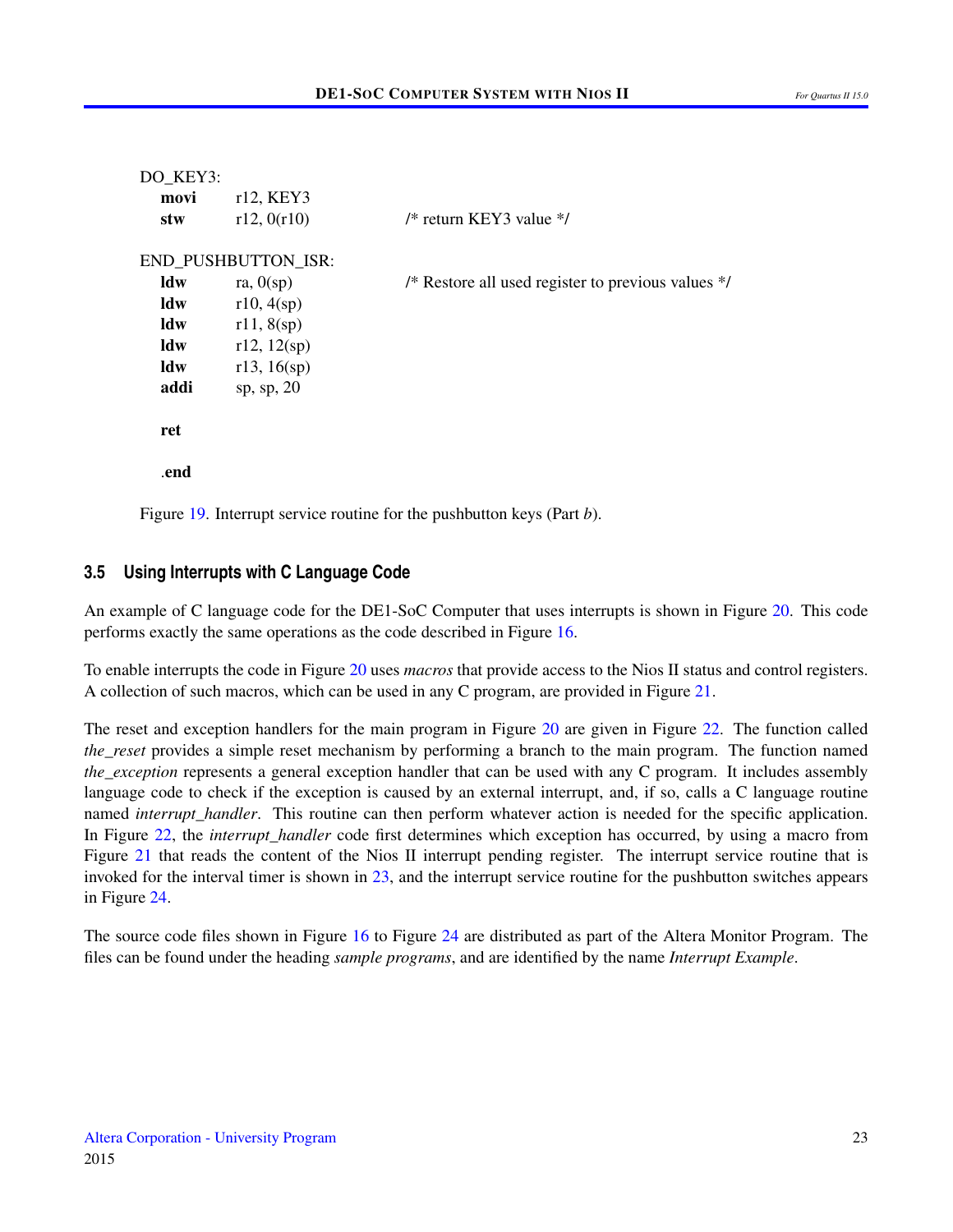```
#include "nios2_ctrl_reg_macros.h"
#include "key codes.h"
                                    \ell defines values for KEY0, KEY1, ...
/* key_pressed and pattern are written by interrupt service routines; we have to declare
* these as volatile to avoid the compiler caching their values in registers */
volatile int key_pressed = KEY2;
                                    // shows which key was last pressed
volatile int pattern = 0x0000000F;
                                    // pattern for HEX displays
volatile int shift dir = LEFT;
                                    // direction to shift the pattern
* This program demonstrates use of interrupts in the DE1-SoC Computer. It first starts the
* interval timer with 33 msec timeouts, and then enables interrupts from the interval timer
* and pushbutton KEYs
\ast* The interrupt service routine for the Altera interval timer displays a pattern on the HEX3-0
* displays, and rotates this pattern either left or right:
\astKEY[0]: loads a new pattern from the SW switches
\astKEY[1]: rotates the displayed pattern to the right
\astKEY[2]: rotates the displayed pattern to the left
     KEY[3]: stops the rotation
int main(void)
\{/* Declare volatile pointers to I/O registers (volatile means that IO load and store instructions
   * will be used to access these pointer locations instead of regular memory loads and stores) */
  volatile int * interval_timer_ptr = (int * ) 0xFF202000; // interval timer base address
  volatile int * KEY ptr = (int *) 0xFF200050;
                                                        // pushbutton KEY address
  /* set the interval timer period for scrolling the HEX displays */\text{int counter} = 5000000;
                                        1/(100 \text{ MHz}) \times (5000000) = 50 \text{ msec}*(interval timer ptr + 0x2) = (counter & 0xFFFF);
   *(interval timer ptr + 0x3) = (counter >> 16) & 0xFFFF;
  /* start interval timer, enable its interrupts */*(interval timer ptr + 1) = 0x7;
                                        \text{/} \text{/} STOP = 0, START = 1, CONT = 1, ITO = 1
                                        /* write to the pushbutton interrupt mask register, and
   *(KEY_ptr + 2) = 0xF;
                                         * set mask bits to 1 *//* set interrupt mask bits for levels 0 (interval timer)
  NIOS2 WRITE IENABLE(0x3);
                                        * and level 1 (pushbuttons) */
                                        // enable Nios II interrupts
  NIOS2 WRITE STATUS(1);
                                        \frac{1}{2} main program simply idles
  while(1);
ļ
```

| Figure 20. An example of C code that uses interrupts. |  |  |
|-------------------------------------------------------|--|--|
|                                                       |  |  |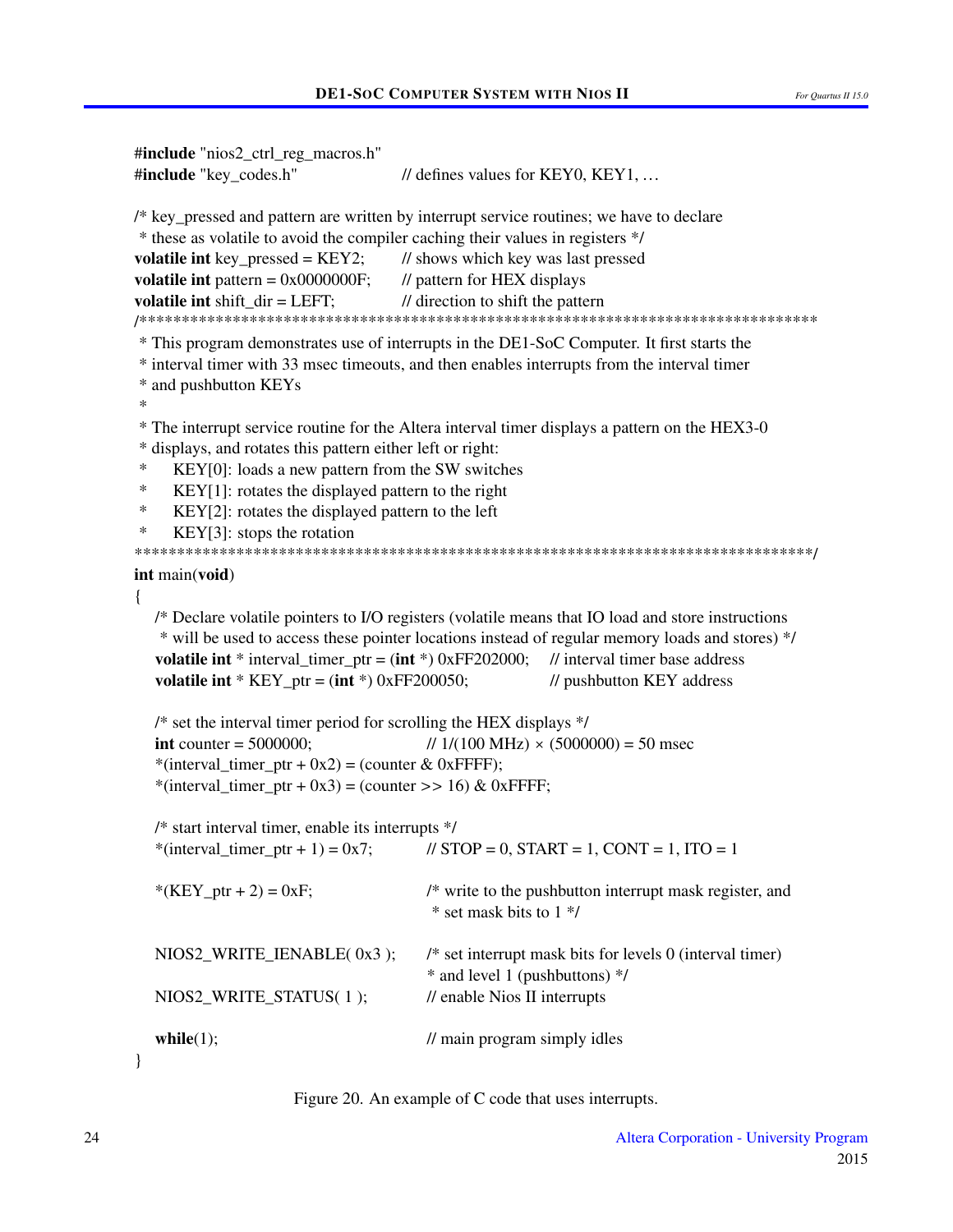<span id="page-24-0"></span>

| #ifndef _NIOS2_CTRL_REG_MACROS_<br>#define _NIOS2_CTRL_REG_MACROS_                                                                             |
|------------------------------------------------------------------------------------------------------------------------------------------------|
| /* Macros for accessing the control registers.<br>*/                                                                                           |
| #define NIOS2_READ_STATUS(dest) \<br>$\mathbf{do}$ { dest = __builtin_rdctl(0); } while (0)                                                    |
| #define NIOS2_WRITE_STATUS(src) \<br>$\mathbf{do}$ { __builtin_wrctl $(0, \text{src})$ ; } while $(0)$                                         |
| #define NIOS2_READ_ESTATUS(dest) \<br>$\mathbf{do} \{ \text{dest} = \_ \text{building} \cdot \text{rdctl}(1); \} \text{while } (0)$            |
| #define NIOS2_READ_BSTATUS(dest) \<br>$\mathbf{do}$ { dest = __builtin_rdctl(2); } while (0)                                                   |
| #define NIOS2_READ_IENABLE(dest) \<br>$\mathbf{do} \{ \text{dest} = \_ \text{builtin} \_ \text{rdctl}(3); \} \ \text{while} \ (0)$             |
| #define NIOS2_WRITE_IENABLE(src) \<br>$\mathbf{do}$ { __builtin_wrctl $(3, \text{src})$ ; } while $(0)$                                        |
| #define NIOS2_READ_IPENDING(dest) \<br>$\mathbf{do} \{ \text{dest} = \underline{\text{builtin}\_}r \cdot \text{dctl}(4); \} \text{while } (0)$ |
| #define NIOS2_READ_CPUID(dest) \<br>$\mathbf{do} \{ \text{dest} = \_ \text{builtin} \_ \text{rdctl}(5); \} \ \text{while} \ (0)$               |
| #endif                                                                                                                                         |

Figure 21. Macros for accessing Nios II status and control registers.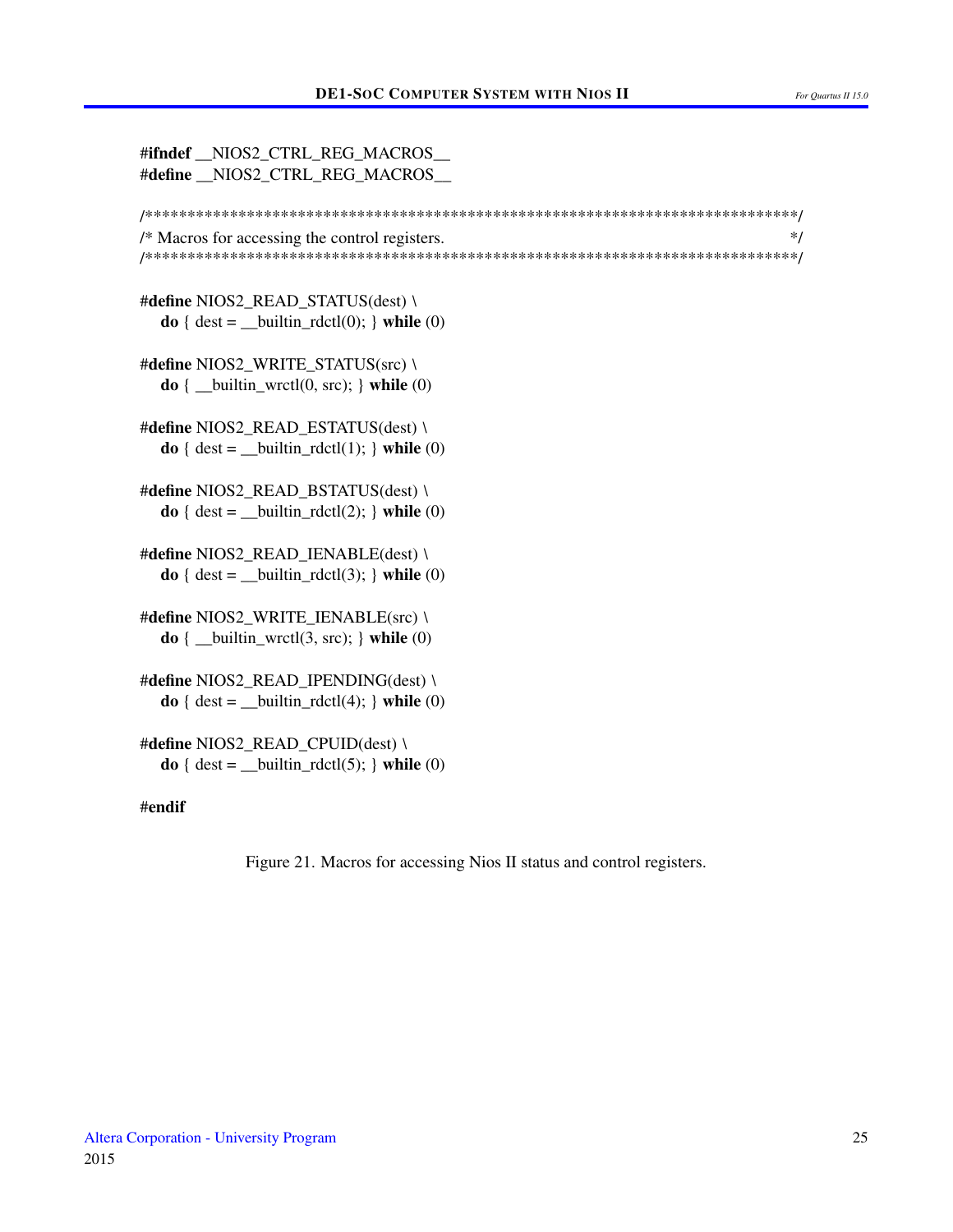```
#include "nios2_ctrl_reg_macros.h"
```
/\* function prototypes  $*/$ void main(void); void interrupt\_handler(void); void interval\_timer\_isr(void); void pushbutton\_ISR(void);

```
/* The assembly language code below handles Nios II reset processing */
void the reset (void) attribute ((section (".reset")));
void the reset (void)
* Reset code; by using the section attribute with the name "reset" we allow the linker program
* to locate this code at the proper reset vector address. This code just calls the main program
\{asm (".set
              \mathbf{noat}"):
                                      \frac{1}{\sqrt{2}} magic, for the C compiler
  asm (".set
              nobreak");
                                      \frac{1}{\sqrt{2}} magic, for the C compiler
  asm ("movia r2, main");
                                      \frac{1}{2} call the C language main program
  asm ("jmp
              r2"):
\mathcal{F}/* The assembly language code below handles Nios II exception processing. This code should not be
* modified; instead, the C language code in the function interrupt handler() can be modified as
* needed for a given application. */
void the exception (void) attribute ((section (".exceptions")));
void the exception (void)
* Exceptions code; by giving the code a section attribute with the name ".exceptions" we allow
* the linker to locate this code at the proper exceptions vector address. This code calls the
* interrupt handler and later returns from the exception.
\{asm (".set
              \mathbf{noat}");
                                      \frac{1}{\sqrt{2}} magic, for the C compiler
  asm (".set
              nobreak");
                                      \frac{1}{\sqrt{2}} magic, for the C compiler
  asm ("subi
              sp, sp, 128");
  asm ("stw
              et, 96(sp)");
  asm ("rdctl et, ctl4");
  asm ("beq
              et, r0, SKIP_EA_DEC");
                                      // interrupt is not external
  asm ("subi ea, ea, 4");
                                      /* must decrement ea by one instruction for external
                                       * interrupts, so that the instruction will be run */
```
Figure 22. Reset and exception handler C code (Part *a*).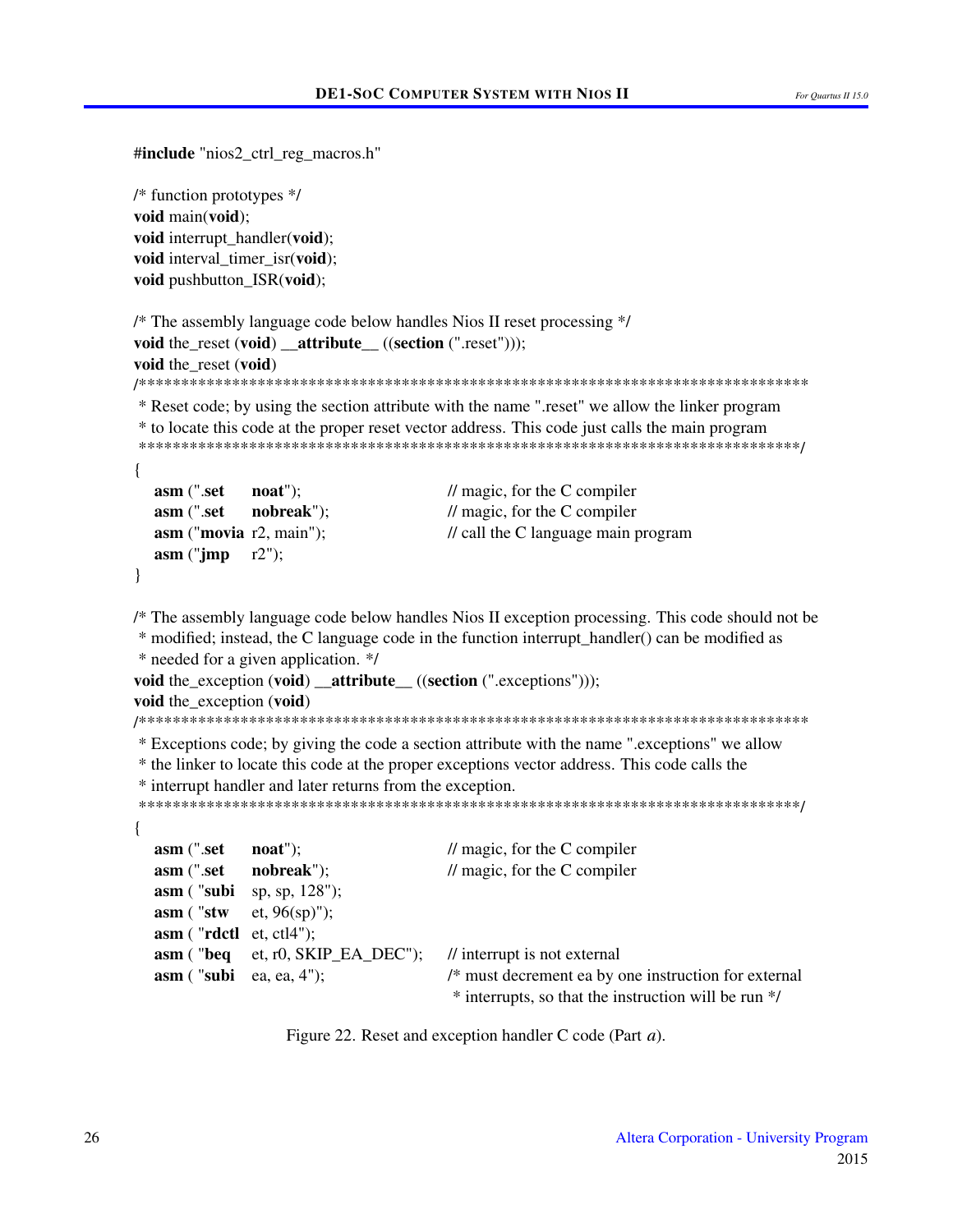|            | asm ("SKIP_EA_DEC:");                                              |                                                           |
|------------|--------------------------------------------------------------------|-----------------------------------------------------------|
| asm ("stw  | $r1, 4(sp)"$ );                                                    | // save all registers                                     |
| asm ("stw  | $r2, 8(sp)"$ );                                                    |                                                           |
| asm ("stw  | r3, $12(sp)"$ );                                                   |                                                           |
| asm ("stw  | r4, $16(sp)$ " );                                                  |                                                           |
| asm ("stw  | r5, $20(sp)$ " );                                                  |                                                           |
| asm ("stw  | r6, $24(sp)$ " );                                                  |                                                           |
| asm ("stw  | $r7, 28(sp)"$ );                                                   |                                                           |
| asm ("stw  | $r8, 32(sp)"$ );                                                   |                                                           |
| asm ("stw  | $r9, 36(sp)"$ );                                                   |                                                           |
| asm ("stw  | $r10, 40(sp)"$ );                                                  |                                                           |
| asm ("stw  | $r11, 44(sp)"$ );                                                  |                                                           |
| asm ("stw  | $r12, 48(sp)"$ );                                                  |                                                           |
| asm ("stw  | $r13, 52(sp)"$ );                                                  |                                                           |
| asm ("stw  | $r14, 56(sp)"$ ;                                                   |                                                           |
| asm ("stw  | $r15, 60(sp)"$ );                                                  |                                                           |
| asm ("stw  | $r16, 64(sp)"$ );                                                  |                                                           |
| asm ("stw  | $r17, 68(sp)"$ );                                                  |                                                           |
| asm ("stw  | $r18, 72(sp)"$ );                                                  |                                                           |
| asm ("stw  | $r19, 76(sp)"$ );                                                  |                                                           |
| asm ("stw  | $r20, 80(sp)"$ );                                                  |                                                           |
| asm ("stw  | $r21, 84(sp)"$ );                                                  |                                                           |
| asm ("stw  | r22, $88(sp)$ " );                                                 |                                                           |
| asm ("stw  | $r23, 92(sp)"$ );                                                  |                                                           |
| asm ("stw  | $r25, 100(sp)"$ );                                                 | $11$ r25 = bt (skip r24 = et, because it was saved above) |
| asm ("stw  | $r26$ , $104(sp)$ " );                                             | $11r26 = gp$                                              |
|            | // skip r27 because it is sp, and there is no point in saving this |                                                           |
| asm ("stw  | r28, $112(sp)"$ );                                                 | $11r28 = fp$                                              |
| asm ("stw  | r29, $116(sp)"$ );                                                 | $11$ r29 = ea                                             |
| asm ("stw  | r30, $120(sp)$ " );                                                | $11 r30 = ba$                                             |
| asm ("stw  | r31, $124(sp)$ " );                                                | // $r31 = ra$                                             |
| asm ("addi | fp, sp, 128" );                                                    |                                                           |
|            |                                                                    |                                                           |
| asm ("call | interrupt_handler");                                               | // call the C language interrupt handler                  |
| asm ("Idw  | $r1, 4(sp)"$ );                                                    | // restore all registers                                  |
| asm ("ldw  | $r2, 8(sp)"$ );                                                    |                                                           |
| asm ("Idw  | r3, $12(sp)$ " );                                                  |                                                           |
| asm ("Idw  | r4, $16(sp)$ " );                                                  |                                                           |
| asm ("Idw  | r5, $20(sp)$ " );                                                  |                                                           |
| asm ("Idw  | r6, $24(sp)$ " );                                                  |                                                           |
| asm ("ldw  | $r7, 28(sp)"$ );                                                   |                                                           |
|            |                                                                    |                                                           |

Figure [22.](#page-25-0) Reset and exception handler C language code (Part *b*).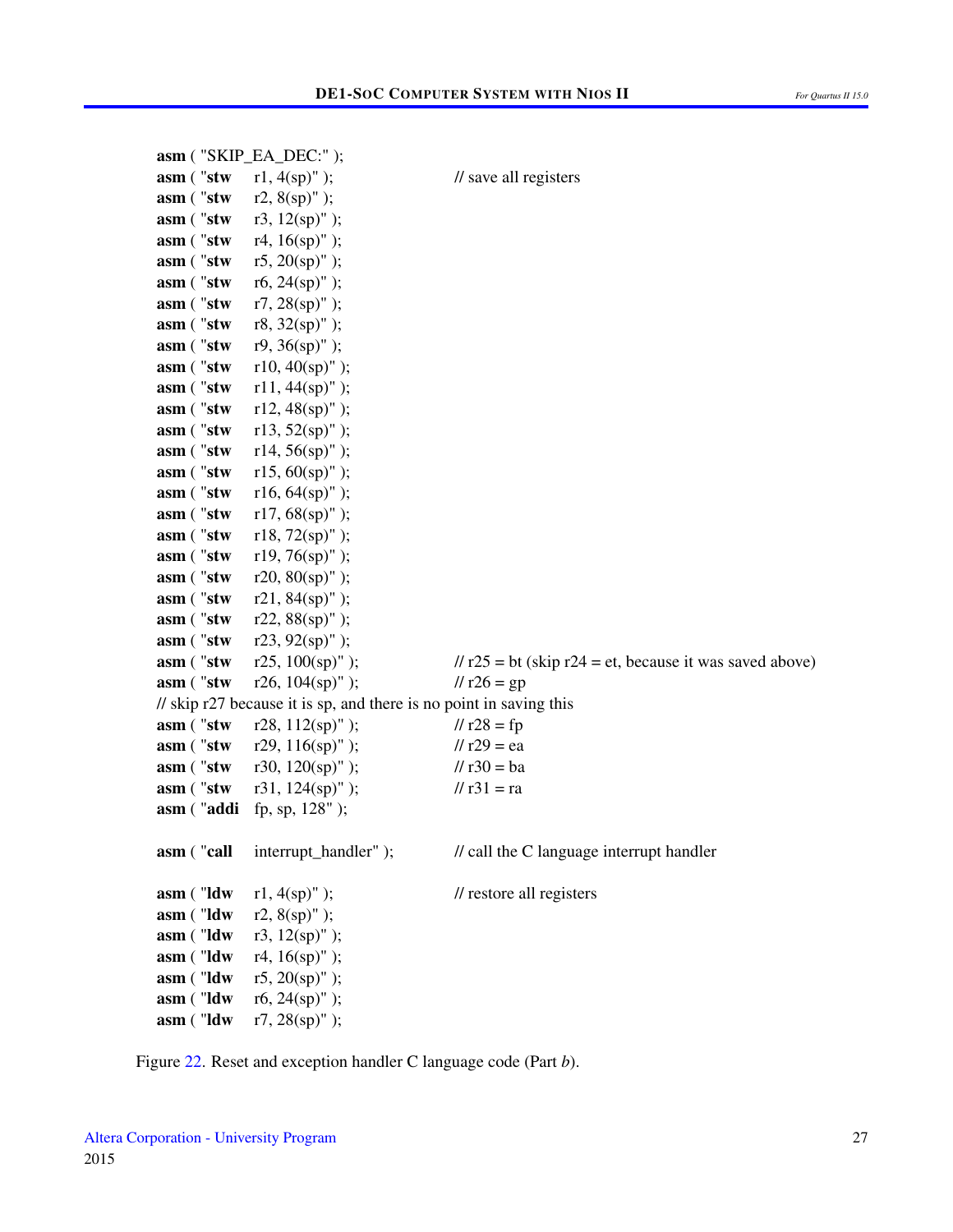```
asm ("ldw r8, 32(sp)" );
  asm ("ldw r9, 36(sp)" );
  asm ("ldw r10, 40(sp)");
  asm ("ldw r11, 44(sp)" );
  asm ("ldw r12, 48(sp)" );
  asm ("ldw r13, 52(sp)");
  asm ("ldw r14, 56(sp)");
  asm ("ldw r15, 60(sp)" );
  asm ("ldw r16, 64(sp)");
  asm ("ldw r17, 68(sp)");
  asm ("ldw r18, 72(sp)" );
  asm ("ldw r19, 76(sp)" );
   ("<b>ldw</b> r20, 80({\rm sp})");
  asm ("ldw r21, 84(sp)" );
  asm ("ldw r22, 88(sp)");
  \textbf{asm} ( "ldw r23, 92(sp)" );
  asm ("ldw r24, 96(sp)" );
  asm ( "ldw r25, 100(sp)" ); // r25 = bt
  asm ("ldw r26, 104(sp)" ); // r26 = gp
  // skip r27 because it is sp, and we did not save this on the stack
  asm ( "ldw r28, 112(sp)" ); \frac{1}{28} = fp
  asm ("ldw r29, 116(sp)" ); // r29 = ea
  asm ( "ldw r30, 120(sp)" ); // r30 = ba
  asm ("ldw r31, 124(sp)" ); // r31 = ra
  asm ( "addi sp, sp, 128" );
  asm ( "eret" );
}
/********************************************************************************
* Interrupt Service Routine: Determines the interrupt source and calls the appropriate subroutine
*******************************************************************************/
void interrupt_handler(void)
{
  int ipending;
  NIOS2_READ_IPENDING(ipending);
  if ( ipending \& 0x1 ) // interval timer is interrupt level 0
      interval_timer_isr( );
  if (ipending & 0x2) // pushbuttons are interrupt level 1
      pushbutton ISR( );
  // else, ignore the interrupt
  return;
}
```
Figure [22.](#page-25-0) Reset and exception handler C code (Part *c*).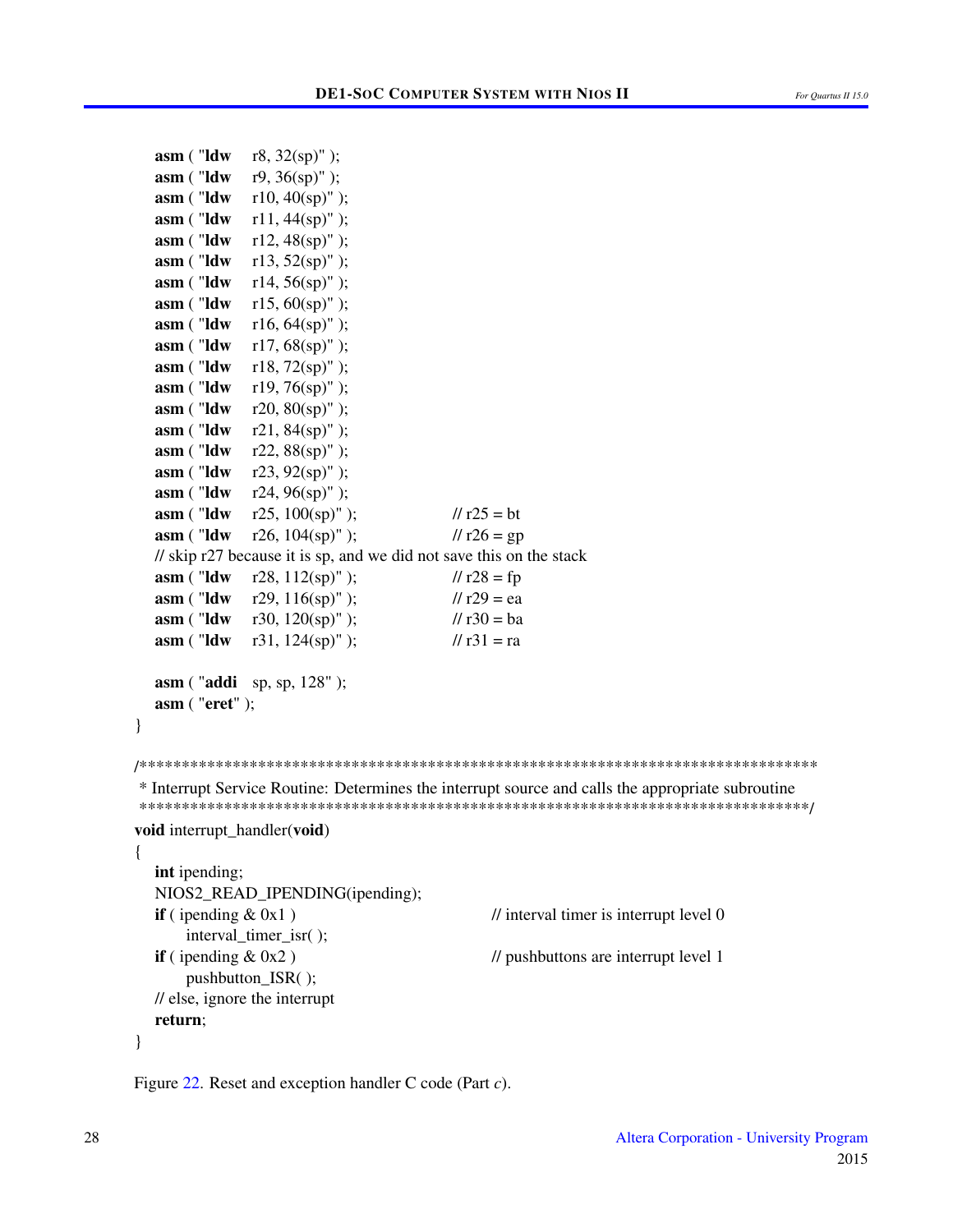```
#include "key_codes.h"
                                        // defines values for KEY0, KEY1, ...
extern volatile int key_pressed, pattern, shift_dir;
* Interval timer interrupt service routine
* Shifts a pattern being displayed on the HEX displays. The shift direction is determined
* by the external variable key_pressed.
void interval_timer_isr()
\left\{ \right.// interval timer base address
  volatile int * interval timer ptr = (int *) 0xFF202000;
  volatile int * slider_switch_ptr = (int * ) 0xFF200040;// SW base address
  volatile int * HEX3_HEX0_ptr = (int *) 0xFF200020;// HEX3 HEX0 address
  *(interval_timer_ptr) = 0;
                                        \frac{1}{2} clear the interrupt
  *(HEX3_HEX0_ptr) = pattern;
                                        // display pattern on HEX3 ... HEX0
  /* rotate the pattern shown on the HEX displays */if (key pressed == KEY0)
                                        // for KEY0 load a new pattern
      pattern = * (silder_switch_ptr);else if (key_{\text{}pressed == KEY1})shift\_dir = RIGHT;else if (key pressed == KEY2)
      shift\_dir = LEFT;else if (key_{\text{}pressed == KEY3})shift dir = <b>NOTE</b>;key pressed = NONE;
                                        // key press handled, so clear
  if (shift dir == LEFT)
      if (pattern \& 0x80000000)
          pattern = (\text{pattern} << 1)| 1;
      else
          pattern = pattern \lt\lt 1;
  else if (\text{shift\_dir} == \text{RIGHT})if (pattern \& 0x00000001)
          pattern = (pattern >> 1) | 0x80000000;else
          pattern = (\text{pattern} >> 1) \& 0x7FFFFFFF;
  // else don't shift
  return:
∤
```
Figure 23. Interrupt service routine for the interval timer.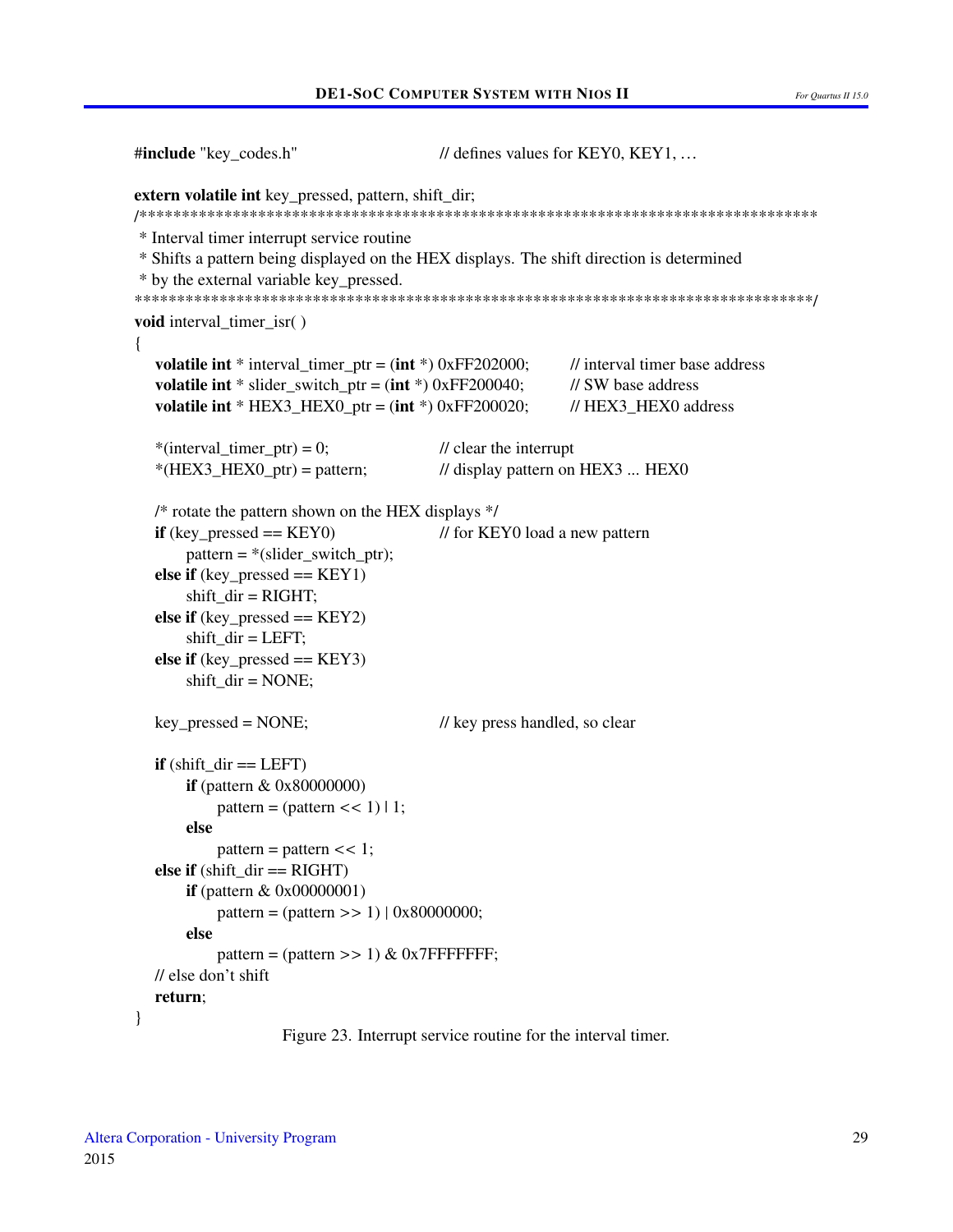```
#include "key_codes.h"
                                      // defines values for KEY0, KEY1, ...
extern volatile int key_pressed;
* Pushbutton - Interrupt Service Routine
\ast* This routine checks which KEY has been pressed. It writes this value to the global
* variable KEY_PRESSED.
void pushbutton_ISR(void)
\{volatile int * KEY_ptr = (int * ) 0xFF200050;int press;
  press = *(KEY\_ptr + 3);\frac{1}{\sqrt{2}} read the pushbutton interrupt register
  *(KEY_ptr + 3) = press;
                                      \prime\prime clear the interrupt
                                      \textit{//} KEY<sub>0</sub>
  if (press & 0x1)key\_pressed = KEY0;else if (press & 0x2)\frac{\textit{I}}{\textit{K}} KEY1
      key\_pressed = KEY1;\frac{\textit{1}}{\textit{1}} KEY2
  else if (press & 0x4)key\_pressed = KEY2;else
                                      // press & 0x8, which is KEY3
      key_{\text{pressed}} = KEY3;
```
#### return;

 $\mathcal{E}$ 

Figure 24. Interrupt service routine for the pushbutton keys.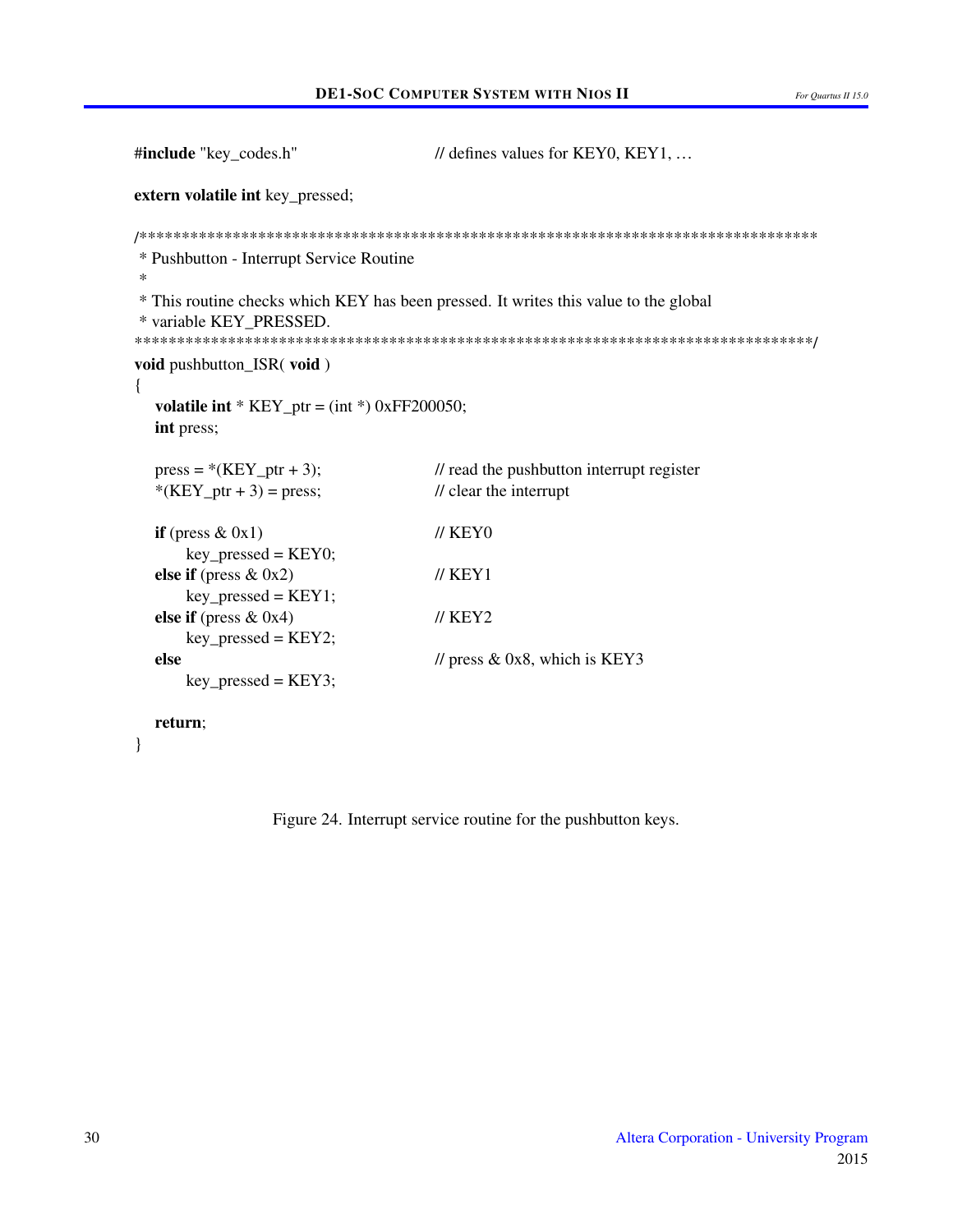## <span id="page-30-0"></span>**4 Media Components**

This section describes the audio in/out, video-out, video-in, PS/2, IrDA, and ADC ports.

## **4.1 Audio In/Out Port**

The DE1-SoC Computer includes an audio port that is connected to the audio CODEC (COder/DECoder) chip on the DE1-SoC board. The default setting for the sample rate provided by the audio CODEC is 48K samples/sec. The audio port provides audio-input capability via the microphone jack on the DE1-SoC board, as well as audio output functionality via the line-out jack. The audio port includes four FIFOs that are used to hold incoming and outgoing data. Incoming data is stored in the left- and right-channel *Read* FIFOs, and outgoing data is held in the left- and right-channel *Write* FIFOs. All FIFOs have a maximum depth of 128 32-bit words.

The audio port's programming interface consists of four 32-bit registers, as illustrated in Figure [25.](#page-30-1) The *Control* register, which has the address 0xFF203040, is readable to provide status information and writable to make control settings. Bit *RE* of this register provides an interrupt enable capability for incoming data. Setting this bit to 1 allows the audio core to generate a Nios II interrupt when either of the *Read* FIFOs are filled 75% or more. The bit *RI* will then be set to 1 to indicate that the interrupt is pending. The interrupt can be cleared by removing data from the *Read* FIFOs until both are less than 75% full. Bit *WE* gives an interrupt enable capability for outgoing data. Setting this bit to 1 allows the audio core to generate an interrupt when either of the *Write* FIFOs are less that 25% full. The bit *WI* will be set to 1 to indicate that the interrupt is pending, and it can be cleared by filling the *Write* FIFOs until both are more than 25% full. The bits *CR* and *CW* in Figure [25](#page-30-1) can be set to 1 to clear the *Read* and *Write* FIFOs, respectively. The clear function remains active until the corresponding bit is set back to 0.

<span id="page-30-1"></span>

Figure 25. Audio port registers.

The read-only *Fifospace* register in Figure [25](#page-30-1) contains four 8-bit fields. The fields *RARC* and *RALC* give the number of words currently stored in the right and left audio-input FIFOs, respectively. The fields *WSRC* and *WSLC* give the number of words currently available (that is, *unused*) for storing data in the right and left audio-out FIFOs. When all FIFOs in the audio port are cleared, the values provided in the *Fifospace* register are *RARC* = *RALC* = 0 and *WSRC*  $= WSLC = 128.$ 

The *Leftdata* and *Rightdata* registers are readable for audio in, and writable for audio out. When data is read from these registers, it is provided from the head of the *Read* FIFOs, and when data is written into these registers it is loaded into the *Write* FIFOs.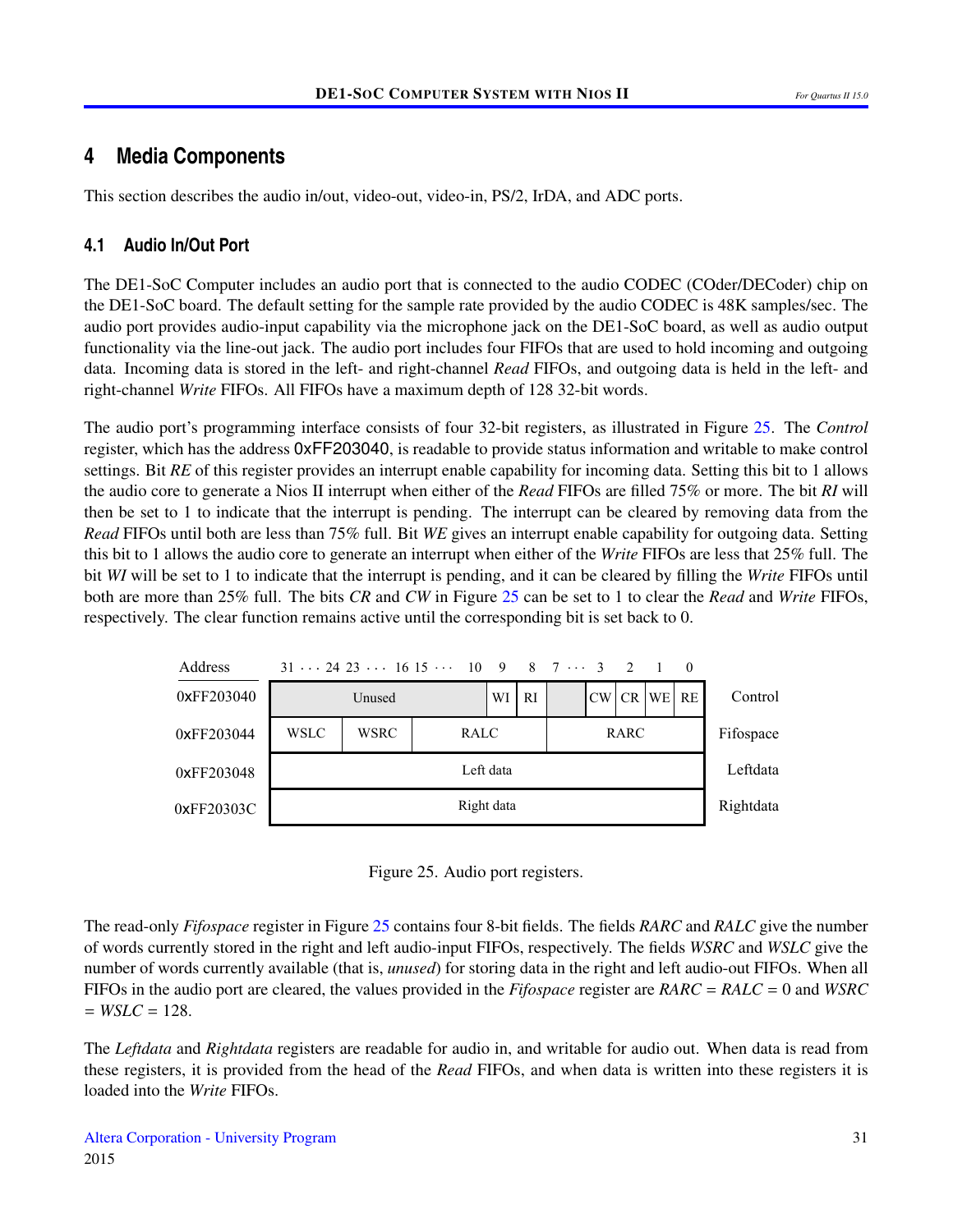A fragment of C code that uses the audio port is shown in Figure [26.](#page-31-1) The code checks to see when the depth of either the left or right *Read* FIFO has exceeded 75% full, and then moves the data from these FIFOs into a memory buffer. This code is part of a larger program that is distributed as part of the Altera Monitor Program. The source code can be found under the heading *sample programs*, and is identified by the name *Media*.

```
volatile int * audio ptr = (int * ) 0xFF203040; // audio port address
int fifospace, int buffer index = 0;
int left_buffer[BUF_SIZE];
int right_buffer[BUF_SIZE];
...
fifospace = *(\text{audio\_ptr} + 1); // read the audio port fifospace register
if ( (fifospace \& 0x000000FF) > 96) // check RARC, for > 75\% full
{
    /* store data until the audio-in FIFO is empty or the memory buffer is full */
    while ( (fifospace & 0x000000FF) & 0x00000FF (buffer_index < BUF_SIZE) )
    {
       left_buffer[buffer_index] = *(audio\_ptr + 2); //Leftdata
       right_buffer[buffer_index] = *(audio\_ptr + 3); //Rightdata
       ++buffer index;
       fifospace = *(\text{audio\_ptr} + 1); // read the audio port fifospace register
    }
}
...
```
Figure 26. An example of code that uses the audio port.

## <span id="page-31-0"></span>**4.2 Video-out Port**

The DE1-SoC Computer includes a video-out port with a VGA controller that can be connected to a standard VGA monitor. The VGA controller supports a screen resolution of  $640 \times 480$ . The image that is displayed by the VGA controller is derived from two sources: a *pixel* buffer, and a *character* buffer.

## <span id="page-31-2"></span>**4.2.1 Pixel Buffer**

The pixel buffer for the video-out port reads stored pixel values from a memory buffer for display by the VGA controller. As illustrated in Figure [27,](#page-32-0) the memory buffer provides an image resolution of  $320 \times 240$  pixels, with the coordinate 0,0 being at the top-left corner of the image. Since the VGA controller supports the screen resolution of  $640 \times 480$ , each of the pixel values in the pixel buffer is replicated in both the *x* and *y* dimensions when it is being displayed on the VGA screen.

Figure [28](#page-32-1)*a* shows that each pixel value is represented as a 16-bit halfword, with five bits for the blue and red components, and six bits for green. As depicted in part *b* of Figure [28,](#page-32-1) pixels are addressed in the memory buffer by using the combination of a *base* address and an *x,y* offset. In the DE1-SoC Computer the pixel buffer uses the base address  $(08000000)_{16}$ , which corresponds to the starting address of the FPGA on-chip memory. Using this scheme, the pixel at location 0,0 has the address (08000000)16, the pixel 1,0 has the address *base* + (00000000 000000001 0)<sup>2</sup>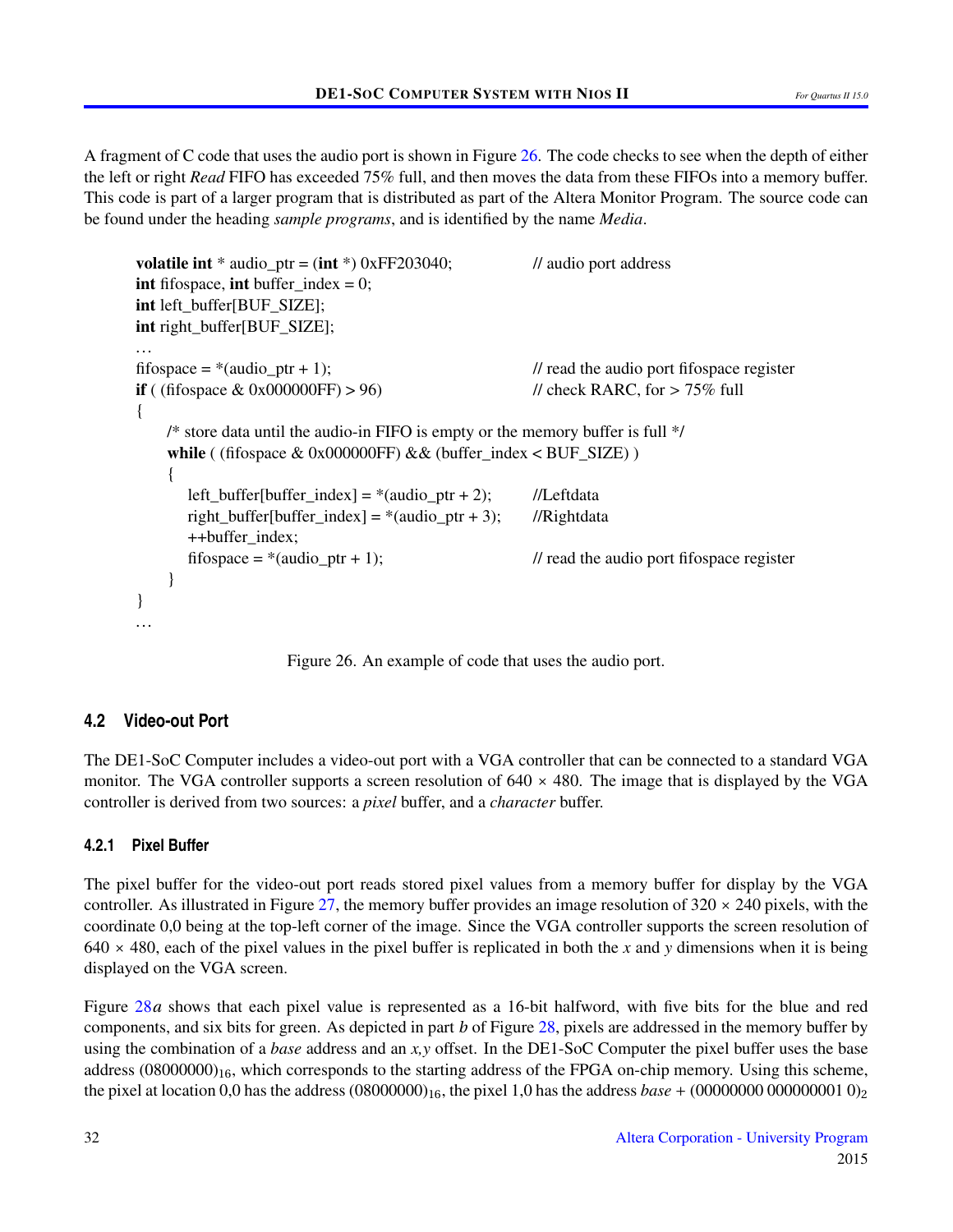<span id="page-32-0"></span>

Figure 27. Pixel buffer coordinates.

<span id="page-32-1"></span> $= (08000002)_{16}$ , the pixel 0,1 has the address *base* + (00000001 000000000 0)<sub>2</sub> = (08000400)<sub>16</sub>, and the pixel at location 319,239 has the address *base* + (11101111 100111111 0)<sub>2</sub> = (0803BE7E)<sub>16</sub>.

| 15 | $\cdots$ 11 | 10 | $\cdots$ |  | $\cdots$ |  |
|----|-------------|----|----------|--|----------|--|
|    | ٠ρ          |    | oreen    |  | shie.    |  |

(a) Pixel values

 $31 \quad \cdots \quad 18 \quad 17 \quad \cdots \quad 10 \quad 9 \quad \cdots \quad 1$ 00001000000000 y x 0  $\theta$ 

(b) Pixel buffer addresses

Figure 28. Pixel values and addresses.

You can create an image by writing color values into the pixel addresses as described above. A dedicated *pixel buffer controller* continuously reads this pixel data from sequential addresses in the corresponding memory for display on the VGA screen. You can modify the pixel data at any time, simply by writing to the pixel addresses. Thus, an image can be changed even when it is in the process of being displayed. However, it is also possible to avoid making changes to the pixel buffer while it is being displayed, by using the concept of *double-buffering*. In this scheme, two pixel buffers are involved, called the *front* and *back* buffers, described below.

#### **4.2.2 Double Buffering**

As mentioned above, a pixel buffer controller reads data out of the pixel buffer so that it can be displayed on the VGA screen. This pixel buffer controller includes a programming interface in the form of a set of registers, as illustrated in Figure [29.](#page-33-0) The register at address 0xFF203020 is called the *Buffer* register, and the register at address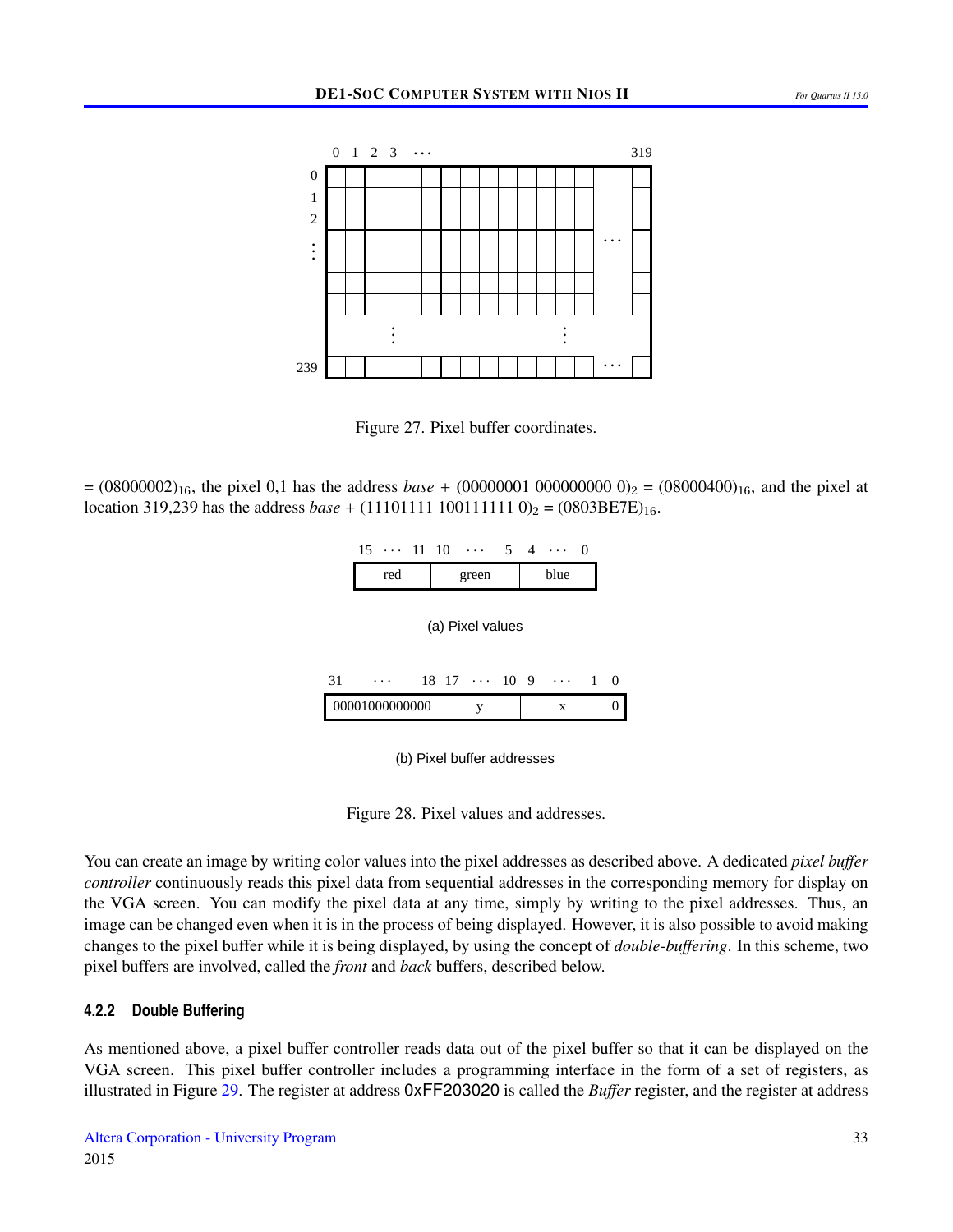0xFF203024 is the *Backbuffer* register. Each of these registers stores the starting address of a pixel buffer. The Buffer register holds the address of the pixel buffer that is displayed on the VGA screen. As mentioned above, in the default configuration of the DE1-SoC Computer this Buffer register is set to the address 0x08000000, which points to the start of the FPGA on-chip memory. The default value of the Backbuffer register is also 0x08000000, which means that there is only one pixel buffer. But software can modify the address stored in the Backbuffer register, thereby creating a second pixel buffer. An image can be drawn into this second buffer by writing to its pixel addresses. This image is not displayed on the VGA monitor until a pixel buffer *swap* is performed, as explained below.

A pixel buffer swap is caused by writing the value 1 to the Buffer register. This write operation does not directly modify the content of the Buffer register, but instead causes the contents of the Buffer and Backbuffer registers to be swapped. The swap operation does not happen right away; it occurs at the end of a VGA screen-drawing cycle, after the last pixel in the bottom-right corner has been displayed. This time instance is referred to as the *vertical synchronization* time, and occurs every 1/60 seconds. Software can poll the value of the *S* bit in the *Status* register, at address 0xFF20302C, to see when the vertical synchronization has happened. Writing the value 1 into the Buffer register causes *S* to be set to 1. Then, when the swap of the Buffer and Backbuffer registers has been completed *S* is reset back to 0.

<span id="page-33-0"></span>

Figure 29. Pixel buffer controller registers.

In a typical application the pixel buffer controller is used as follows. While the image contained in the pixel buffer that is pointed to by the Buffer register is being displayed, a new image is drawn into the pixel buffer pointed to by the Backbuffer register. When this new image is ready to be displayed, a pixel buffer swap is performed. Then, the pixel buffer that is now pointed to by the Backbuffer register, which was already displayed, is cleared and the next new image is drawn. In this way, the next image to be displayed is always drawn in the "back" pixel buffer, and the two pixel buffer pointers are swapped when the new image is ready to be displayed. Each time a swap is performed software has to synchronize with the VGA controller by waiting until the *S* bit in the Status register becomes 0.

As shown in Figure [29](#page-33-0) the *Status* register contains additional information other than the *S* bit. The fields *n* and *m* give the number of address bits used for the *X* and *Y* pixel coordinates, respectively. The *B* field specifies the number of bytes used for each pixel, with the minimum being 1 and the maximum 4. The *A* field allows the selection of two different ways of forming pixel addresses. If configured with  $A = 0$ , then the pixel controller expects addresses to contain *X* and *Y* fields, as we have used in this section. But if  $A = 1$ , then the controller expects addresses to be consecutive values starting from 0 and ending at the total number of pixels−1.

In Figure [28](#page-32-1)*b* the default values of the status register fields in the DE1-SoC Computer are used when forming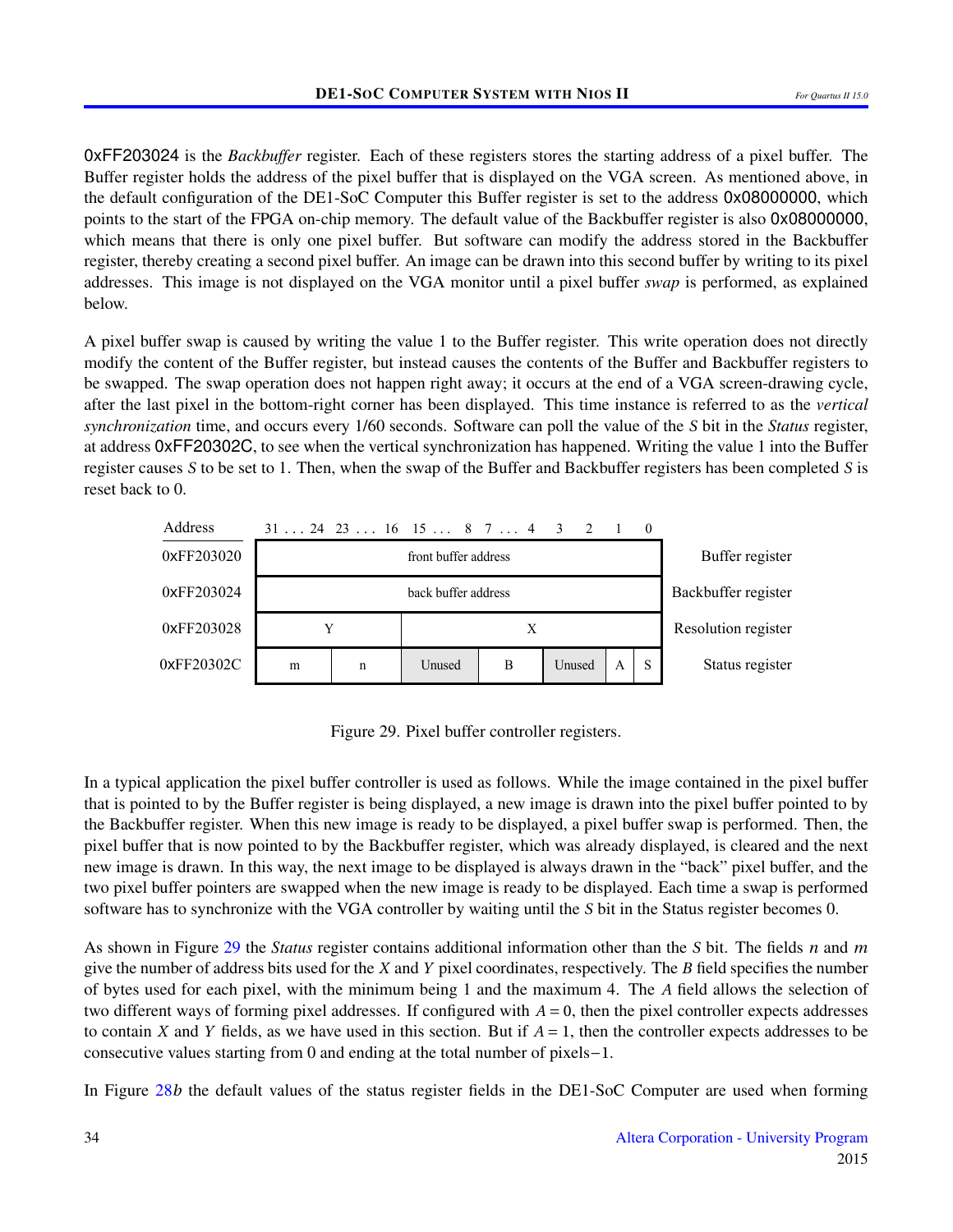pixel addresses. The defaults are  $n = 9$ ,  $m = 8$ ,  $B = 2$ , and  $A = 0$ . If the pixel buffer controller is changed to provide different values of these fields, then the way in which pixel addresses are formed has to be modified accordingly. The programming interface also includes a *Resolution* register, shown in Figure [29,](#page-33-0) that contains the X and Y resolution of the pixel buffer(s).

#### **4.2.3 Character Buffer**

<span id="page-34-0"></span>The character buffer for the video-out port is stored in on-chip memory in the FPGA on the DE1-SoC board. As illustrated in Figure [30](#page-34-0)*a*, the buffer provides a resolution of 80  $\times$  60 characters, where each character occupies an 8 × 8 block of pixels on the VGA screen. Characters are stored in each of the locations shown in Figure [30](#page-34-0)*a* using their ASCII codes; when these character codes are displayed on the VGA monitor, the character buffer automatically generates the corresponding pattern of pixels for each character using a built-in font. Part *b* of Figure [30](#page-34-0) shows that characters are addressed in the memory by using the combination of a *base* address, which has the value  $(0900000)_{16}$ , and an *x*, *y* offset. Using this scheme, the character at location 0,0 has the address  $(09000000)_{16}$ , the character 1,0 has the address *base* +  $(000000000001)_2 = (09000001)_{16}$ , the character 0,1 has the address *base* +  $(000001\ 0000000)_2 = (09000080)_{16}$ , and the character at location 79,59 has the address *base* + (111011 1001111)<sub>2</sub>  $=(09001DCF)_{16}.$ 



(b) Character buffer addresses

Figure 30. Character buffer coordinates and addresses.

#### **4.2.4 Using the Video-out Port with C code**

A fragment of C code that uses the pixel and character buffers is shown in Figure [31.](#page-35-0) The first for loop in the figure draws a rectangle in the pixel buffer using the color *pixel\_color*. The rectangle is drawn using the coordinates *x*1, *y*<sup>1</sup> and  $x_2, y_2$ . The second while loop in the figure writes a null-terminated character string pointed to by the variable *text\_ptr* into the character buffer at the coordinates *x*, *y*. The code in Figure [31](#page-35-0) is included in the sample program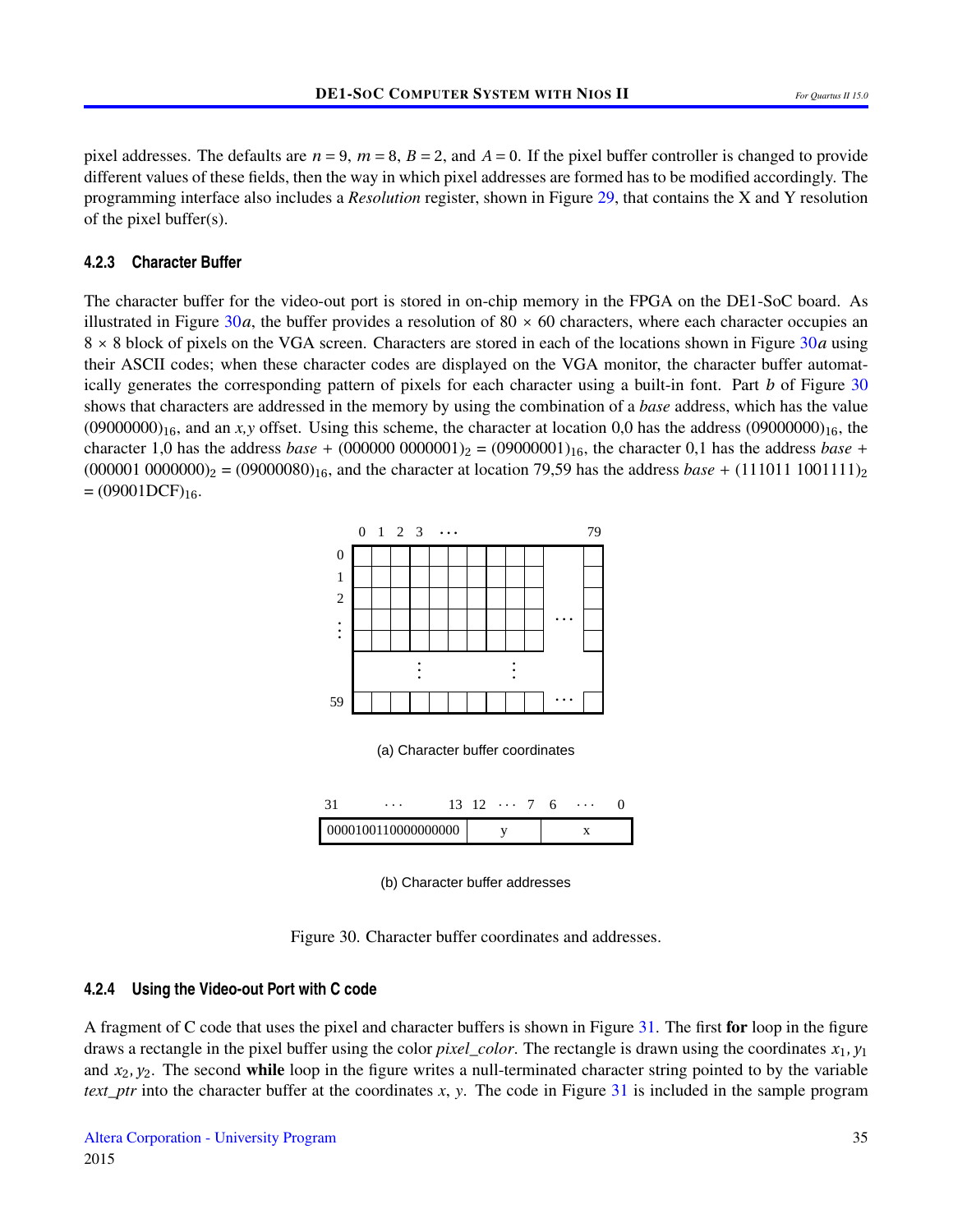<span id="page-35-0"></span>called *Media* that is distributed with the Altera Monitor Program.

```
volatile short * pixel_buffer = (short *) 0x08000000; // Pixel buffer
volatile char * character_buffer = (char *) 0x09000000; // Character buffer
int x1, int y1, int x2, int y2, short pixel color;
int offset, row, col;
int x, int y, char * text ptr;
...
/* Draw a box; assume that the coordinates are valid */
for (row = y1; row \le y2; row++)
    for \text{(col} = x1; \text{col} \leq x2; +\text{col}){
        offset = (\text{row} << 9) + \text{col};
        *(pixel_buffer + offset) = pixel_color; \frac{1}{2} // compute halfword address, set pixel
     }
/* Display a text string; assume that it fits on one line */
offset = (y \ll 7) + x;
while ( *(text\_ptr) )
{
     *(character buffer + offset) = *(text ptr); // write to the character buffer
    ++text_ptr;
    ++offset;
}
```
Figure 31. An example of code that uses the video-out port.

## **4.3 Video-in Port**

The DE1-SoC Computer includes a video-in port for use with the composite video-in connector on the DE1-SoC board. The video digital-to-analog converter (DAC) connected to this port is configured to support an NTSC video source. The video-in port provides frames of video at a resolution of 320 x 240 pixels. These video frames can be displayed on a VGA monitor by using the video-out port described in Section [4.2.](#page-31-0) The video-in port writes each frame of the video-in data into the pixel buffer described in Section [4.2.1.](#page-31-2) The video-in port can be configured to provide two types of images: either the "raw" image provided by the video DAC, or a version of this image in which only "edges" that are detected in the image are drawn.

The video-in port has a programming interface that consists of two registers, as illustrated in Figure [32.](#page-36-0) The *Control* register at the address 0xFF20306C is used to enable or disable the video input. If the *EN* bit in this register is set to 0, then the video-in core does not store any data into the pixel buffer. Setting *EN* to 1 and then changing *EN* to 0 can be used to capture a still picture from the video-in port.

The register at address 0xFF203070 is used to enable or disable edge detection. Setting the *E* bit in this register to 1 causes the input video to passed through hardware circuits that detect edges in the images. The image stored in the pixel buffer will then consist of dark areas that are puctuated by lighter lines along the edges that have been detected. Setting  $E = 0$  causes a normal image to be stored into the pixel buffer.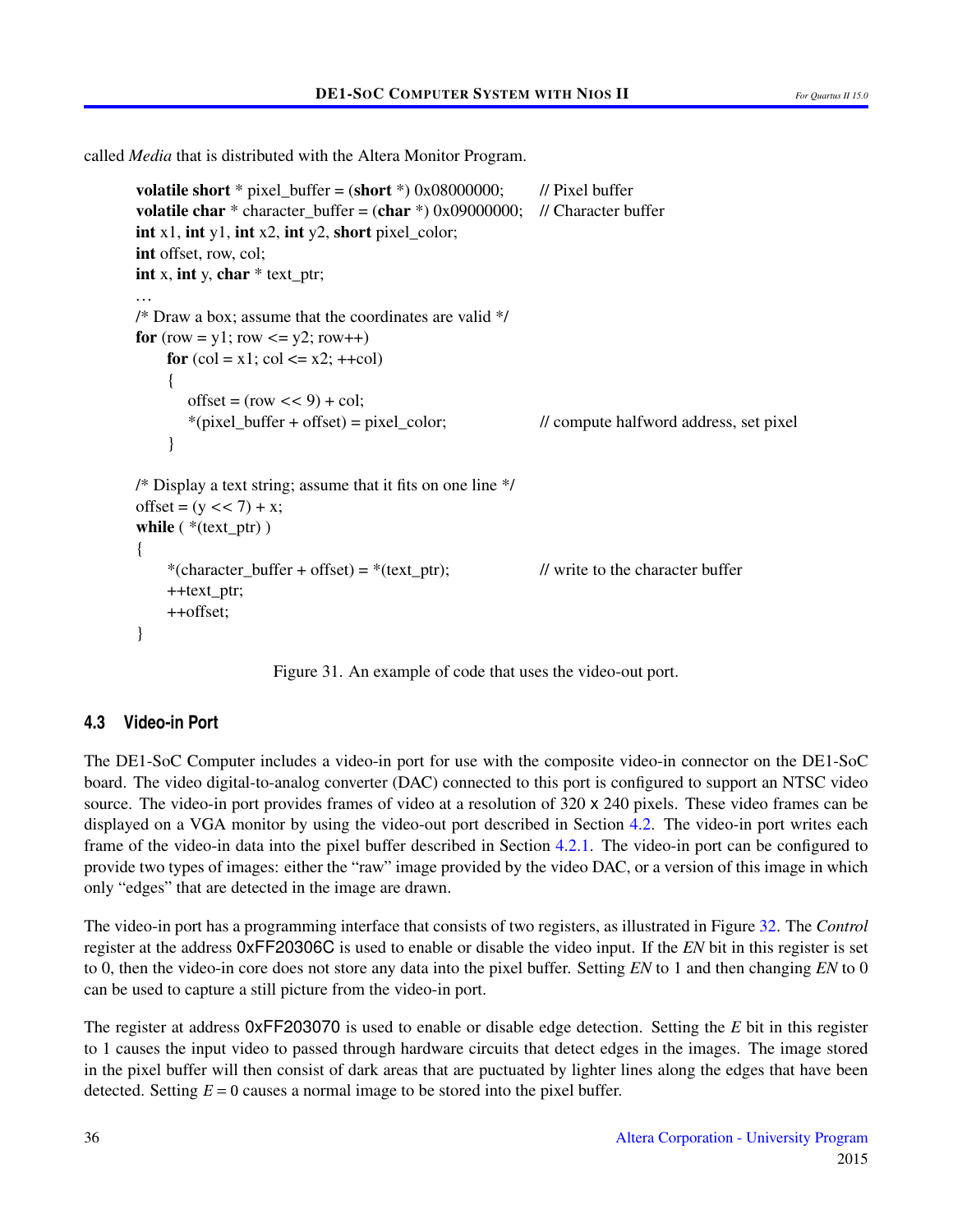<span id="page-36-0"></span>

Figure 32. The video-in port programming interface.

## **4.4 Audio/Video Configuration Module**

The audio/video configuration module controls settings that affect the operation of both the audio port and the videoout port. The audio/video configuration module automatically configures and initializes both of these ports whenever the DE1-SoC Computer is reset. For typical use of the DE1-SoC Computer it is not necessary to modify any of these default settings. In the case that changes to these settings are needed, the reader should refer to the audio/video configuration module's online documentation, which is available from Altera's University Program web site.

## **4.5 PS/2 Port**

The DE1-SoC Computer includes two PS/2 ports that can be connected to a standard PS/2 keyboard or mouse. The port includes a 256-byte FIFO that stores data received from a PS/2 device. The programming interface for the PS/2 port consists of two registers, as illustrated in Figure [33.](#page-36-1) The *PS2\_Data* register is both readable and writable. When bit 15, *RVALID*, is 1, reading from this register provides the data at the head of the FIFO in the *Data* field, and the number of entries in the FIFO (including this read) in the *RAVAIL* field. When *RVALID* is 1, reading from the *PS2\_Data* register decrements this field by 1. Writing to the *PS2\_Data* register can be used to send a command in the *Data* field to the PS/2 device.

The *PS2\_Control* register can be used to enable interrupts from the PS/2 port by setting the *RE* field to the value 1. When this field is set, then the PS/2 port generates an interrupt when *RAVAIL* > 0. While the interrupt is pending the field *RI* will be set to 1, and it can be cleared by emptying the PS/2 port FIFO. The *CE* field in the *PS2\_Control* register is used to indicate that an error occurred when sending a command to a PS/2 device.

<span id="page-36-1"></span>



A fragment of C code that uses the PS/2 port is given in Figure [34.](#page-37-0) This code reads the content of the *Data* register, and saves data when it is available. If the code is used continually in a loop, then it stores the last three bytes of data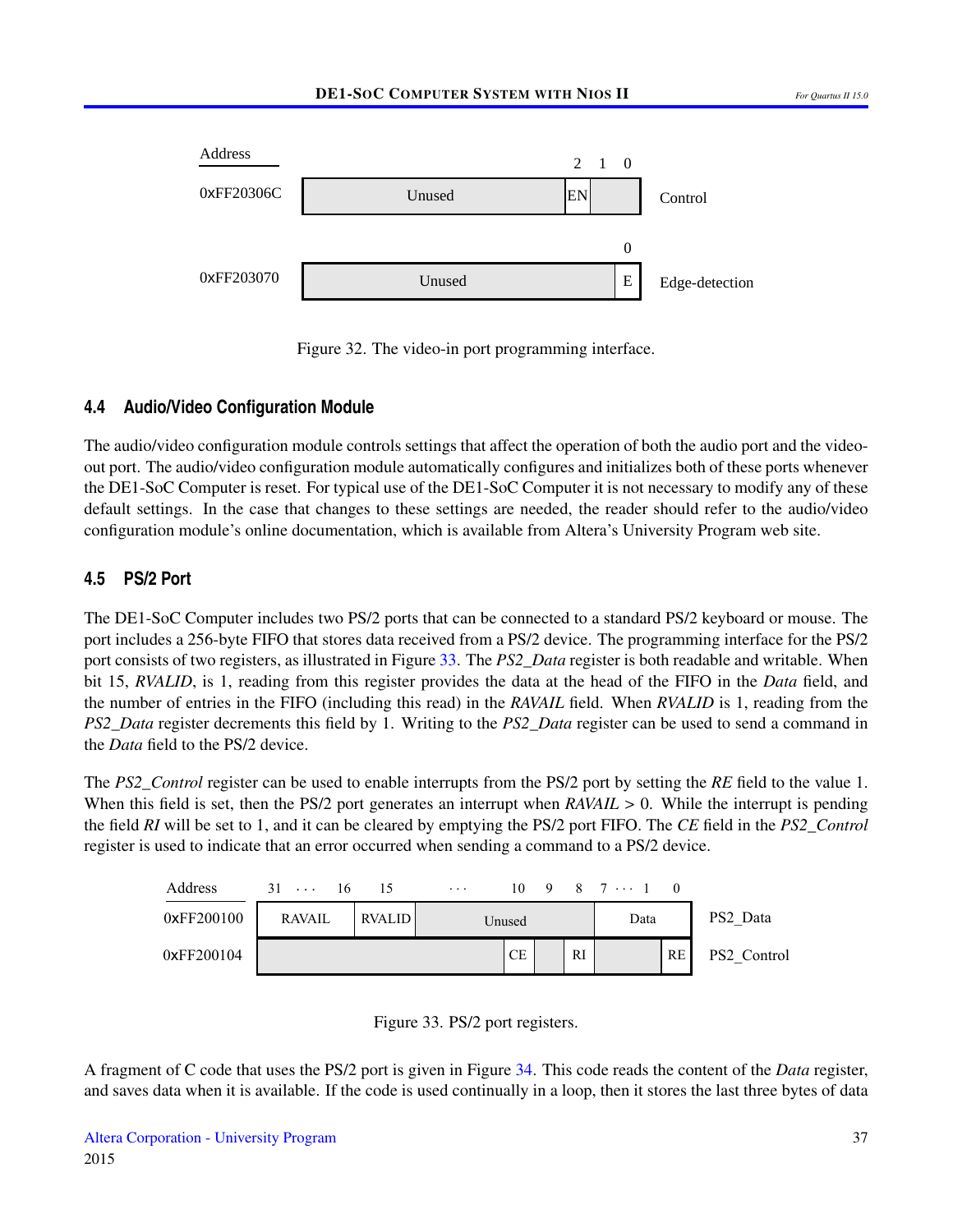<span id="page-37-0"></span>received from the PS/2 port in the variables *byte*1, *byte*2, and *byte*3. This code is included as part of a larger sample program called *Media* that is distributed with the Altera Monitor Program.

```
volatile int * PS2 ptr = (int * ) 0xFF200100; // PS/2 port address
int PS2_data, RVALID;
char byte1 = 0, byte2 = 0, byte3 = 0;
...
PS2_data = *(PS2_ptr); // read the Data register in the PS/2 port
RVALID = PS2_data & 0x8000; // extract the RVALID field
if (RVALID)
{
   /* save the last three bytes of data */
   byte1 = byte2;
   byte2 = byte3;
   byte3 = PS2 data & 0xFF;
}
...
                   Figure 34. An example of code that uses the PS/2 port.
```
#### **4.5.1 PS/2 Port Dual**

The DE1-SoC Computer includes a second PS/2 port that allows both a keyboard and mouse to be used at the same time. To use the dual port a Y-splitter cable must be used and the keyboard and mouse must be connected to the PS/2 connector on the DE1-SoC board through this cable. The PS/2 port dual has the same registers as the PS/2 port shown in Figure [34,](#page-37-0) except that the base address of its *PS2\_Data* register is 0xFF200108 and the base address of its *PS2\_Control* register is 0xFF20010C.

#### **4.6 IrDA Infrared Serial Port**

The IrDA port in the DE1-SoC Computer implements a UART that is connected to the infrared transmit/receive device on the DE1-SoC board. This UART is configured for 8-bit data, one stop bit, and no parity, and operates at a baud rate of 115,200. The serial port's programming interface consists of two 32-bit registers, as illustrated in Figure [35.](#page-37-1) The register at address 0xFF201020 is referred to as the *Data* register, and the register at address 0xFF201024 is called the *Control* register.

<span id="page-37-1"></span>

| Address    | $31 \ldots 2423 \ldots 16 \quad 15 \quad 14 \ldots 1098 \quad 7 \ldots 10$ |                         |        |       |  |      |                        |
|------------|----------------------------------------------------------------------------|-------------------------|--------|-------|--|------|------------------------|
| 0xFF201020 | Unused                                                                     | RAVAIL RVALID Unused PE |        |       |  | DATA | Data register          |
| 0xFF201024 | Unused                                                                     | WSPACE                  | Unused | WI RI |  |      | WE RE Control register |



When character data is received from the IrDA chip it is stored in a 256-character FIFO in the UART. As illustrated in Figure [35,](#page-37-1) the number of characters *RAVAIL* currently stored in this FIFO is provided in bits 23−16 of the *Data*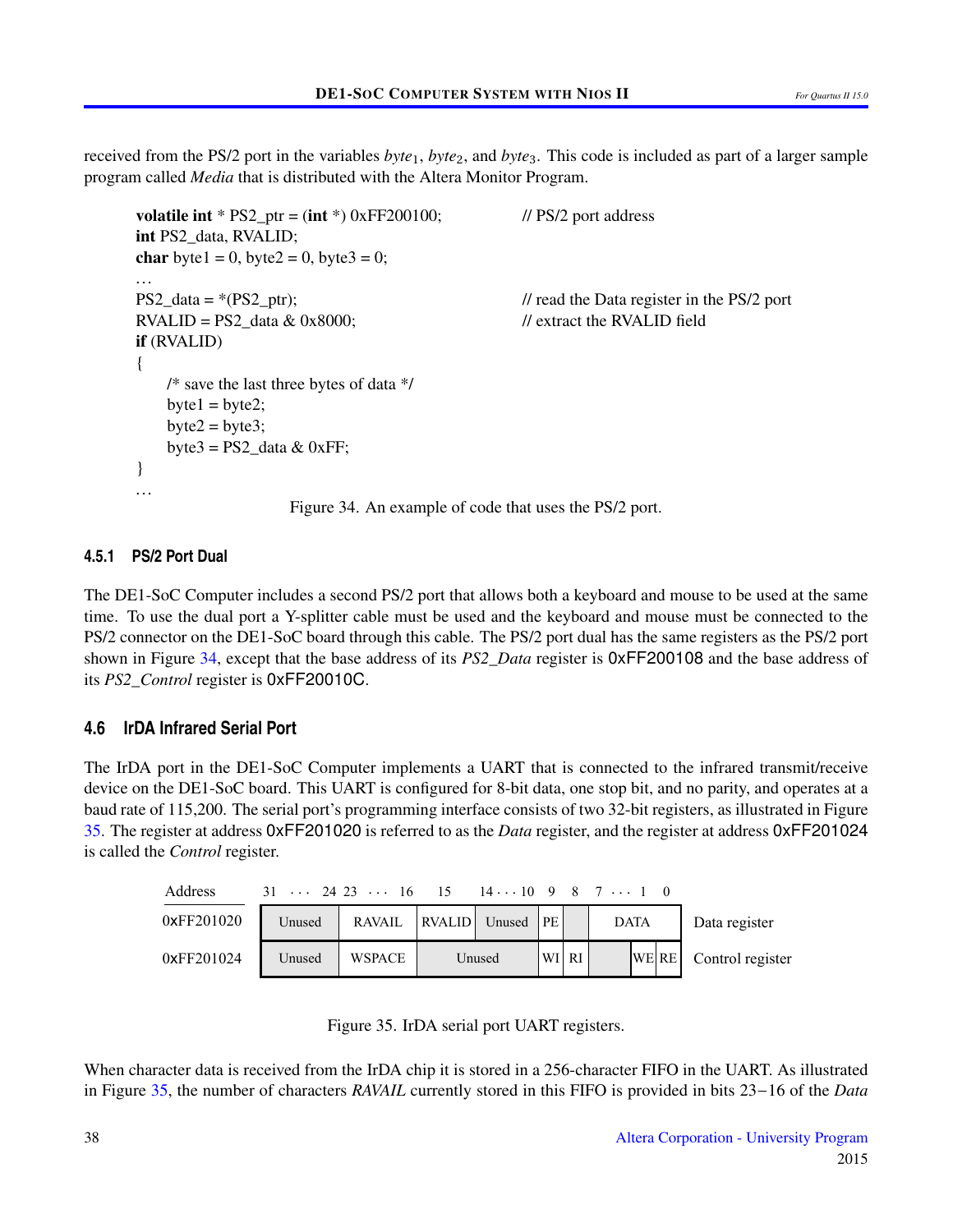register. If the receive FIFO overflows, then additional data is lost. When the data that is present in the receive FIFO is available for reading, then the value of bit 15, *RVALID*, will be 1. Reading the character at the head of the FIFO, which is provided in bits 7 − 0, decrements the value of *RAVAIL* by one and returns this decremented value as part of the read operation. If no data is available to be read from the receive FIFO, then *RVALID* will be set to 0 and the data in bits 7−0 is undefined.

The UART also includes a 256-character FIFO that stores data waiting to be sent to the IrDA device. Character data is loaded into this register by performing a write to bits 7−0 of the *Data* register. Writing into this register has no effect on received data. The amount of space *WSPACE* currently available in the transmit FIFO is provided in bits 23−16 of the *Control* register, as indicated in Figure [35.](#page-37-1) If the transmit FIFO is full, then any additional characters written to the *Data* register will be lost.

The *RE* and *WE* bits in the *Control* register are used to enable Nios II processor interrupts associated with the receive and transmit FIFOs. When enabled, interrupts are generated when *RAVAIL* for the receive FIFO, or *WSPACE* for the transmit FIFO, exceeds 31. Pending interrupts are indicated in the *Control* register's *RI* and *WI* bits, and can be cleared by writing or reading data to/from the UART.

## **4.7 Analog-to-Digital Conversion Port**

The Analog-to-Digital Conversion (ADC) Port provides access to the eight-channel, 12-bit analog-to-digital converter on the DE1-SoC board. As illustrated in Figure [36,](#page-38-0) the ADC port comprises eight 12-bit registers starting at the base address 0xFF204000. The first two registers have dual purposes, acting as both data and control registers. By default, the ADC port updates the A-to-D conversion results for all ports only when instructed to do so. Writing to the control register at address 0xFF204000 causes this update to occur. Reading from the register at address 0xFF204000 provides the conversion data for channel 0. Reading from the other seven registers provides the conversion data for the corresponding channels. It is also possible to have the ADC port continually request A-to-D conversion data for all channels. This is done by writing the value 1 to the control register at address 0xFF204004.

<span id="page-38-0"></span>



Figure [37](#page-39-0) shows the connector on the DE1-SoC board that is used with the ADC port. Analog signals in the range of 0 V to the  $V_{CC5}$  power-supply voltage can be connected to the pins for channels 0 to 7.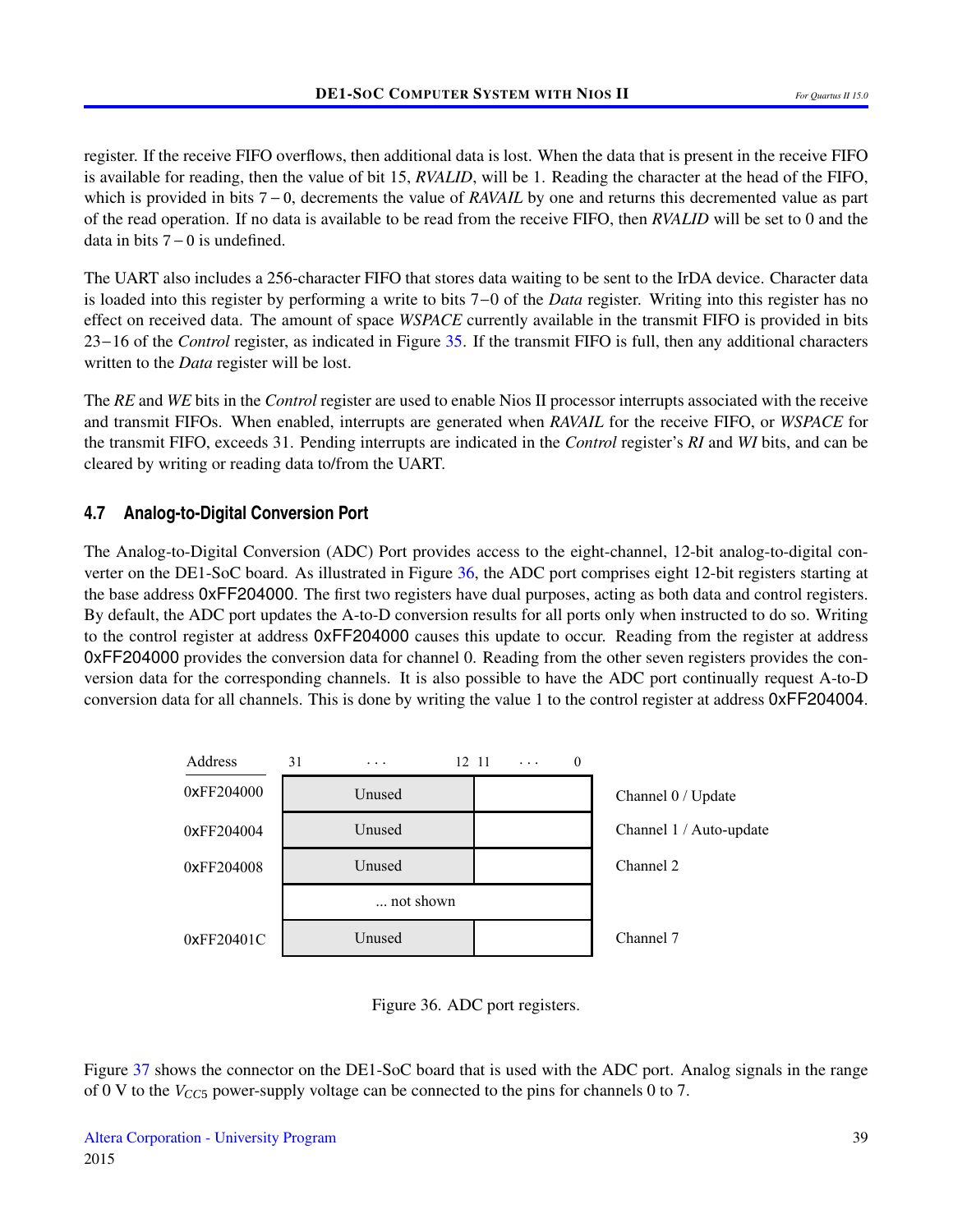| Gnd $Ch7$       |                  |
|-----------------|------------------|
| $\mathrm{Ch}_6$ | $Ch_5$           |
| $\rm Ch_4$      | Ch <sub>3</sub>  |
| $Ch_2$ $Ch_1$   |                  |
| $\mathrm{Ch}_0$ | V <sub>cc5</sub> |
| JP15            |                  |

Figure 37. ADC connector.

## <span id="page-39-0"></span>**4.8 Floating-point Hardware**

The Nios II processor in the DE1-SoC Computer includes hardware support for floating-point addition, subtraction, multiplication, and division. To use this support in a C program, variables must be declared with the type *float*. A simple example of such code is given in Figure [38.](#page-40-0) When this code is compiled, it is necessary to pass the special argument -mcustom-fpu-cfg=60-2 to the C compiler, to instruct it to use the floating-point hardware support.

## **5 Modifying the DE1-SoC Computer**

It is possible to modify the DE1-SoC Computer by using Altera's Quartus II software and Qsys tool. Tutorials that introduce this software are provided in the University Program section of Altera's web site. To modify the system it is first necessary to make an editable copy of the DE1-SoC Computer. The files for this system are installed as part of the Monitor Program installation. Locate these files, copy them to a working directory, and then use the Quartus II and Qsys software to make any desired changes.

## **6 Making the System the Default Configuration**

The DE1-SoC Computer can be loaded into the nonvolatile FPGA configuration memory on the DE1-SoC board, so that it becomes the default system whenever the board is powered on. Instructions for configuring the DE1-SoC board in this manner can be found in the tutorial *Introduction to the Quartus II Software*, which is available from Altera's University Program.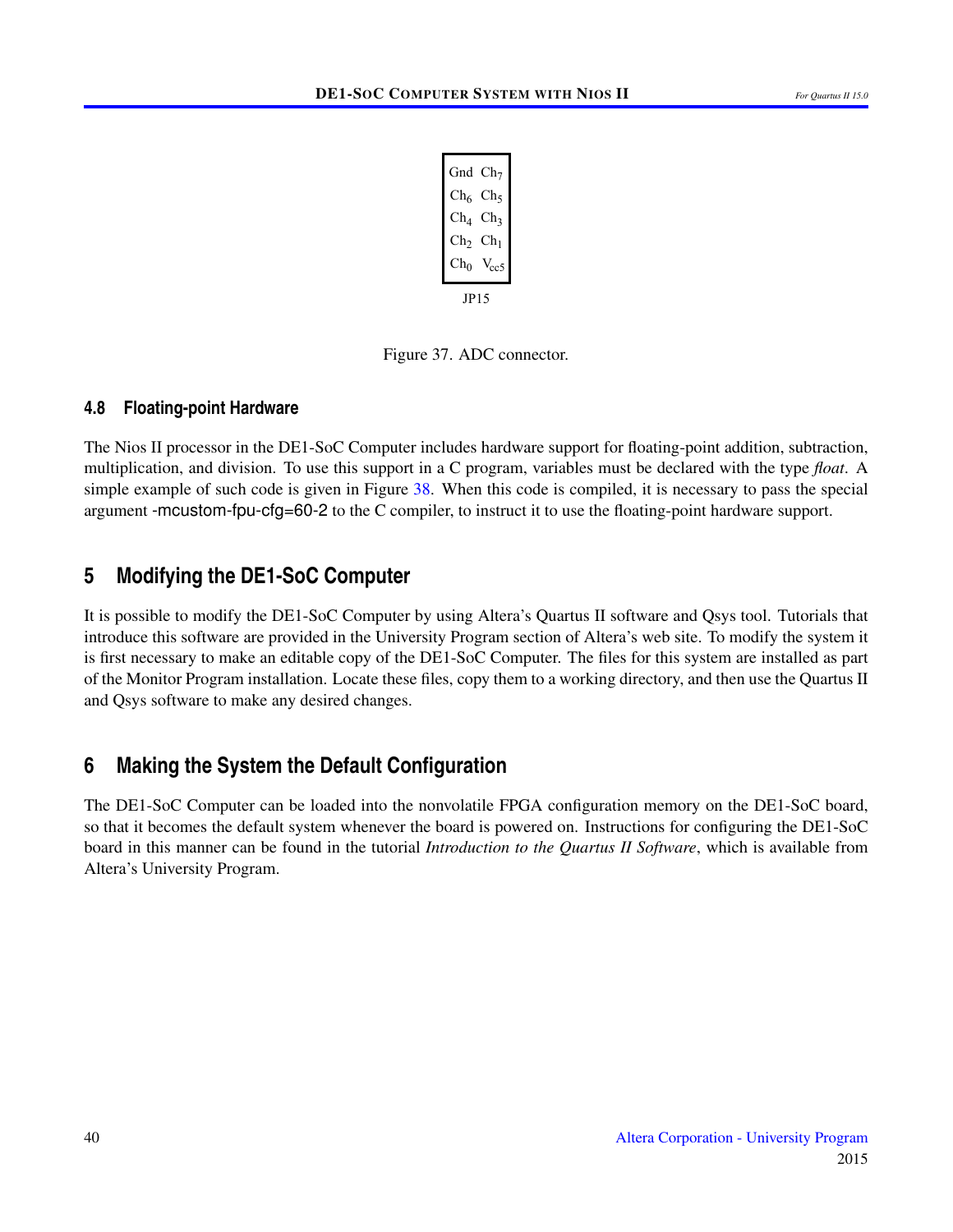```
* This program demonstrates use of floating-point numbers in the DE1-SoC Computer
\ast* It performs the following:
\ast1. reads two FP numbers from the Terminal window
\ast2. performs +, 1, *, and / on the numbers, then prints results on Terminal window
int main(void)
\{float x, y, add, sub, mult, div;
   while(1)\left\{ \right.printf ("Enter FP values X Y:\n\ln");
       scanf ("%f", &x);
       printf ("%f", x); // echo the typed data to the Terminal window
       scanf ("%f", \&y);
       printf ("%f\n", y); // echo the typed data to the Terminal window
       add = x + y;sub = x - y;mult = x * y;
       div = x / y;printf ("X + Y = %f\n", add);
       printf ("X - Y = %f\n", sub);
       printf ("X * Y = %f\n", mult);
       printf ("X / Y = %f\n", div);
   \mathcal{E}\mathcal{E}
```
Figure 38. An example of code that uses floating-point variables.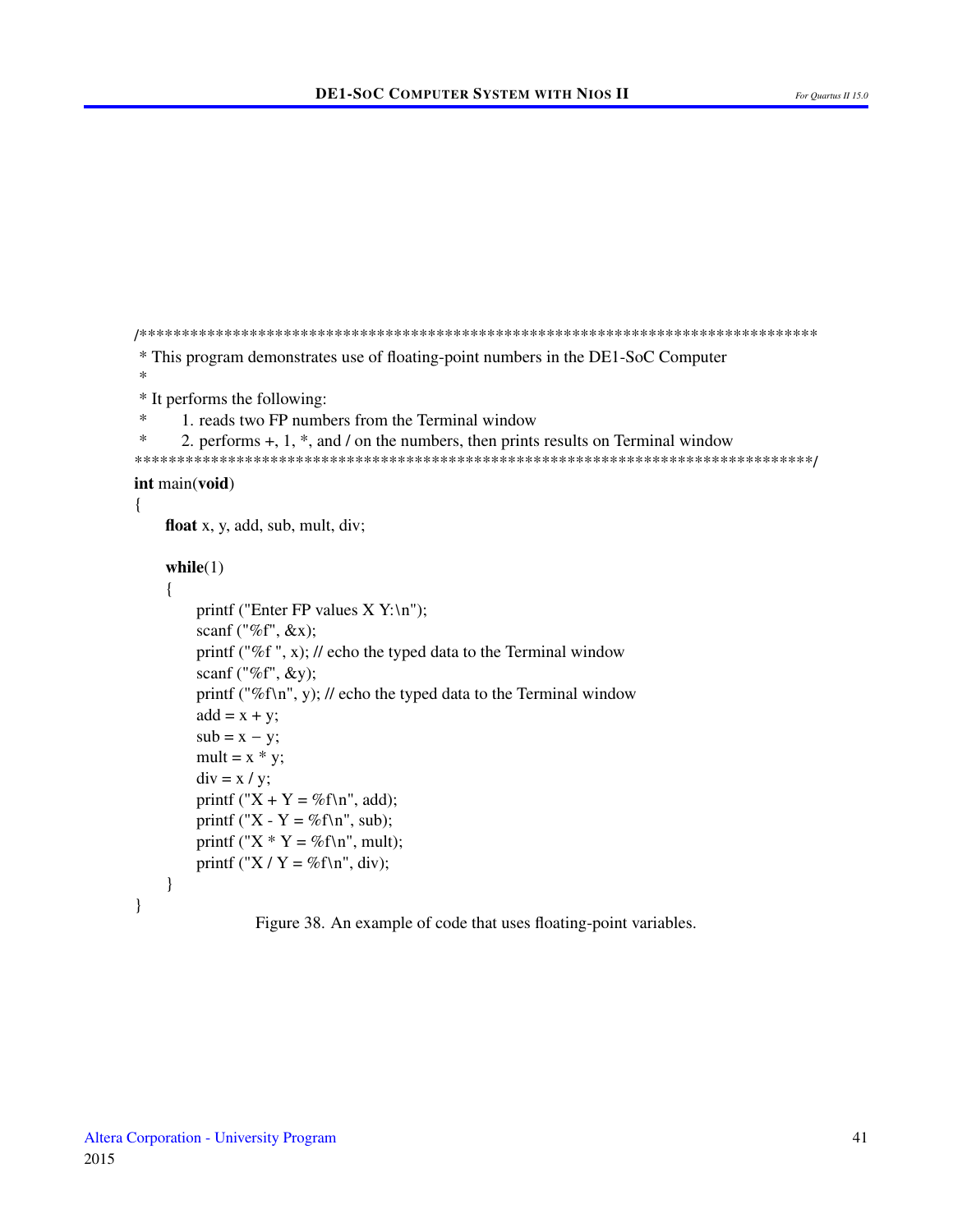# **7 Memory Layout**

<span id="page-41-0"></span>Table [2](#page-41-0) summarizes the memory map used in the DE1-SoC Computer.

| <b>Base Address</b> | <b>End Address</b> | <b>I/O Peripheral</b>                |
|---------------------|--------------------|--------------------------------------|
| 0x00000000          | 0x03FFFFFFF        | <b>SDRAM</b>                         |
| 0x08000000          | 0x0803FFFF         | FPGA On-chip Memory                  |
| 0x09000000          | 0x09001FFF         | FPGA On-chip Memory Character Buffer |
| 0x40000000          | 0x7FFFFFFFF        | DDR3 Memory                          |
| 0xFF200000          | 0xFF20000F         | Red LEDs                             |
| 0xFF200020          | 0xFF20002F         | 7-segment HEX3-HEX0 Displays         |
| 0xFF200030          | 0xFF20003F         | 7-segment HEX5-HEX4 Displays         |
| 0xFF200040          | 0xFF20004F         | <b>Slider Switches</b>               |
| 0xFF200050          | 0xFF20005F         | <b>Pushbutton KEYs</b>               |
| 0xFF200060          | 0xFF20006F         | JP1 Expansion                        |
| 0xFF200070          | 0xFF20007F         | JP2 Expansion                        |
| 0xFF200100          | 0xFF200107         | PS/2                                 |
| 0xFF200108          | 0xFF20010F         | PS/2 Dual                            |
| 0xFF201000          | 0xFF201007         | <b>JTAG UART</b>                     |
| 0xFF201020          | 0xFF201027         | Infrared (IrDA)                      |
| 0xFF202000          | 0xFF20201F         | <b>Interval Timer</b>                |
| 0xFF202020          | 0xFF20202F         | Second Interval Timer                |
| 0xFF203000          | 0xFF20301F         | Audio/video Configuration            |
| 0xFF203020          | 0xFF20302F         | <b>Pixel Buffer Control</b>          |
| 0xFF203030          | 0xFF203037         | <b>Character Buffer Control</b>      |
| 0xFF203040          | 0xFF20304F         | Audio                                |
| 0xFF203060          | 0xFF203070         | Video-in                             |
| 0xFF204000          | 0xFF20401F         | <b>ADC</b>                           |
| 0xFFC04000          | 0xFFC040FC         | <b>HPS I2C0</b>                      |

Table 2. Memory layout used in the DE1-SoC Computer.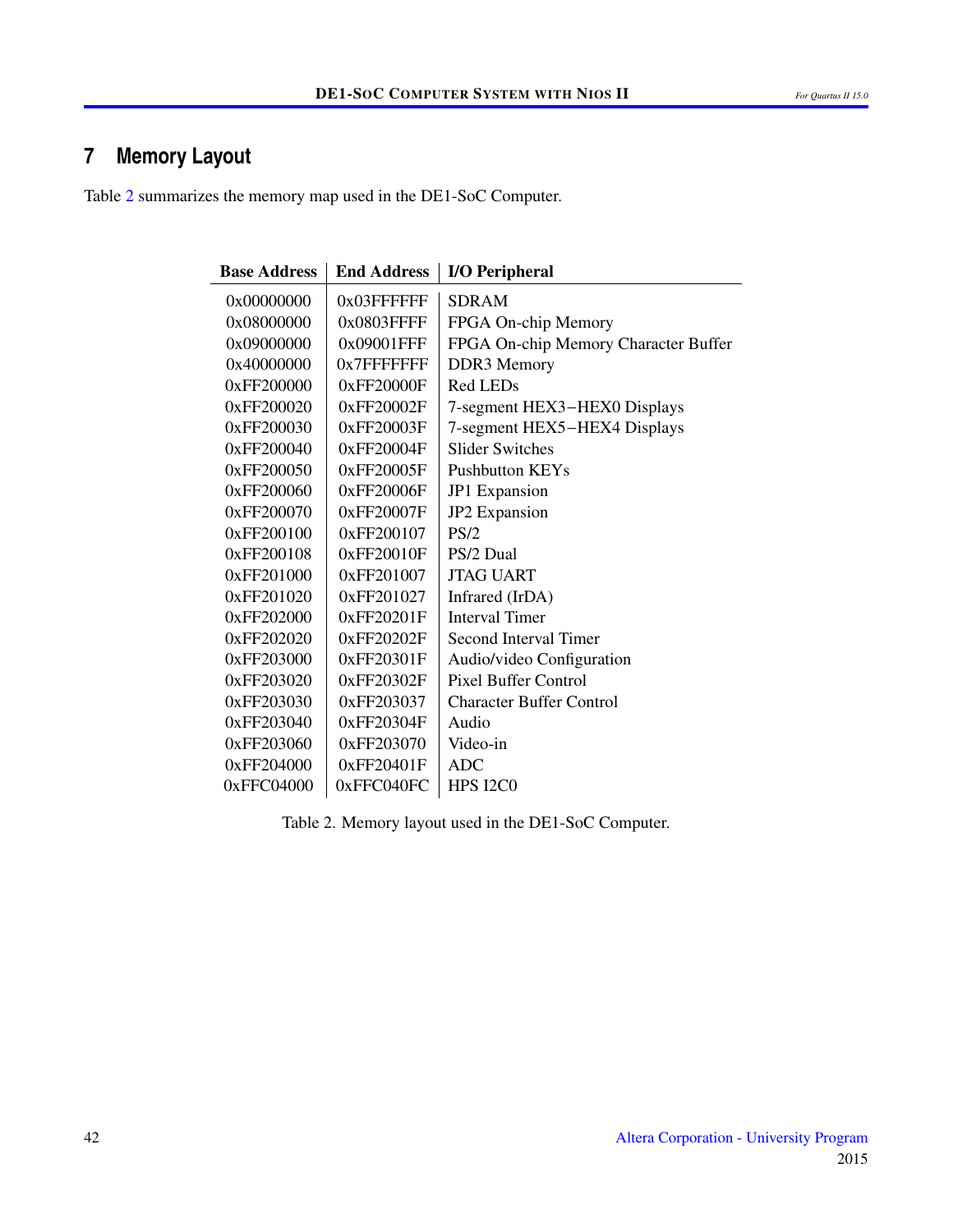## <span id="page-42-0"></span>**8 Altera Monitor Program Integration**

As we mentioned earlier, the DE1-SoC Computer system, and the sample programs described in this document, are made available as part of the Altera Monitor Program. Figures [39](#page-42-1) to [42](#page-44-0) show a series of windows that are used in the Monitor Program to create a new project. In the first screen, shown in Figure [39,](#page-42-1) the user specifies a file system folder where the project will be stored, gives the project a name, and specifies the type of processor that is being used. Pressing Next opens the window in Figure [40.](#page-43-0) Here, the user can select the DE1-SoC Computer as a predesigned system. The Monitor Program then fills in the relevant information in the *System details* box, which includes the files called *Computer\_System.sopcinfo* and *DE1\_SoC\_Computer.sof*. The first of these files specifies to the Monitor Program information about the components that are available in the DE1-SoC Computer, such as the type of processor and memory components, and the address map. The second file is an FPGA programming bitstream for the DE1-SoC Computer, which can downloaded by the Monitor Program into the DE1-SoC board.

<span id="page-42-1"></span>

| ۵                  | ×<br>New Project Wizard                                                                        |
|--------------------|------------------------------------------------------------------------------------------------|
|                    | Specify a project name and directory                                                           |
| Project directory: |                                                                                                |
|                    | D:\Dropbox\U_Program\Computer_Systems\app_software_C_nios2\interrupt_example\DE1-SoC<br>Browse |
| Project name:      |                                                                                                |
| interrupt_example  |                                                                                                |
| Architecture:      | Nios <sub>II</sub>                                                                             |
|                    |                                                                                                |
|                    |                                                                                                |
|                    | Next<br>$\leq$ Back<br>Einish<br>Cancel                                                        |

Figure 39. Specifying the project folder and project name.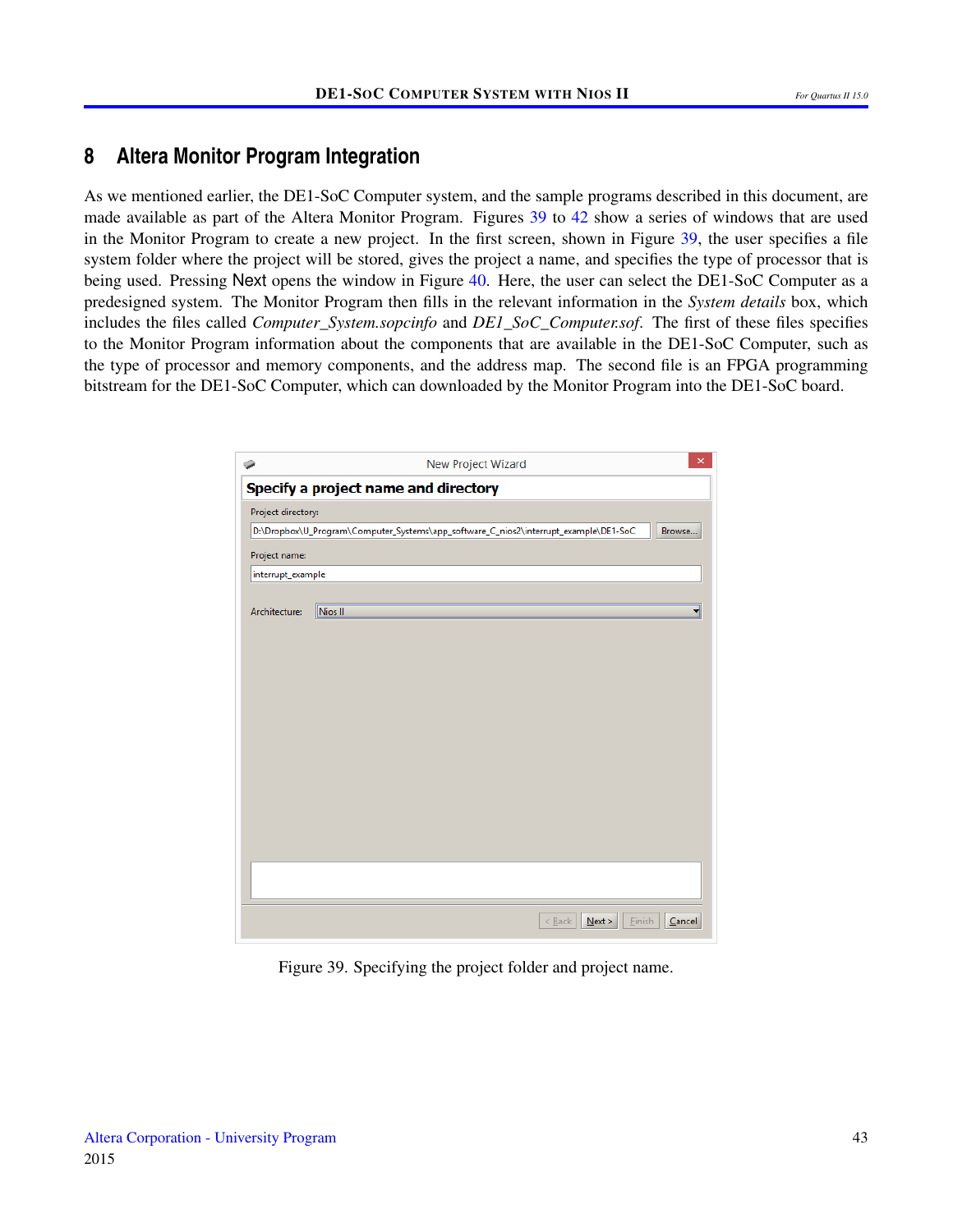Pressing Next again opens the window in Figure [41.](#page-44-1) Here the user selects the type of program that will be used, such as Assembly language, or C. Then, the check box shown in the figure can be used to display the list of sample programs for the DE1-SoC Computer that are described in this document. When a sample program is selected in this list, its source files, and other settings, can be copied into the project folder in subsequent screens of the Monitor Program.

<span id="page-43-0"></span>Figure [42](#page-44-0) gives the final screen that is used to create a new project in the Monitor Program. This screen shows the default addresses of compiler and linker sections that will be used for the assembly language or C program associated with the Monitor Program project. In the figure, the drop-down menu called *Linker Section Presets* has been set to Exceptions. With this setting the Monitor Program uses compiler and linker sections for the Nios II processor reset and exceptions code, and another section for the main program, called .*text*.

| Select a system         |                                     |                                                                                                                                                                                                                                                                                                              |                      |
|-------------------------|-------------------------------------|--------------------------------------------------------------------------------------------------------------------------------------------------------------------------------------------------------------------------------------------------------------------------------------------------------------|----------------------|
| <b>DE1-SoC Computer</b> |                                     |                                                                                                                                                                                                                                                                                                              | <b>Documentation</b> |
|                         |                                     | This system, called the DE1-SoC Computer, is intended to be used as a platform for experiments in<br>computer organization and embedded systems. To support these experiments, the system contains a<br>number of components: a processor, memory, audio and video devices, and some simple I/O peripherals. |                      |
| <b>System details</b>   |                                     |                                                                                                                                                                                                                                                                                                              |                      |
|                         | System description file (SOPCInfo): |                                                                                                                                                                                                                                                                                                              |                      |
|                         |                                     | gram/Computer_Systems/DE1-SoC/DE1-SoC_Computer/verilog/Computer_System.sopcinfo                                                                                                                                                                                                                              | Browse               |
|                         |                                     | Program/Computer_Systems/DE1-SoC/DE1-SoC_Computer/verilog/DE1_SoC_Computer.sof                                                                                                                                                                                                                               | Browse               |
|                         |                                     | The SOF file represents the FPGA programming file for the hardware system. If it is specified here, then                                                                                                                                                                                                     |                      |
|                         |                                     | the Monitor Program can be used to download this programming file onto the board. Otherwise, the<br>system will need to be downloaded using some other method (for example, by using Quartus II).                                                                                                            |                      |
|                         |                                     |                                                                                                                                                                                                                                                                                                              |                      |
|                         |                                     |                                                                                                                                                                                                                                                                                                              |                      |

Figure 40. Specifying the DE1-SoC Computer system.

Copyright ©2015 Altera Corporation.